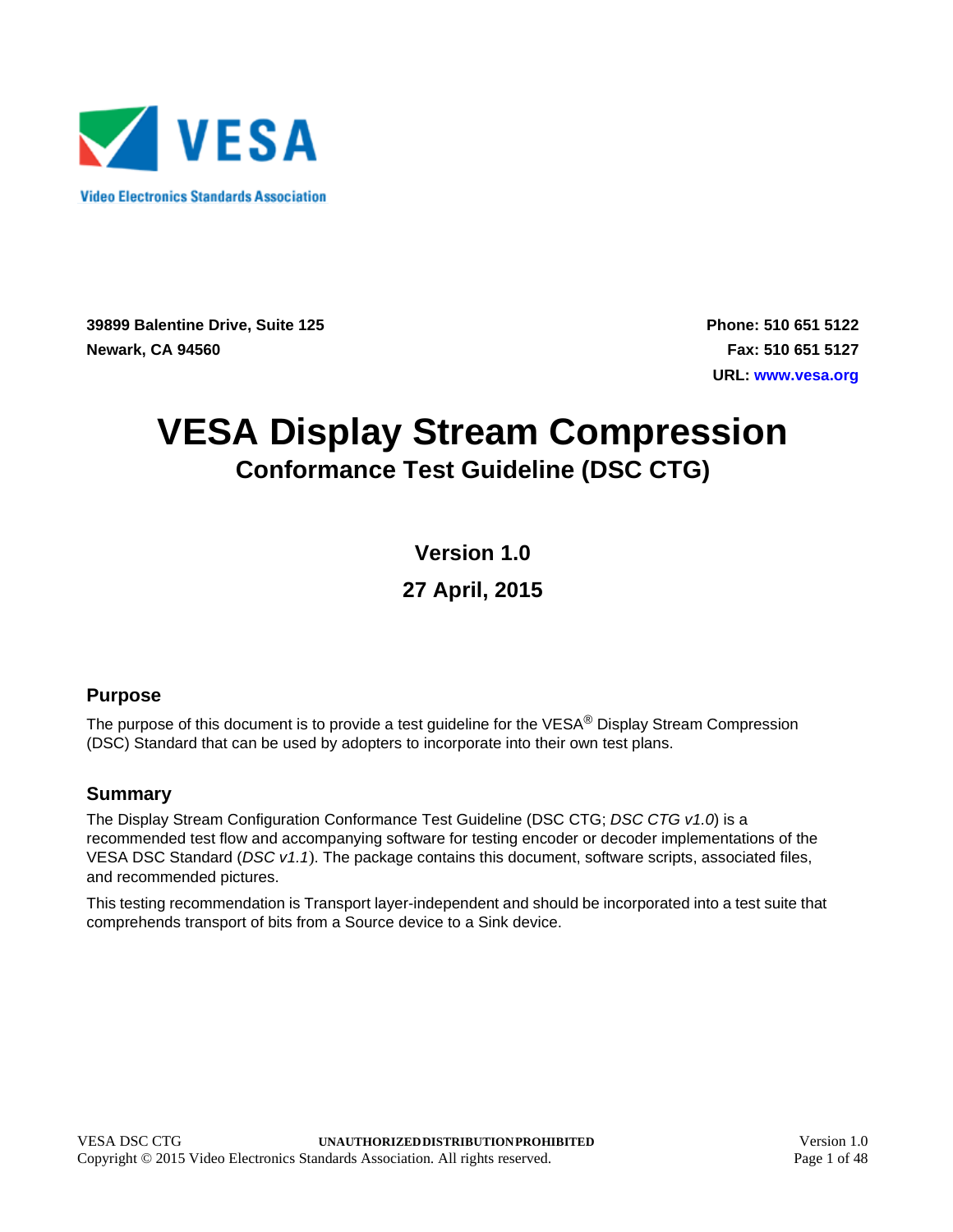# **Contents**

| <b>Section 1</b> |     |                                                                                    |  |
|------------------|-----|------------------------------------------------------------------------------------|--|
|                  | 1.1 |                                                                                    |  |
|                  | 1.2 |                                                                                    |  |
|                  | 1.3 |                                                                                    |  |
|                  | 1.4 |                                                                                    |  |
|                  | 1.5 |                                                                                    |  |
| <b>Section 2</b> |     |                                                                                    |  |
|                  | 2.1 |                                                                                    |  |
|                  | 2.2 |                                                                                    |  |
|                  | 2.3 |                                                                                    |  |
|                  | 2.4 |                                                                                    |  |
|                  | 2.5 |                                                                                    |  |
|                  | 2.6 |                                                                                    |  |
| <b>Section 3</b> |     |                                                                                    |  |
|                  | 3.1 |                                                                                    |  |
|                  | 3.2 |                                                                                    |  |
|                  | 3.3 |                                                                                    |  |
|                  | 3.4 |                                                                                    |  |
|                  | 3.5 |                                                                                    |  |
| <b>Section 4</b> |     |                                                                                    |  |
|                  | 4.1 |                                                                                    |  |
|                  | 4.2 |                                                                                    |  |
|                  |     | 4.2.1                                                                              |  |
|                  |     | 4.2.2                                                                              |  |
|                  | 4.3 |                                                                                    |  |
|                  |     | 4.3.1                                                                              |  |
|                  |     | 4.3.2<br>Adjusting the Default Picture Size to Fit Specific Display Limitations 18 |  |
|                  | 4.4 |                                                                                    |  |
|                  | 4.5 |                                                                                    |  |
| <b>Section 5</b> |     |                                                                                    |  |
|                  | 5.1 |                                                                                    |  |
|                  | 5.2 |                                                                                    |  |
|                  | 5.3 |                                                                                    |  |
|                  | 5.4 |                                                                                    |  |
|                  | 5.5 | Running the DSC CTG Buffer Conformance Tool Python Script31                        |  |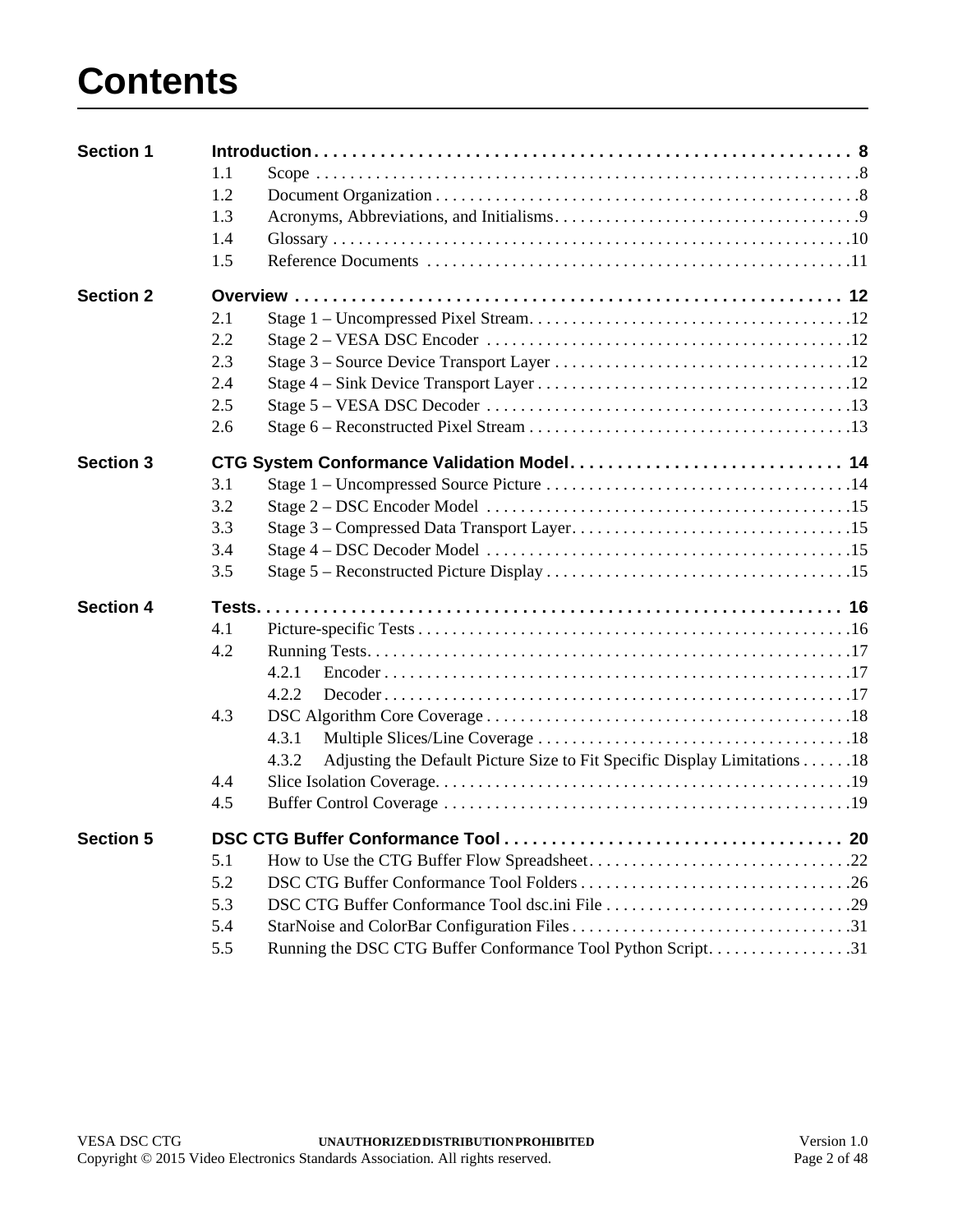| <b>Appendix A</b> | A.1<br>A.2                                                                                                                                                                                                              |
|-------------------|-------------------------------------------------------------------------------------------------------------------------------------------------------------------------------------------------------------------------|
|                   | A.3                                                                                                                                                                                                                     |
| <b>Appendix B</b> |                                                                                                                                                                                                                         |
| <b>Appendix C</b> |                                                                                                                                                                                                                         |
| <b>Appendix D</b> | DSC Encoder/Decoder Picture Coverage Information  37<br>D.1<br>D.2                                                                                                                                                      |
| <b>Appendix E</b> | E.1<br>E.2                                                                                                                                                                                                              |
| <b>Appendix F</b> | F.1<br>F <sub>.2</sub><br>F.3<br>F.4<br>F.5<br>F.6<br>F.7<br>Code Sample 2 – .cfg File Used for DSC Buffer_stress_2560x1920x9bpc 47<br>F.8<br>Code Sample 3 - .cfg File Used for DSC Starnoise_00000_640x480. 48<br>F.9 |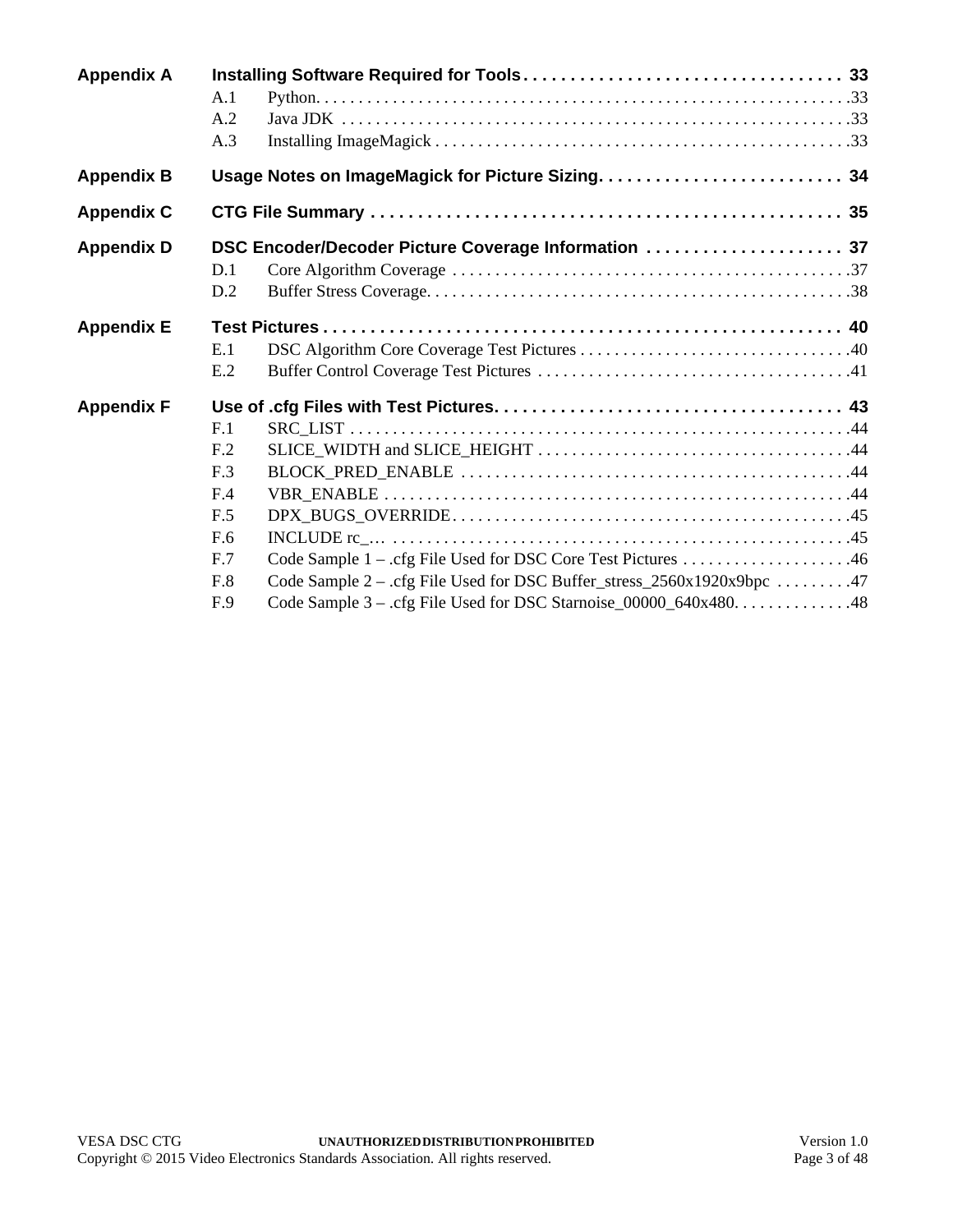# **Tables**

| Table 1:<br>Table 2: |                                                                             |
|----------------------|-----------------------------------------------------------------------------|
| Table $1-1$ :        |                                                                             |
| Table 1-2:           |                                                                             |
| Table $1-3$ :        |                                                                             |
| Table $4-1$ :        |                                                                             |
| Table $4-2$ :        |                                                                             |
| Table $5-1$ :        |                                                                             |
| Table $5-2$ :        | CTG Buffer Flow Spreadsheet Parameter Overview 23                           |
| Table $5-3$ :        |                                                                             |
| Table $5-4$ :        |                                                                             |
| Table C-1:           |                                                                             |
| Table C-2:           |                                                                             |
| Table C-3:           |                                                                             |
| Table C-4:           |                                                                             |
| Table D-1:           |                                                                             |
| Table D-2:           | Buffer Model Full/Empty Coverage for Buffer Stress and StarNoise Testing 39 |
| Table E-1:           |                                                                             |
| Table E-2:           |                                                                             |
| Table F-1:           | Slice Dimensions to Be Entered into the .cfg Files for Testing 44           |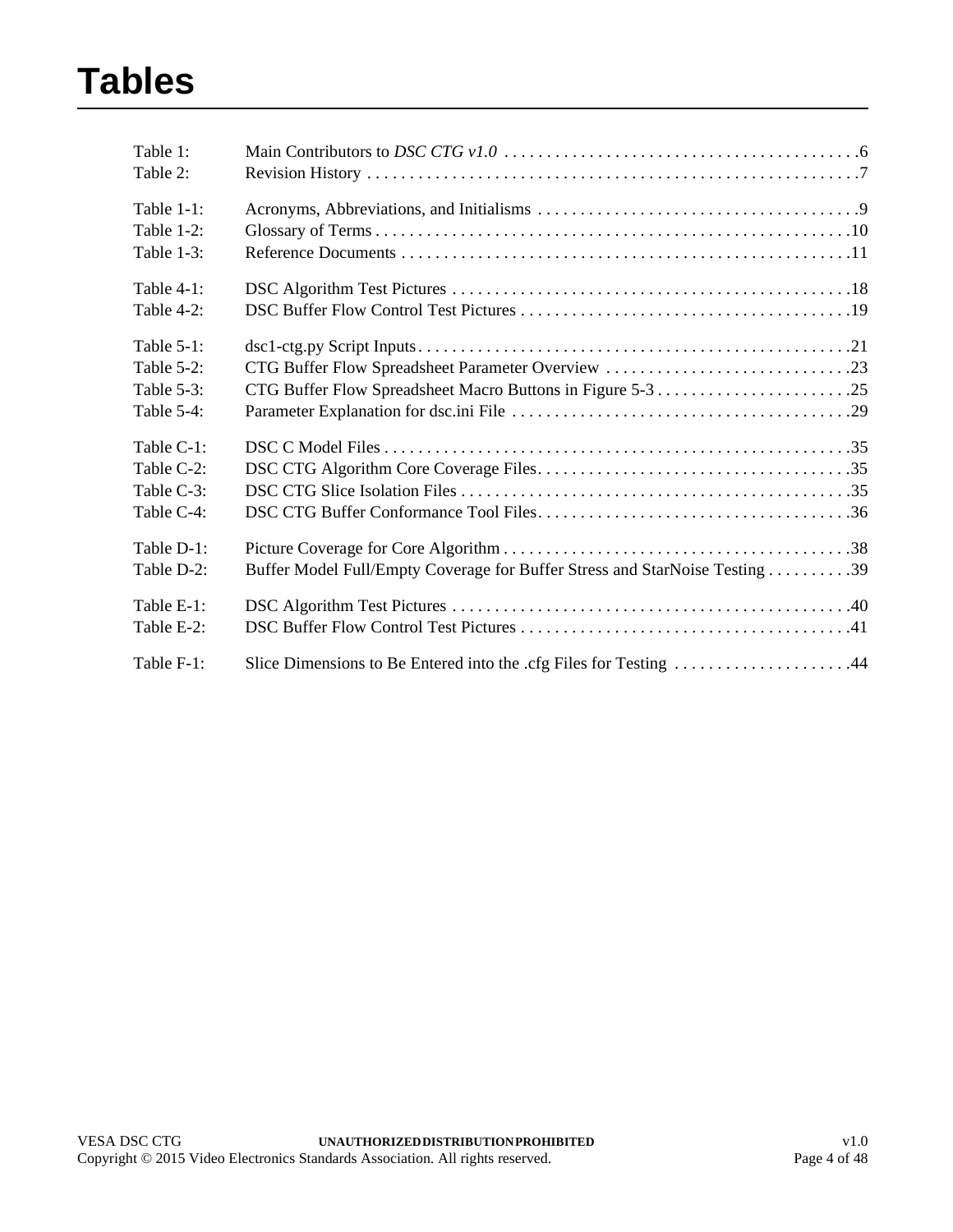# **Figures**

| Figure 2-1:     |                                                                      |  |
|-----------------|----------------------------------------------------------------------|--|
| Figure $3-1$ :  |                                                                      |  |
| Figure $5-1$ :  |                                                                      |  |
| Figure $5-2$ :  |                                                                      |  |
| Figure 5-3:     | Screen Shot from CTG Buffer Flow Spreadsheet in Table 1 Worksheet 24 |  |
| Figure 5-4:     |                                                                      |  |
| Figure $5-5$ :  |                                                                      |  |
| Figure 5-6:     |                                                                      |  |
| Figure $5-7$ :  |                                                                      |  |
| Figure 5-8:     |                                                                      |  |
| Figure 5-9:     |                                                                      |  |
| Figure $5-10$ : |                                                                      |  |
| Figure $5-11$ : |                                                                      |  |
| Figure E-1:     |                                                                      |  |
| Figure E-2:     |                                                                      |  |
| Figure E-3:     |                                                                      |  |
| Figure E-4:     |                                                                      |  |
| Figure E-5:     |                                                                      |  |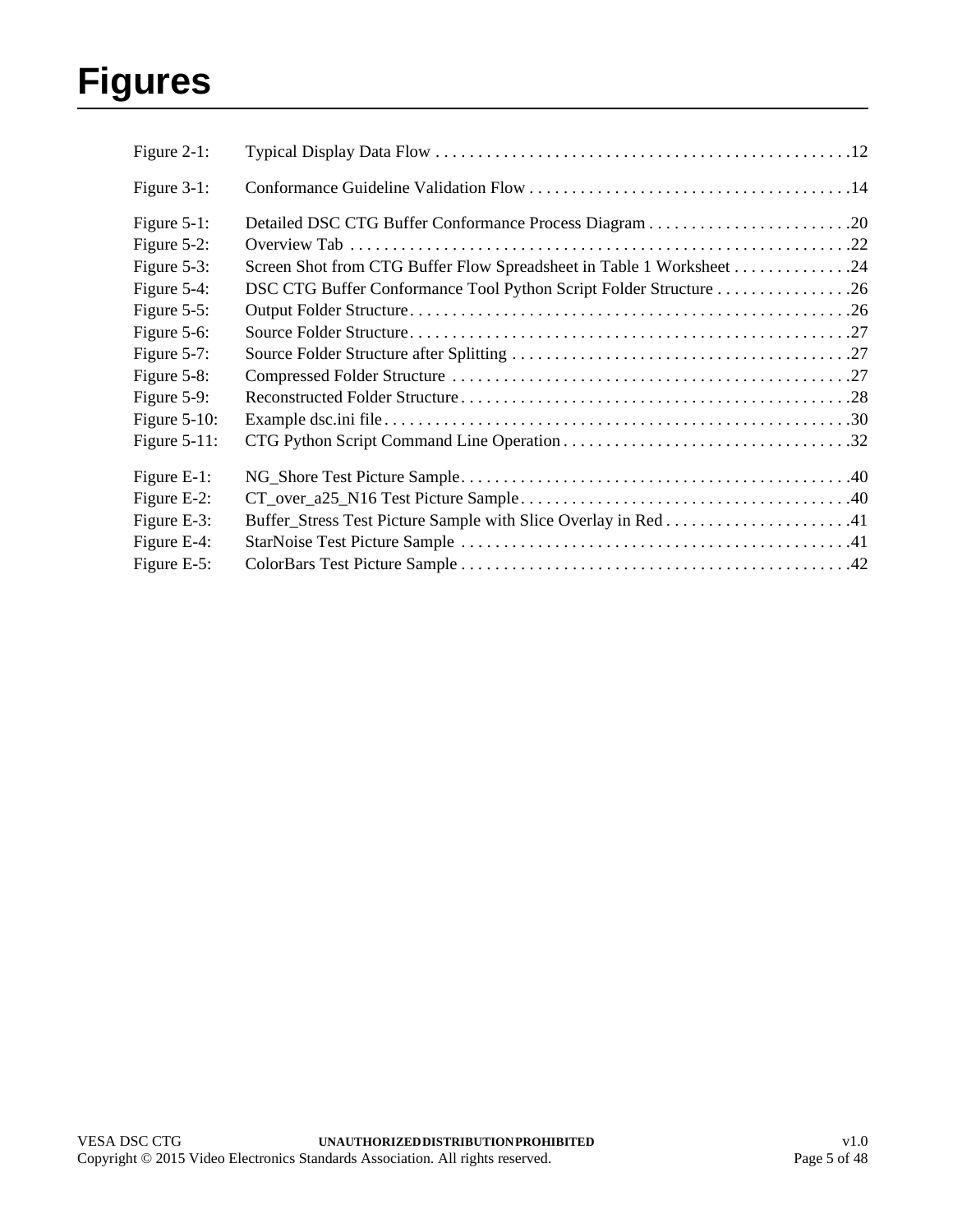#### <span id="page-5-2"></span>**Intellectual Property**

<span id="page-5-0"></span>Copyright © 2015 Video Electronics Standards Association. All rights reserved.

While every precaution has been taken in the preparation of this Guideline, the Video Electronics Standards Association and its contributors assume no responsibility for errors or omissions and make no warranties, expressed or implied, of functionality or suitability for any purpose.

#### **Trademarks**

DisplayPort is a trademark and VESA is a registered trademark of the Video Electronics Standards Association.

All other trademarks used within this document are the property of their respective owners.

#### **Support for this Guideline**

To obtain the latest Guideline and any support documentation, contact VESA.

If you have a product that incorporates Display Stream Compression (DSC), ask the company that manufactured your product for assistance. If you are a manufacturer, VESA can assist you with any clarification you require. Submit all comments or reported errors to VESA, in writing, using one of the following methods:

| <b>Fax:</b><br>510 651 5127, direct this fax to VESA Technical Support |
|------------------------------------------------------------------------|
|                                                                        |

| <b>Email:</b> | support@vesa.org                                                                                        |
|---------------|---------------------------------------------------------------------------------------------------------|
| <b>Mail:</b>  | <b>Technical Support</b><br>Video Electronics Standards Association<br>39899 Balentine Drive, Suite 125 |
|               | Newark, CA 94560                                                                                        |

#### **Acknowledgements**

This document would not have been possible without the efforts of VESA's DSC CTG Task Group. In particular, [Table 1](#page-5-1) lists the individuals and their companies that contributed significant time and knowledge to this version of the Guideline.

<span id="page-5-1"></span>

| <b>Name</b>        | Company                      | <b>Contribution</b>             |
|--------------------|------------------------------|---------------------------------|
| <b>Jim Hunkins</b> | Advanced Micro Devices, Inc. | Author, Co-chair DSC Task Group |
| Fred Walls         | <b>Broadcom Corporation</b>  | Contributor                     |
| Simon Bussières    | Hardent                      | Contributor                     |
| David Stears       | <b>NVIDIA</b> Corporation    | Contributor                     |
| James Goel         | Qualcomm, Inc.               | Author                          |
| Harris Chan        | Qualcomm, Inc.               | Contributor                     |
| Dale Stolitzka     | Samsung Display Co., Ltd.    | Chair DSC Task Group, Reviewer  |

#### **Table 1: Main Contributors to** *DSC CTG v1.0*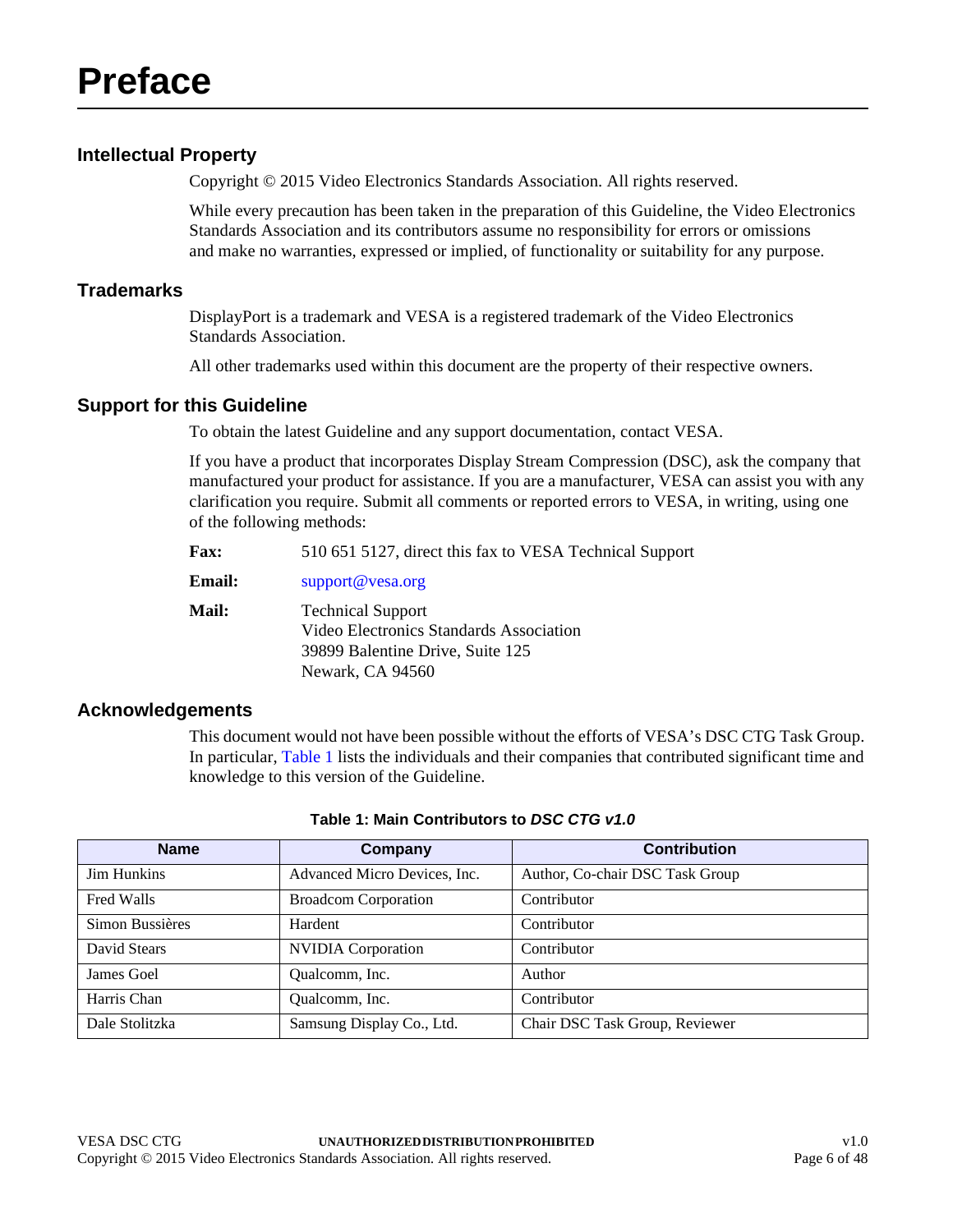### <span id="page-6-1"></span>**Revision History**

<span id="page-6-0"></span>

| Date           | <b>Version</b> | <b>Description</b>                |  |
|----------------|----------------|-----------------------------------|--|
| April 27, 2015 | IJ.            | Initial release of the Guideline. |  |

#### **Table 2: [Revision History](#page-6-1)**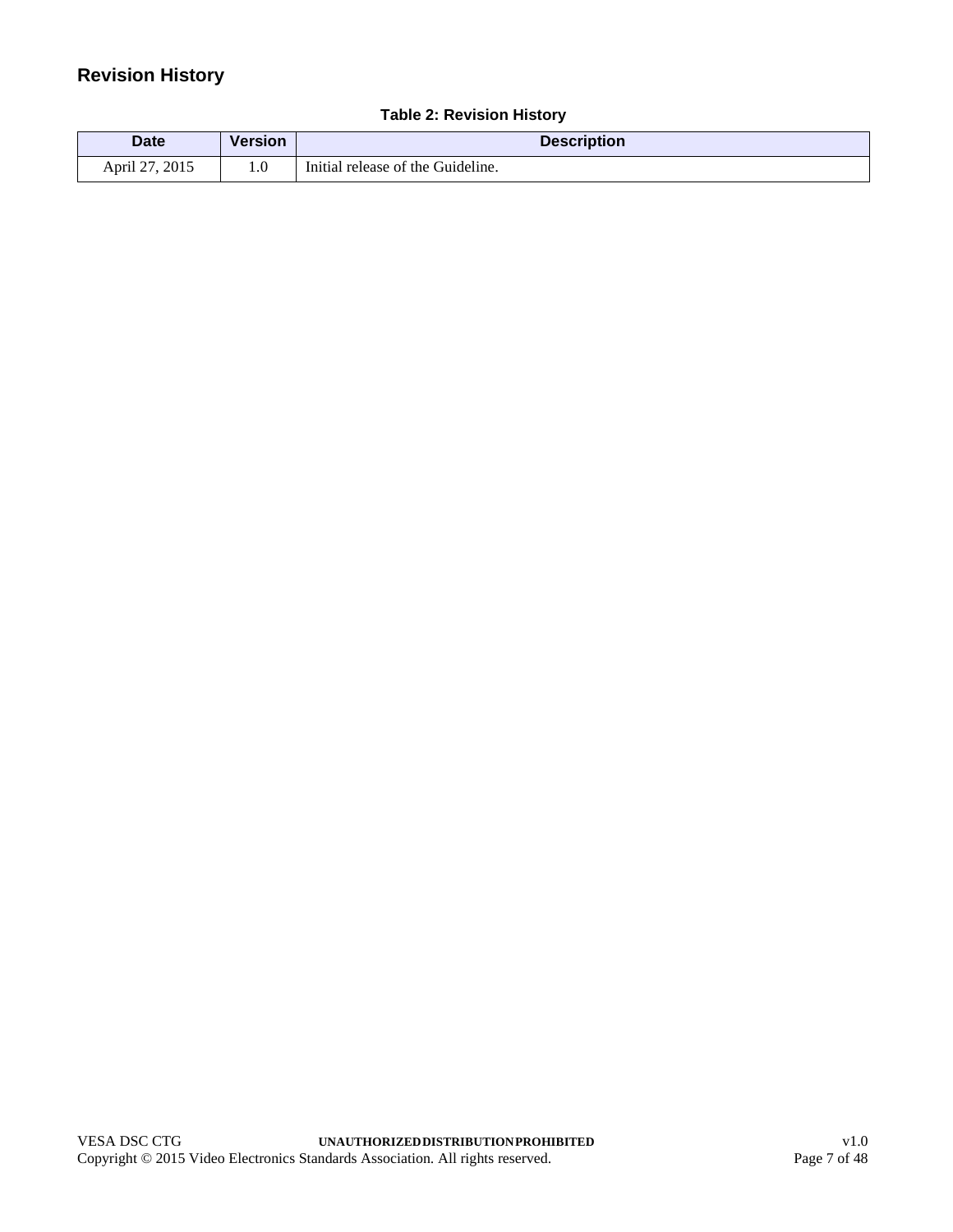## <span id="page-7-1"></span><span id="page-7-0"></span>**1.1 Scope**

The intended audience of this guideline includes encoder and decoder designers, implementers, transport specification writers, and test coverage engineers.

This document applies to the DSC functions and related bitstreams. The Transport layer that conveys the DSC bitstream between the encoder and decoder implementations is outside the scope of this document. It is assumed that testing for the Transport layer is covered elsewhere.

Some modes of the VESA DSC Standard (*DSC v1.1*) are not commonly implemented, and therefore are not directly covered within the scope of this document. For example, all testing in this document assumes a Constant Bit Rate (CBR) mode and does *not* apply to DSC's Variable Bit Rate (VBR) mode.

This version of the CTG is focused on testing RGB 4:4:4 at this time. The included scripts and sample files are also set for 8 bits per component (bpc). Modifications to such scripts and files can be made to support other color bit depth along with other DSC-supported color spaces. See the DSC Software Model in *DSC v1.1* for information regarding how to modify scripts and files to support different configureations/modes. DSC Software Model toolset updates and release notes, as well as the accompanying CTG fileset updates, should be checked as they become available.

## <span id="page-7-2"></span>**1.2 Document Organization**

This document is organized as follows:

• [Section 1 – Introduction](#page-7-0)

This section provides a basic explanation of what this document covers and its expected readership. This section also includes a glossary of terms and references used within the document.

• [Section 2 – Overview](#page-11-6) and [Section 3 – CTG System Conformance Validation Model](#page-13-3)

These sections describe a workflow that uses pictures and a method for constructing pictures to verify operation of an implementation under test.

[Section 4 – Tests](#page-15-2)

This section describes picture-specific tests using the DSC Software Model to cover different aspects of the encoder and decoder implementations.

• [Section 5 – DSC CTG Buffer Conformance Tool](#page-19-2)

This section describes the test scripts and methods that can expand test coverage.

• [Appendix A – Installing Software Required for Tools](#page-32-4)

This appendix provides an installation guide for the software required by the tests.

• [Appendix B – Usage Notes on ImageMagick for Picture Sizing](#page-33-1)

This appendix provides notes for using ImageMagick to properly resize pictures for use with these tools.

• [Appendix C – CTG File Summary](#page-34-4)

This appendix summarizes the files and formats used by the testing tool.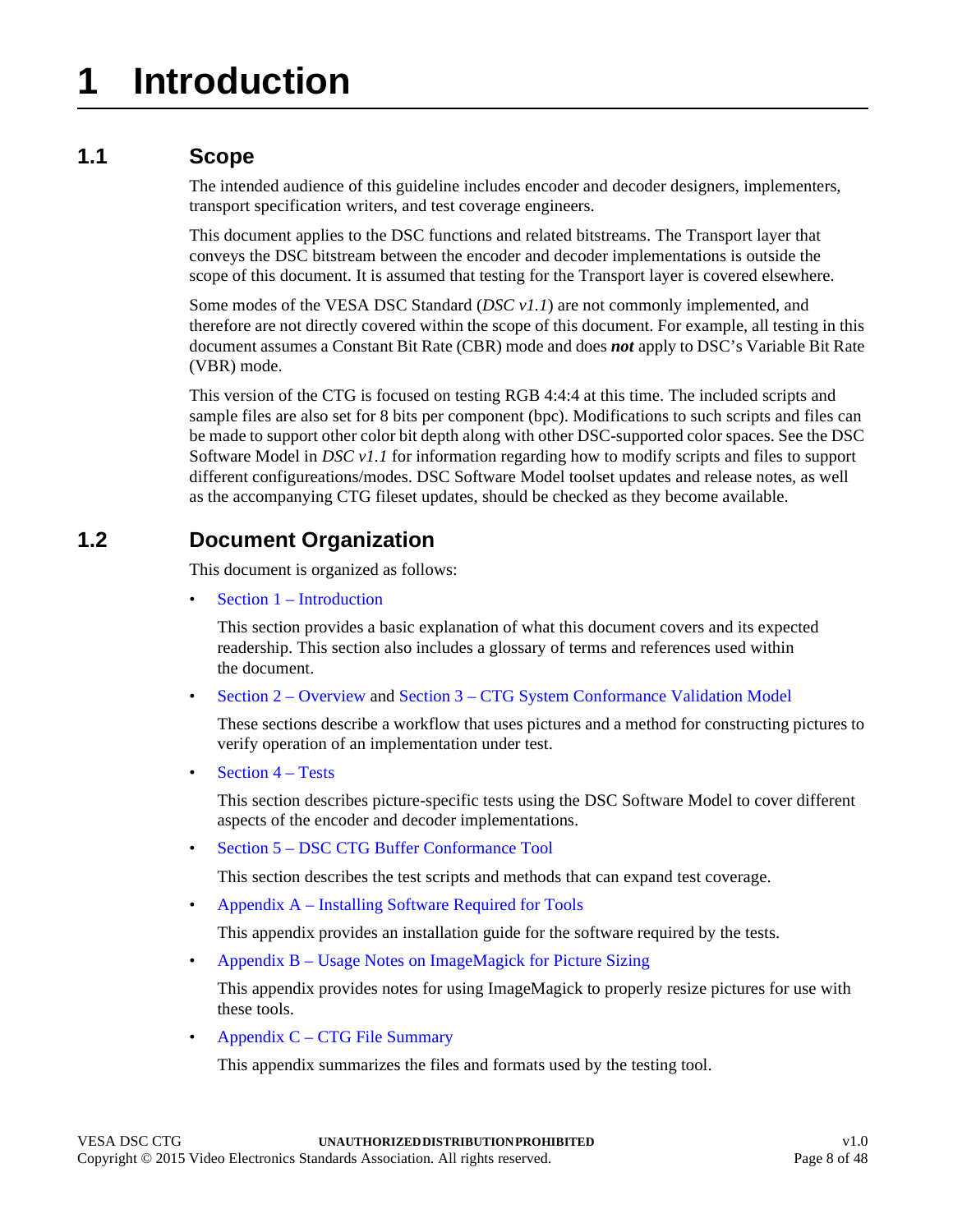- [Appendix D DSC Encoder/Decoder Picture Coverage Information](#page-36-2) This appendix summarizes the coverages by each suggested picture.
- Appendix  $E Test$  Pictures

This appendix provides information related to all included test pictures.

• Appendix  $F -$  Use of .cfg Files with Test Pictures

This appendix includes a sample .cfg file and information related to using the file with different package tests.

### <span id="page-8-0"></span>**1.3 Acronyms, Abbreviations, and Initialisms**

#### **Table 1-1: [Acronyms, Abbreviations, and Initialisms](#page-8-0)**

<span id="page-8-1"></span>

| Acronym/Abbreviation/<br><b>Initialism</b> | <b>Stands for</b>                                                                                                                                                                                   |  |  |
|--------------------------------------------|-----------------------------------------------------------------------------------------------------------------------------------------------------------------------------------------------------|--|--|
| <b>BP</b>                                  | <b>Block Prediction.</b>                                                                                                                                                                            |  |  |
| bpc                                        | bits per component.                                                                                                                                                                                 |  |  |
| bpp                                        | bits per pixel.                                                                                                                                                                                     |  |  |
| <b>CBR</b>                                 | Constant Bit Rate.                                                                                                                                                                                  |  |  |
| .cfg                                       | DSC Software Model's configuration filename extension.                                                                                                                                              |  |  |
| .crc                                       | cyclical redundancy check filename extension.                                                                                                                                                       |  |  |
| <b>CRC</b>                                 | Cyclical Redundancy Check.                                                                                                                                                                          |  |  |
| <b>CRC-32</b>                              | 32-bit CRC method, as defined in ITU-T Recommendation V.42.                                                                                                                                         |  |  |
| .csv                                       | comma separated value filename extension.                                                                                                                                                           |  |  |
| <b>CTG</b>                                 | Conformance Test Guideline.                                                                                                                                                                         |  |  |
| dpx                                        | SMPTE S268 filename extension.                                                                                                                                                                      |  |  |
| .dsc                                       | display stream compression filename extension.                                                                                                                                                      |  |  |
| <b>DSC</b>                                 | Display Stream Compression (VESA).                                                                                                                                                                  |  |  |
| <b>ICH</b>                                 | Indexed Color History.                                                                                                                                                                              |  |  |
| <b>MPP</b>                                 | MidPoint Prediction.                                                                                                                                                                                |  |  |
| .png                                       | portable network graphics filename extension.                                                                                                                                                       |  |  |
| .ppm                                       | portable pixel map filename extension.                                                                                                                                                              |  |  |
| <b>PPS</b>                                 | Picture Parameter Set.                                                                                                                                                                              |  |  |
| .py                                        | python script filename extension.                                                                                                                                                                   |  |  |
| QP                                         | <b>Quantization Parameter.</b>                                                                                                                                                                      |  |  |
| .raw                                       | Filename extension/file format that contains only raw pixel data without header information.<br>All parameters of the picture contained in .raw format need to be known to decode the<br>file data. |  |  |
| RC                                         | Rate Control.                                                                                                                                                                                       |  |  |
| <b>VBR</b>                                 | Variable Bit Rate.                                                                                                                                                                                  |  |  |
| <b>VESA</b>                                | Video Electronics Standards Association.                                                                                                                                                            |  |  |
| <b>VLC</b>                                 | Variable Length Code.                                                                                                                                                                               |  |  |
| .xlsm                                      | Microsoft Excel 2007 macro-enabled spreadsheet filename extension.                                                                                                                                  |  |  |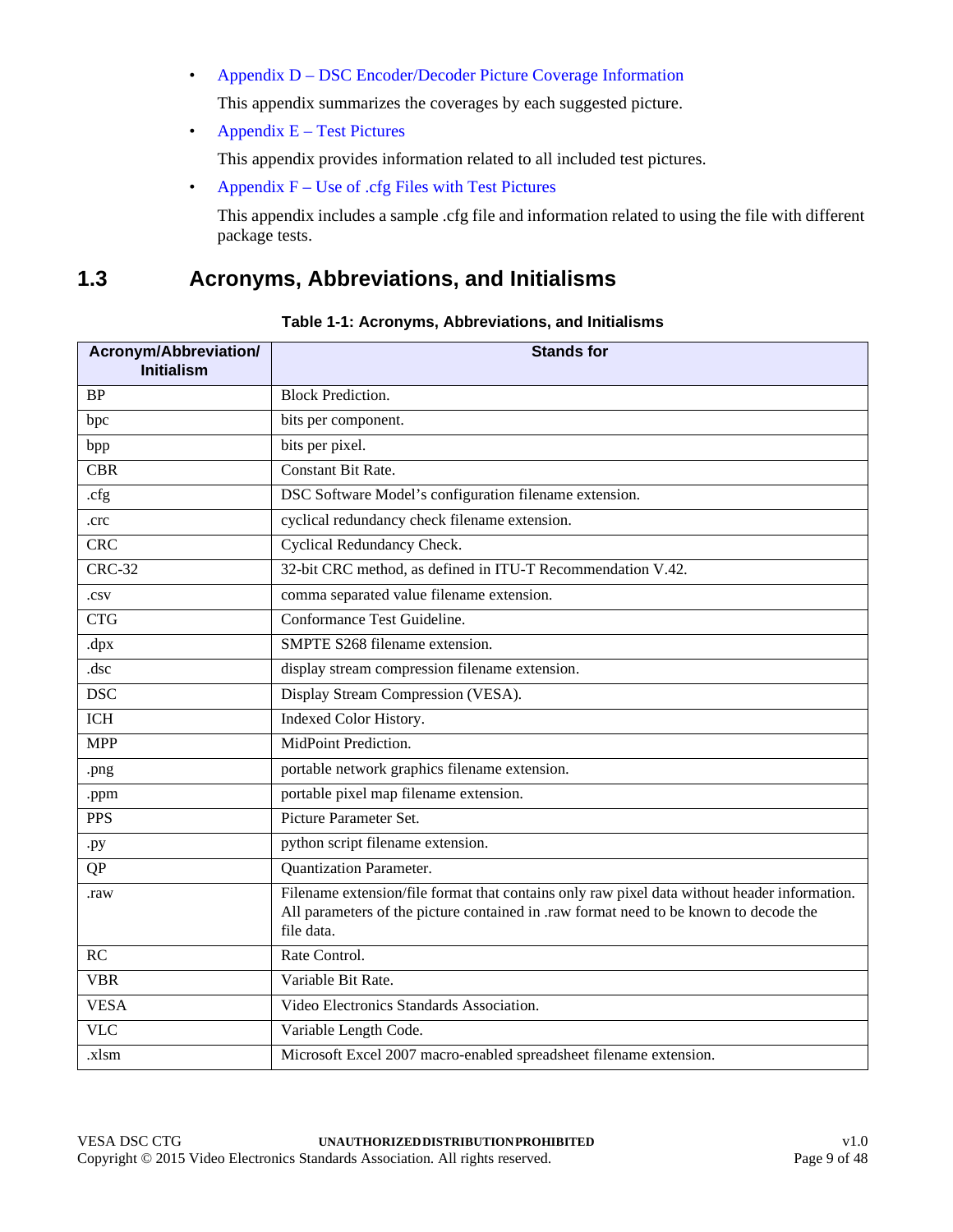|  |  | Table 1-2: Glossary of Terms |  |  |
|--|--|------------------------------|--|--|
|--|--|------------------------------|--|--|

<span id="page-9-3"></span><span id="page-9-2"></span><span id="page-9-1"></span><span id="page-9-0"></span>

| <b>Term</b>                    | <b>Definition</b>                                                                                                                                                                                                                                                                                             |  |  |
|--------------------------------|---------------------------------------------------------------------------------------------------------------------------------------------------------------------------------------------------------------------------------------------------------------------------------------------------------------|--|--|
| 4:2:2                          | Format for YCbCr video in which the chrominance components are horizontally subsampled<br>by $2.$                                                                                                                                                                                                             |  |  |
| 4:4:4                          | Format for RGB or YCbCr video in which the chrominance components are not subsampled.                                                                                                                                                                                                                         |  |  |
| Bits per component             | bpc. Number of bits for each of R, G, and B, or Y, Cb, and Cr in the source format of the encoder<br>or destination format of the decoder.                                                                                                                                                                    |  |  |
| Bits per pixel                 | bpp. Number of bits sent from an encoder and received by a decoder per unit of pixel time.<br>The bits per pixel rate can have a non-integer value, in which case the number of bits received<br>averaged over a number of successive pixels is an integer.                                                   |  |  |
| <b>Bitstream</b>               | Compressed pixel data stream of bits conforming to $DSC$ v1.1. Represents the effects of the<br>multiplexing functions specified by this Guideline, as well as the various layers. See Layer.                                                                                                                 |  |  |
| Buffer_stress                  | Test type designed to stress buffer flow controls that prevent overflow and underflow of the<br>encoder/decoder buffer.                                                                                                                                                                                       |  |  |
| Checksum                       | Numerically calculated value in 32 bits that verifies a bitstream, uncompressed source picture,<br>or reconstructed picture.                                                                                                                                                                                  |  |  |
| Decoder                        | Implementation of $DSC$ v1.1 that reads a bitstream and generates a reconstructed picture.                                                                                                                                                                                                                    |  |  |
| Encoder                        | Implementation of <i>DSC v1.1</i> that reads an uncompressed pixel stream or data file and generates<br>a bitstream. See Bitstream.                                                                                                                                                                           |  |  |
| Layer                          | Portion of the hierarchy used in $DSC$ v1.1. A DSC bitstream can differ from a combination<br>of bits from different layers due to the actions of the multiplexing functions specified within<br>the Standard. See Bitstream.                                                                                 |  |  |
| <b>Picture Parameter Set</b>   | PPS. Set of parameters that is optionally transmitted at the start of a coded picture, which<br>provides information necessary to decode the picture.                                                                                                                                                         |  |  |
| Python                         | Computer scripting language used in the DSC CTG Toolset. (See Section 5.)                                                                                                                                                                                                                                     |  |  |
| Reconstructed picture          | Picture created as the output of the DSC decoder.                                                                                                                                                                                                                                                             |  |  |
| Sink device                    | Functional block that contains at least one decoder implementation of $\overline{DSC}$ v1.1 and<br>a reconstructed pixel stream output.                                                                                                                                                                       |  |  |
| Slice                          | Independently decodable set of compressed bits that represents a specified set of samples.<br>The set of samples forms a rectangle in the horizontal and vertical dimensions. Decoding<br>of any one slice does not depend on the availability of another slice or on the decoded<br>result of another slice. |  |  |
| Source device                  | Functional block that contains at least one encoder implementation of $DSC v1.1$ and a picture<br>source or uncompressed pixel stream to an encoder.                                                                                                                                                          |  |  |
| Uncompressed<br>source picture | Picture used as the input to the DSC encoder.                                                                                                                                                                                                                                                                 |  |  |
| <b>Visually lossless</b>       | Difference between an uncompressed source picture or picture sequence and the same picture<br>or picture sequence after compression and reconstruction that is not detectable to the eye.                                                                                                                     |  |  |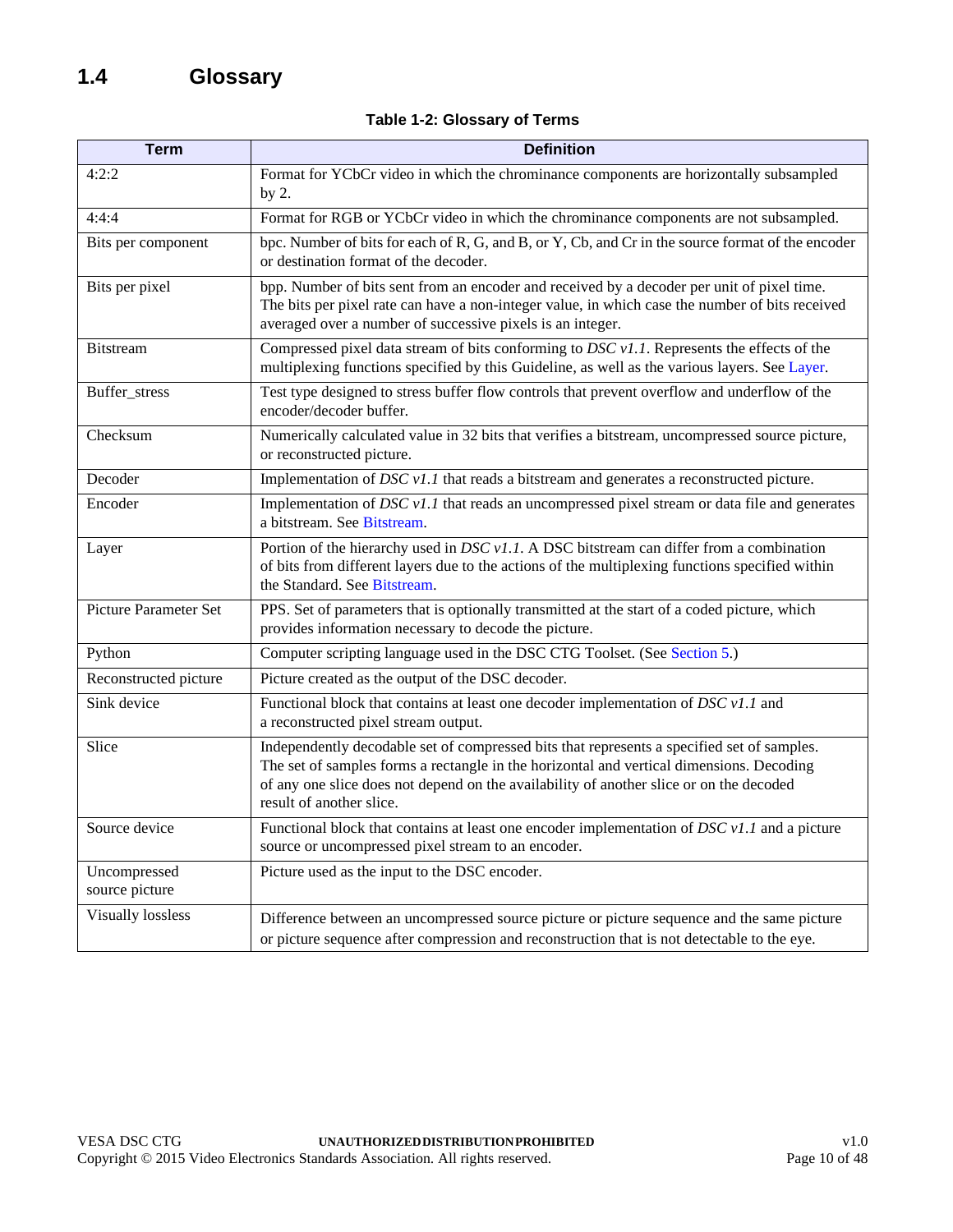<span id="page-10-1"></span><span id="page-10-0"></span>

| <b>Document</b>                                                                                             | <b>Version/</b><br><b>Revision</b> | <b>Referenced</b><br>As | Date           |
|-------------------------------------------------------------------------------------------------------------|------------------------------------|-------------------------|----------------|
| CCITT-32 (ITU-T Reference to the standardized 32-bit checksum<br>algorithm. (CRC-16 is ITU-T Rec. X.25)     | Version 0.42                       |                         | March 2002     |
| VESA Glossary of Terms - see www.vesa.org                                                                   | Current                            |                         | Current        |
| VESA DSC C Model - see www.vesa.org                                                                         | Version 1.31                       |                         | July 15, 2014  |
| VESA Display Stream Compression (DSC) Standard -<br>see www.vesa.org                                        | Version 1.1                        | DSCv1.1                 | August 1, 2014 |
| VESA Intellectual Property Rights (IPR) Policy -<br>see www.vesa.org/wp-content/uploads/2014/04/VP-200C.pdf | 200C                               |                         | April 2014     |

#### **Table 1-3: Reference Documents**

Additional published notes may be made available at future times for additional guidance in using the DSC Software Model, the DSC CTG, and/or different display standard transports related to DSC. It is up to the reader to check the appropriate locations for such additional documentation.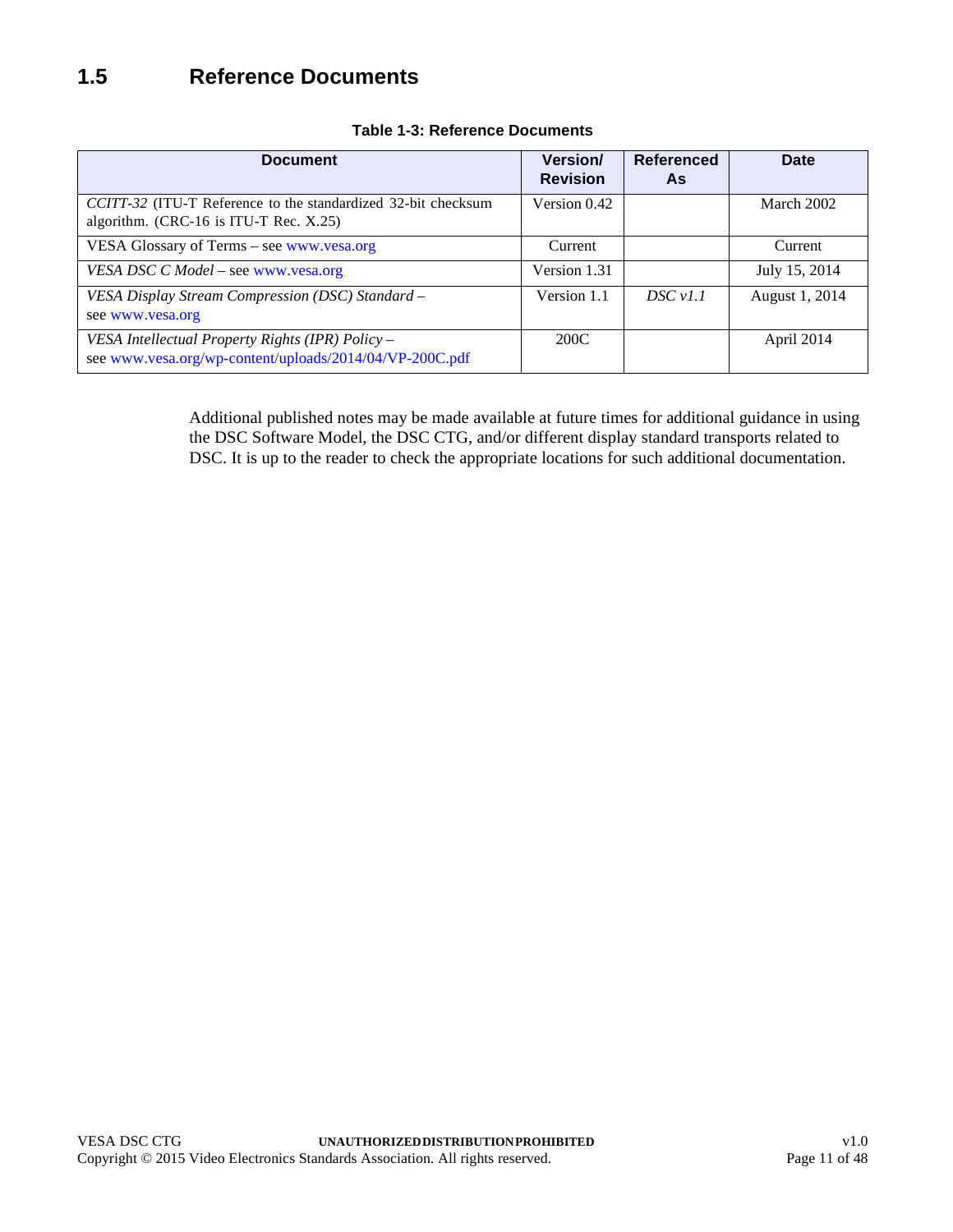# <span id="page-11-6"></span><span id="page-11-0"></span>**2 Overview**

This guideline is a package of documentation, pictures, and scripts intended to assist testing a VESA DSC encoder or decoder to determine compliance of an implementation with *DSC v1.1*. *DSC v1.1* specifies a coding system and a Picture Parameter Set (PPS) that conveys a set of parameters that is necessary to encode a picture and decode the compressed picture. Specific implementations may be tested within the context of a specific Transport layer using the guidelines and tools provided within this package. *DSC v1.1* specifies both an encoding and decoding process that exactly determines the output of the signal chain stages illustrated in [Figure 2-1.](#page-11-5) Stage 2 encodes a given picture represented as an uncompressed pixel stream, using the normative C code provided in *DSC v1.1* with a given PPS. The output of the encoding yields an identical bitstream at the output of Stage 2. Likewise, Stage 5 decodes any bitstream into an identical reconstructed pixel stream in Stage 6. The deterministic nature of *DSC v1.1* permits the identical comparison of the observable bitstream transported between Stage 3 and Stage 4 with the encoded representations documented in this package and the bit-exact comparison of the reconstructed pixel stream with decoded picture representations documented in this package.



**Figure 2-1: Typical Display Data Flow**

### <span id="page-11-5"></span><span id="page-11-1"></span>**2.1 Stage 1 – Uncompressed Pixel Stream**

The uncompressed pixel stream represents any possible picture to be encoded by the DSC encoder. The DSC executable program, DSC.exe, reads both .dpx (SMPTE S268) and .ppm (portable pixel map) file formats. When using YCbCr modes (either 4:4:4 or 4:2:2), DSC.exe supports only the .dpx file format.

## <span id="page-11-2"></span>**2.2 Stage 2 – VESA DSC Encoder**

The encoder compresses the full pixel display into a fixed rate compressed bitstream.

### <span id="page-11-3"></span>**2.3 Stage 3 – Source Device Transport Layer**

Stage 3 includes all components and protocols that allow a Source device to transport the bitstream from a DSC encoder. This portion of the Transport layer is outside the scope of this document. *DSC v1.1* includes an output rate buffer to convert the variable rate of the entropy encoder to the fixed rate of the link. This rate buffer cannot overflow or underflow.

## <span id="page-11-4"></span>**2.4 Stage 4 – Sink Device Transport Layer**

Stage 4 includes all components and protocols that allow a Sink device to receive a bitstream into a DSC decoder. All portions of the Transport layer are outside the scope of this document. *DSC v1.1* includes an input rate buffer as part of the Standard to convert the fixed rate of the link to the variable rate required by the entropy decoders. This rate buffer cannot overflow or underflow.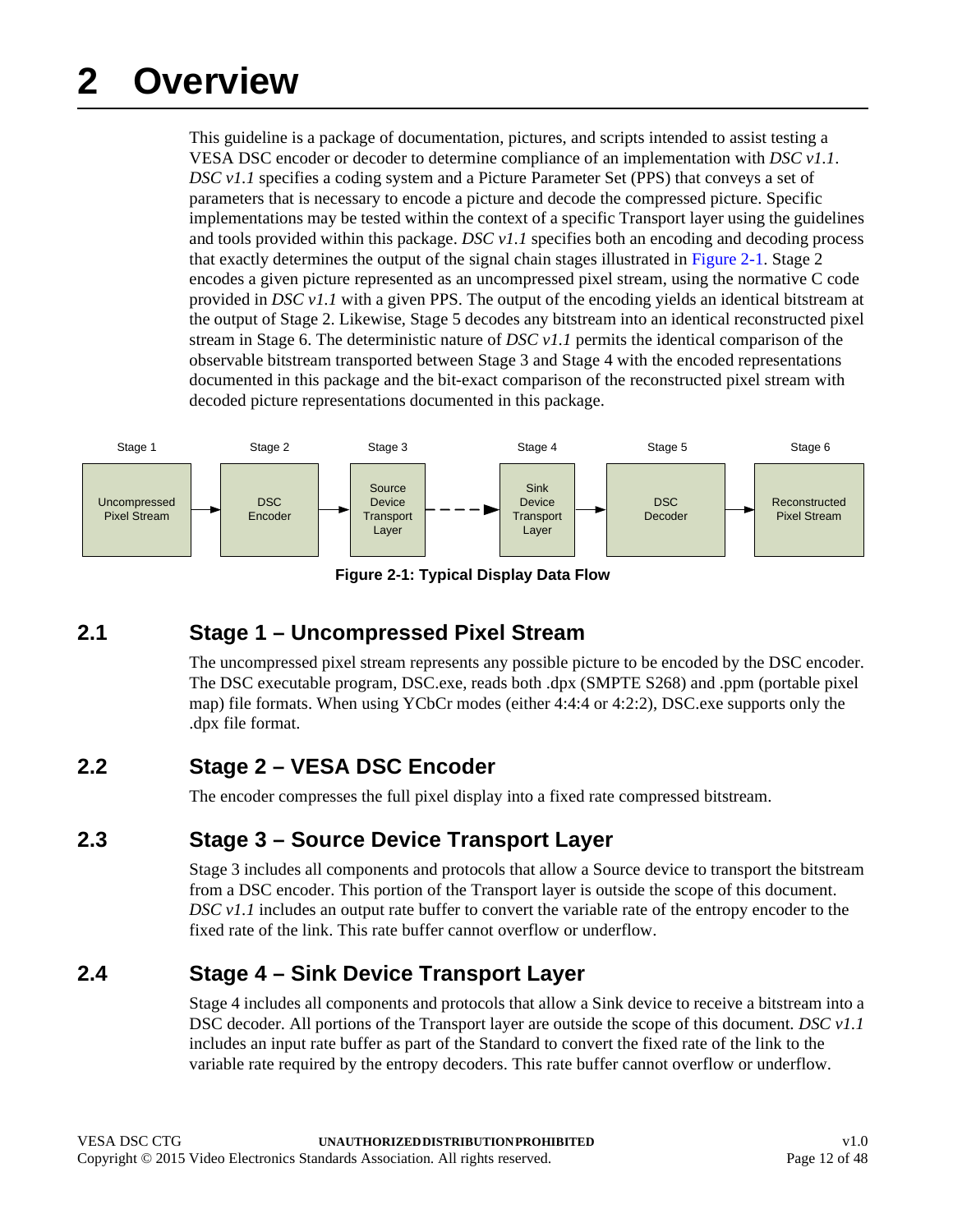## <span id="page-12-0"></span>**2.5 Stage 5 – VESA DSC Decoder**

The VESA DSC decoder decodes the compressed bitstream, resulting in the reconstructed picture. This reconstructed picture should be identical every time that the same compressed bitstream is decoded.

### <span id="page-12-1"></span>**2.6 Stage 6 – Reconstructed Pixel Stream**

The picture-receiving unit may display the reconstructed pixel stream. The DSC.exe program will create a .dpx or .ppm file format.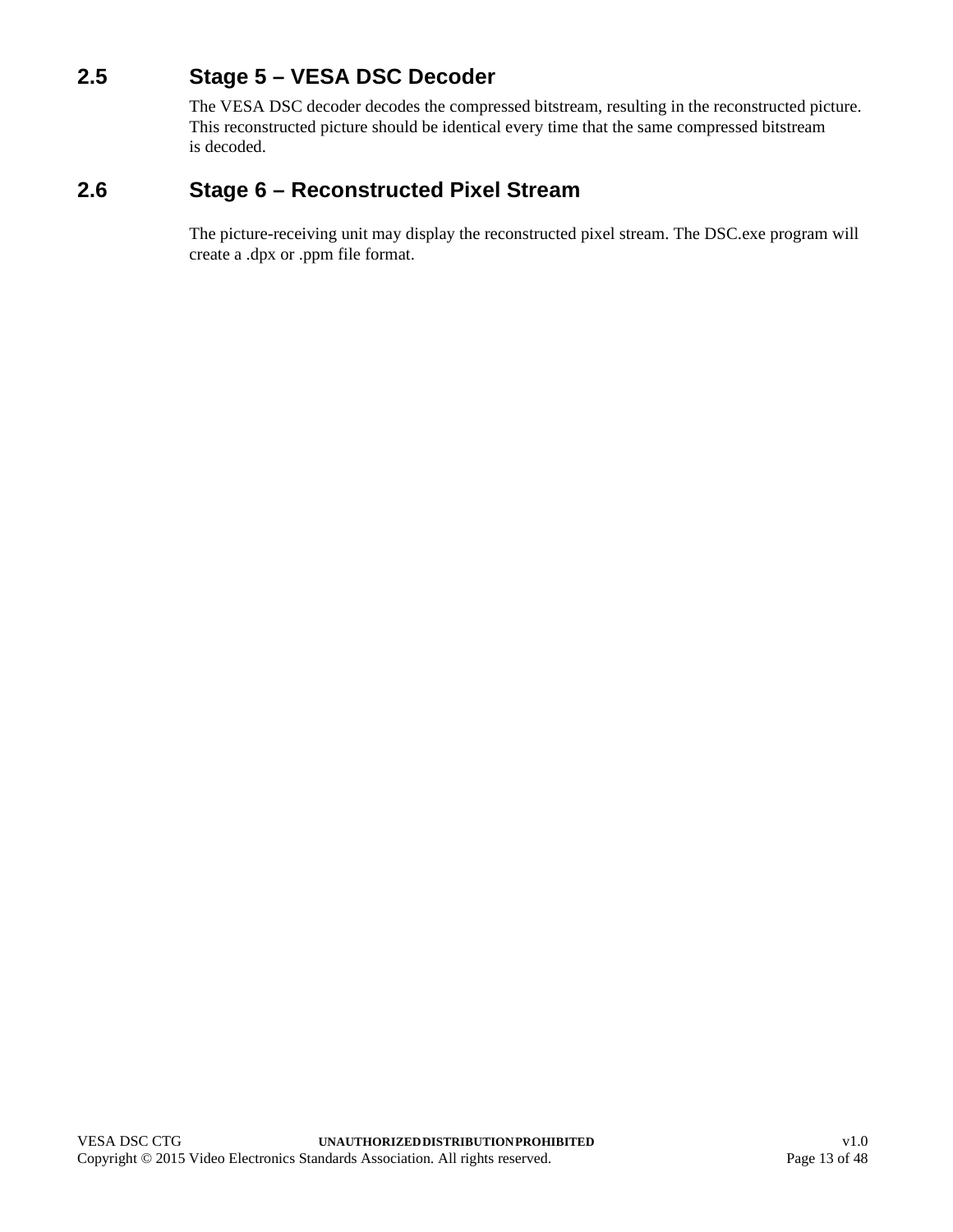# <span id="page-13-3"></span><span id="page-13-0"></span>**3 CTG System Conformance Validation Model**

Interoperability testing of the mobile display end-to-end system is performed in simulation using the VESA DSC Compression and Reconstruction Software Model. [Figure 3-1](#page-13-2) illustrates a typical system conformance validation flow using cyclic redundancy checks (CRC) at critical stages. This same process is followed regardless of the different configurations suggested in the CTG.

This guideline package uses the CCITT-32 cyclical redundancy calculation value as an efficient way to compare the uncompressed pixel stream, bitstream, and reconstructed pixel stream from *DSC v1.1* with a device under test. A script using this method is included in the CTG Buffer Conformance Package. If using a hardware-generated CRC that is different, it is the tester's responsibility to modify the supplied CRC script to match, as needed. The CRC should be run only on the raw pixel data (uncompressed, compressed, or reconstructed), excluding any file headers or transport-added additional structures.



**Figure 3-1: Conformance Guideline Validation Flow**

## <span id="page-13-2"></span><span id="page-13-1"></span>**3.1 Stage 1 – Uncompressed Source Picture**

This source picture file is uncompressed display data that should match the intended final display resolution and other parameters. Multiple passes through the validation flow are used with different source picture files. The contents of these picture files should be selected to stress the encoder/ decoder functional paths and the rate buffer overflow and underflow limits.

Some transport implementations may have further transport buffer considerations in addition to the DSC buffers. In those cases, the pictures could be designed to stress both the DSC and transport buffers working together.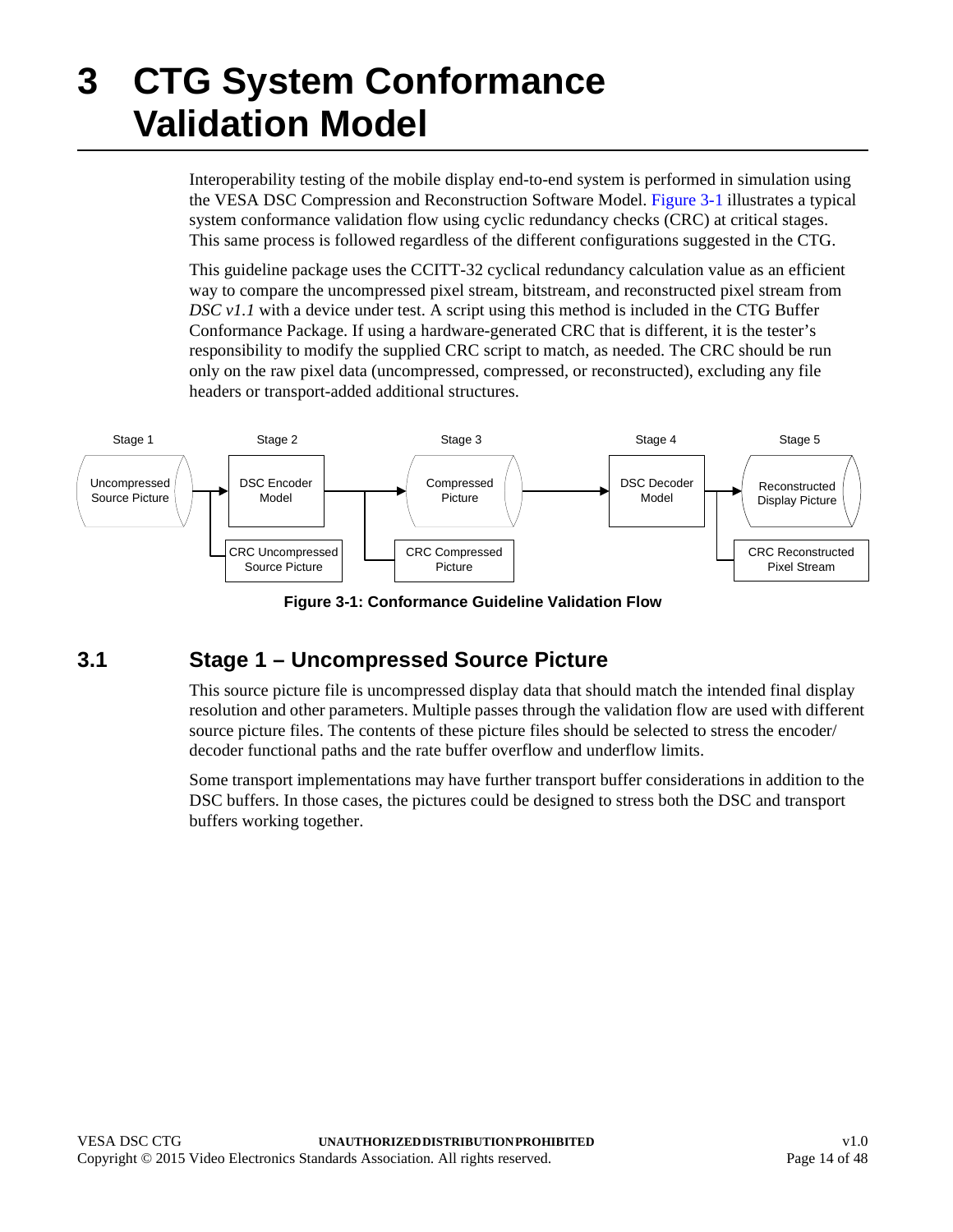## <span id="page-14-0"></span>**3.2 Stage 2 – DSC Encoder Model**

The encoder can be tested independently with the source picture data files and the related CRC for the uncompressed source picture and the compressed bitstream

The uncompressed source picture file from Stage 1 is compressed using a PPS defined to match the required transport rate of the Stage 3 transport model. The VESA DSC encoder executable model is used as the reference for this portion of the digital simulation so each compressed pixel is compared and validated. The compressed output bitstream should match that of the DSC encoder executable model.

Each time the same source picture is run through the encoder, the encoder should always produce the same CRC at the end of Stage 2.

### <span id="page-14-1"></span>**3.3 Stage 3 – Compressed Data Transport Layer**

The compressed bitstream produced in Stage 2 should be transported through the desired display standard's Transport layer. This test model assumes that no data corruption will occur during the transport. The input data to Stage 3 should exactly match the Transport layer's output data. Any transport-added pieces need to be removed prior to submitting to the DSC Decoder Model. The CRC value will not change as the compressed data passes through Stage 3.

### <span id="page-14-2"></span>**3.4 Stage 4 – DSC Decoder Model**

The decoder can be tested in the same manner but with the compressed bitstream, the CRC for the compressed bitstream, and the CRC for the reconstructed pixel stream.

The VESA DSC decoder model is used at this stage to reconstruct the pixel data and provide a visually lossless picture. The reconstructed pixel stream from the decoder under test should meet that of the VESA DSC decoder executable model.

## <span id="page-14-3"></span>**3.5 Stage 5 – Reconstructed Picture Display**

As expected, the original uncompressed picture will not match bit-for-bit to the reconstructed picture because the picture has been lossy compressed.

If the same compressed bitstream is run through more than once, the reconstructed picture should have the same CRC value for each run because the required algorithm is deterministic.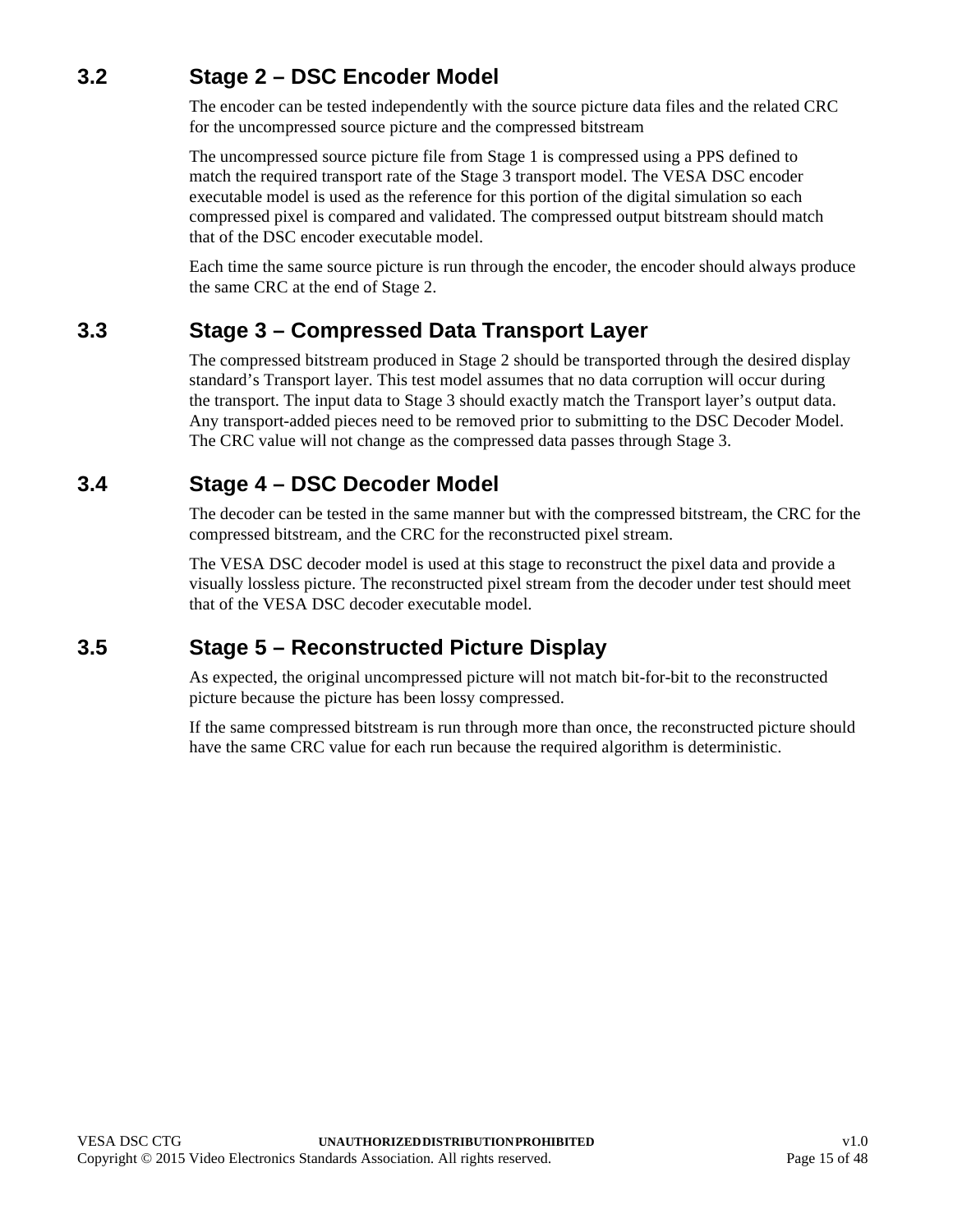# <span id="page-15-2"></span><span id="page-15-0"></span>**4 Tests**

The CTG provides two groups of testing. The first test group provides a series of pictures at specific resolutions which were chosen and/or designed to exercise a large portion of the DSC encoder and decoder logic. Additional pictures are provided to specifically stress the rate buffer implementation.

The second test group is discussed in [Section 5](#page-19-2) and provides additional coverage, if needed. This group has automated tools to allow for testing different resolutions and orientations.

## <span id="page-15-1"></span>**4.1 Picture-specific Tests**

The pictures and tests in this test group are designed to cover recommended PPS values, as suggested in *DSC v1.1*, *Annex E*. Designers who choose to implement non-standard values should determine whether coverage is sufficient as is, or if they need to expand the test cases beyond those included in this document.

The test coverage shown is derived with Variable Bit Rate (VBR) mode disabled. At this time, if an implementer chooses to enable VBR mode, they should also review the coverage in that mode and add coverage, as needed.

Additionally, the supplied test pictures are generated in 8 bits per component (bpc) RGB color format, unless noted otherwise. It is left to the tester's discretion to convert the test pictures to alternate bits per component, if needed.

A recommended PPS is provided for the pictures; however, testers are encouraged to adjust the PPS to match their expected operational modes with regard to slice size, display dimensions, etc. The PPS should match the picture size. The PPS used will impact the CRC results. Therefore, the pictures should be run through the software models to generate the correct CRCs to match the desired PPS case(s). CRCs are used at each of the following points:

- 1 Uncompressed source picture (Stage 1 feeding into Stage 2).
- 2 Compressed picture (end of Stage 2, input to Stage 4).
- 3 Final reconstructed picture (end of Stage 4).

For the DSC core algorithm logic, changing the picture resolution and/or orientation has minimal effect on the test coverage. However, such changes may be desired to provide additional stress testing to the DSC buffers. This may be especially useful if the implementation combines the DSC rate buffer and the transport flow buffers in some manner.

For specific resizing requirements, see [Section 4.3.2](#page-17-2) for recommended methods.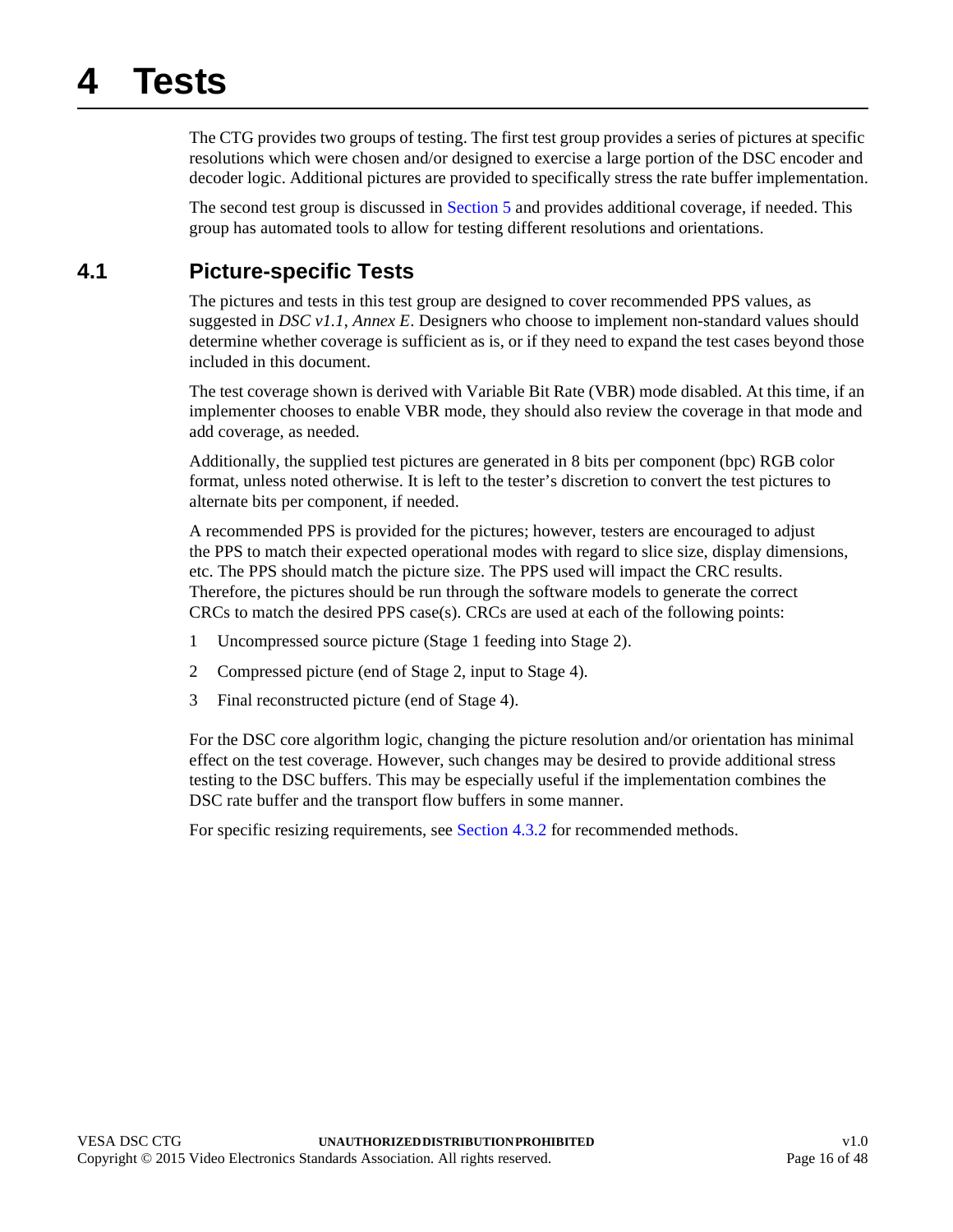## <span id="page-16-0"></span>**4.2 Running Tests**

<span id="page-16-3"></span>Because DSC encoders and decoders are expected to always provide deterministic output that matches the DSC Software Model output, testing can be done with a few different approaches, as described in the following subsections.

#### <span id="page-16-1"></span>**4.2.1 Encoder**

Testing the encoder requires a method to capture its compressed output bitstream. The bitstream could then be compared to a known correct compressed output bitstream generated from the same uncompressed source picture and parameters. This good test bitstream can be generated either from the DSC Software Model or from a known good encoder.

Alternately, the compressed bitstream could be sent through a decoder (either the DSC Software Model or a known good decoder) and the reconstructed output could be compared with the known good reconstructed picture from either the DSC Software Model or a known good encoder/decoder hardware.

The DSC Software Model outputs a .dsc file with the compressed bitstream for the uncompressed source file. This same file is then used by the DSC Software Model decoder to reconstruct the output picture. For further details regarding DSC Software Model use, see [Section 5.](#page-19-2)

#### <span id="page-16-2"></span>**4.2.2 Decoder**

Testing the decoder requires a compressed bitstream that has been previously generated, either from the DSC Software Model or from a known good encoder using the same uncompressed source picture and parameters. The reconstructed output from the decoder is expected to match the reference reconstructed output from another *golden* decoder or the DSC Software Model for the decoder. Some graphics devices apply additional adjustments to the output picture between the frame buffer and the display. In those cases, the unmodified picture direct from the frame buffer might be needed in the comparison (i.e., the direct output from the decoder).

A common way to verify that the compressed bitstream (for the encoder) or the reconstructed picture (for the decoder) match the test references is to calculate a CRC value for both the test reference and the generated outputs. One CRC calculation method is included in the DSC CTG Buffer Conformance Tool. However, any CRC standard method can be used, as long as it is consistent for both the device under test and the test reference data.

It is important to understand that the DSC Software Model does not include any modeling of the actual transport. The transport is likely to map the bit ordering within the stream in a specific way, include additional control bytes, etc. Therefore, one of the following should be done:

- Capture the compressed bitstream before or after the transport is involved (that is, before the transport receives it or after the compressed bitstream is recovered from the transport as it enters the decoder), or
- Enhance the DSC Software Model to also model the transport in use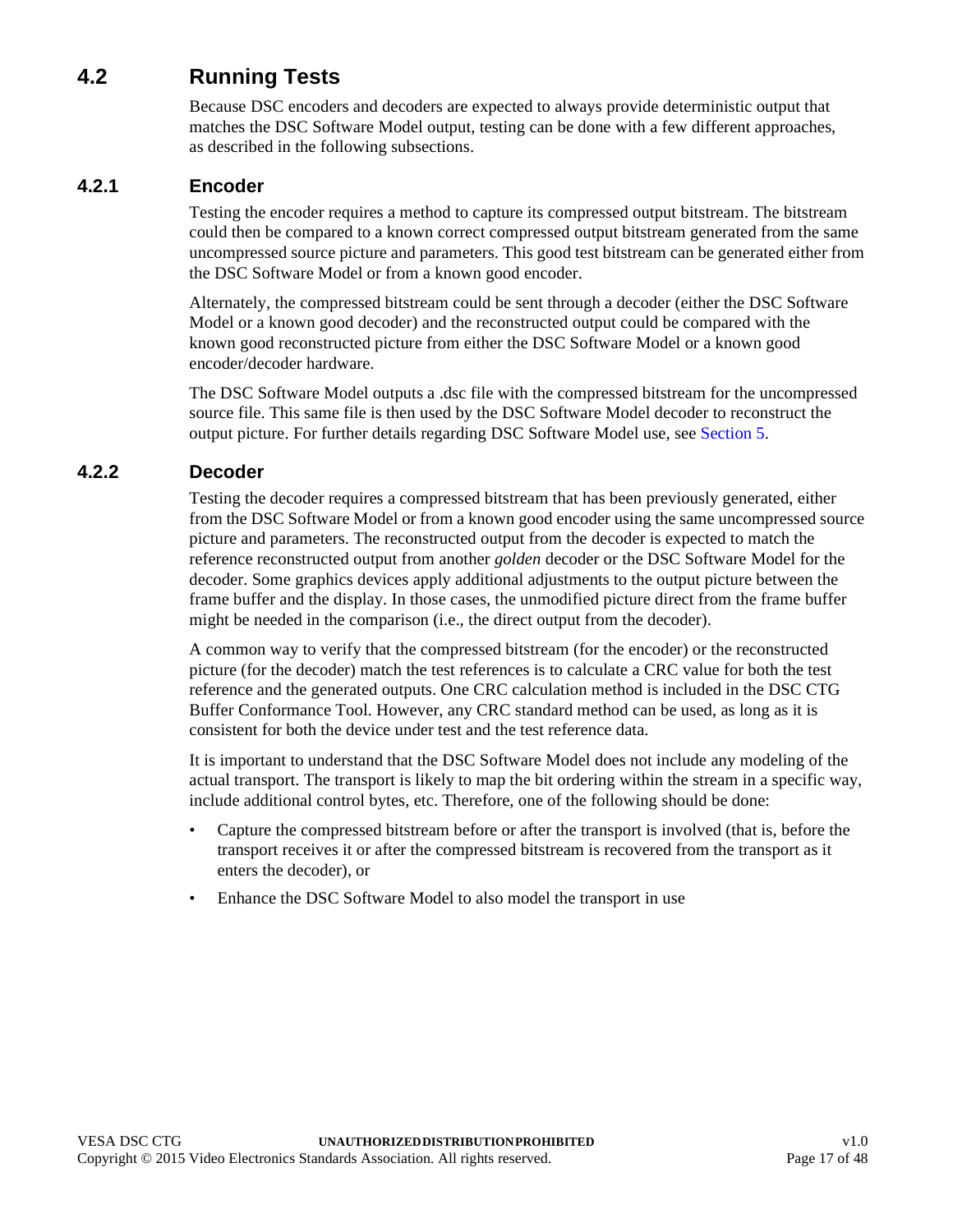# <span id="page-17-0"></span>**4.3 DSC Algorithm Core Coverage**

<span id="page-17-4"></span>For the DSC core algorithm logic, changing the picture resolution and/or orientation has minimal effect on test coverage. Therefore, running the pictures listed in [Table 4-1](#page-17-3), in their supplied size and orientation, should provide high coverage. See [Appendix D](#page-36-2) for core test coverage information for each picture. See [Section E.1](#page-39-6) for a representation of each picture.

The NG\_Shore picture provides most of the core test coverage while the CT\_over\_a25\_N16 picture fills in specific additional coverage areas, as noted in [Table 4-1.](#page-17-3) These pictures should be run with slice sizes equal to full picture width by 8 lines. It should be noted that the 8-line slice height is used only to ensure specific test coverage. The minimum line height for a slice, as provided in *DSC v1.1*, should be honored for all standard (nontest) usage.

For designs that support resolutions where having 1 slice/line will fit within their supported bandwidth maximum, run the tests with the pictures in their original dimensions. For the higher resolutions that require more than 1 slice/line, see [Section 4.3.1](#page-17-1) for the method required.

<span id="page-17-3"></span>

| <b>Picture</b>    | <b>Resolution</b> | <b>Coverage Notes</b>            |
|-------------------|-------------------|----------------------------------|
| NG Shore          | 1920x1200         | Widest algorithm path coverage.  |
| CT over $a25$ N16 | 592x390           | Improves flatness path coverage. |

**Table 4-1: DSC Algorithm Test Pictures**

#### <span id="page-17-1"></span>**4.3.1 Multiple Slices/Line Coverage**

<span id="page-17-5"></span>For implementations that support more than 1 slice/line, tests should include one of the prior test pictures, but with a slice distribution to match the possible configurations. For example, if a design can support 1, 2, and 5 slices/line, the chosen test picture should be run two additional times (1 slice/line was already covered in the prior section testing) with slices configured to be 2 slices/line and 5 slices/line.

### <span id="page-17-2"></span>**4.3.2 Adjusting the Default Picture Size to Fit Specific Display Limitations**

While the coverage report is based on the picture resolution and slice sizes provided in this document, changing the picture sizes should not have a substantial impact on test coverage. If the system under test cannot support the supplied resolutions, it is possible to adjust the picture and tile sizes to the system-required resolutions. The following guidelines are provided to help maintain test coverage as near to the uncompressed source picture as possible.

- 1 If the picture is larger than the display can accommodate, resize the picture to fit the display.
- 2 If the picture is smaller than the display can support:
	- a Tile the picture into a grid of pictures, using the original-sized picture for each grid (e.g., one picture becomes a set of four pictures in a 2x2 grid).
	- b Crop the new tiled picture construct to match the resolution that can be supported.
- 3 Adjust the slice size, as needed:
	- If the uncompressed source picture slice width is one full picture width, use the new dimensions to maintain the full picture width
	- If the uncompressed source picture slice width is a fraction of the picture's width, set the slice width to the same fraction of the resized picture's width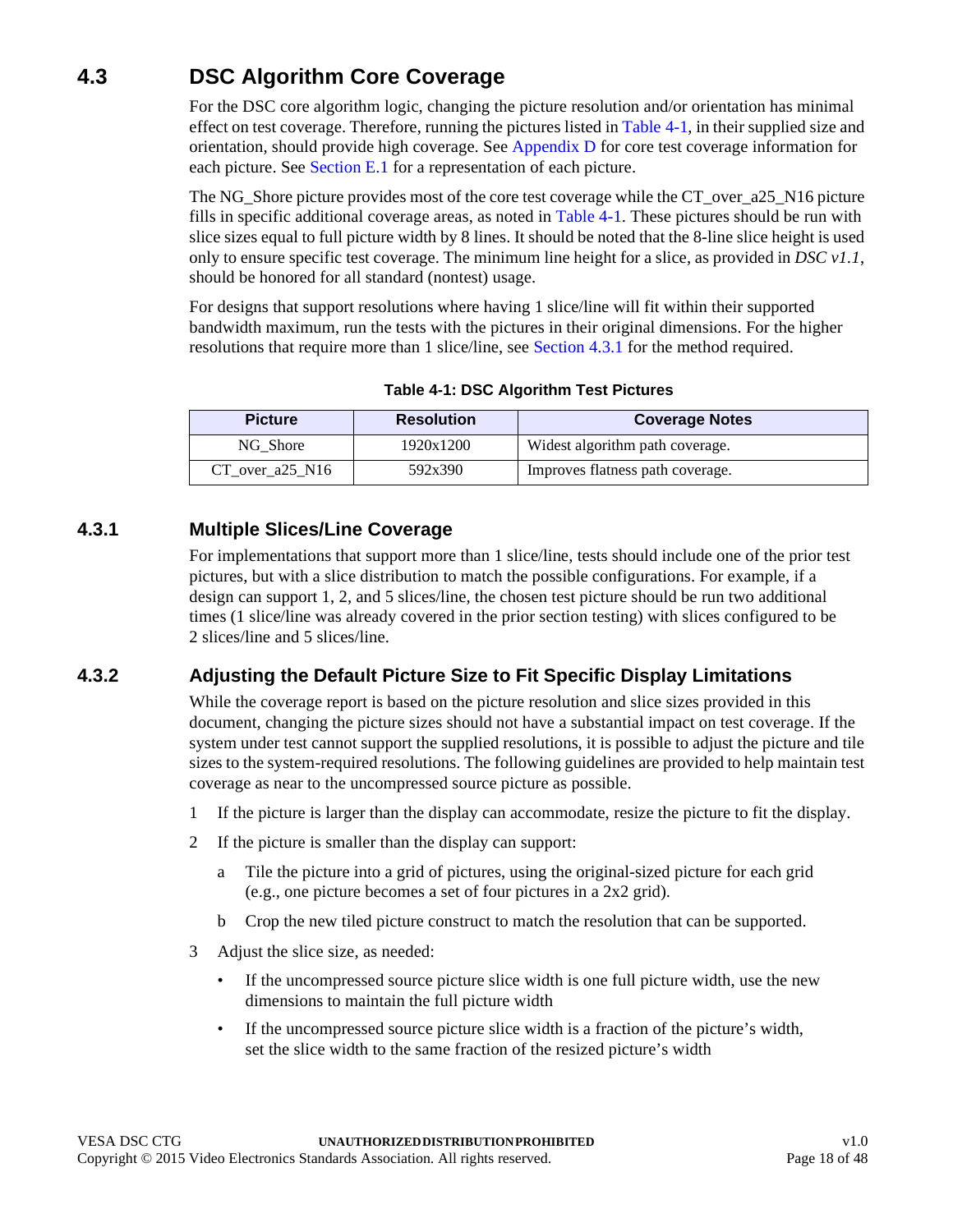- Keep the number of lines per slice as close to the uncompressed source picture's lines per slice as possible
	- It is preferred to try to avoid decreasing the line count per slice

<span id="page-18-4"></span>[Appendix B](#page-33-1) provides sample command lines for using ImageMagick to achieve the above items. Other methods can also be used to achieve the same results.

## <span id="page-18-0"></span>**4.4 Slice Isolation Coverage**

If one or more bits becomes corrupted within a single slice in the input compressed stream for the decoder, the remainder of the same slice will be corrupted at the output picture. In proper operation, the remainder of the slices will be isolated and show no corruption. The decoder must also not hang due to such corruption.

This CTG package supplies a compressed stream that was originally generated from the NG\_Shore test picture with a slightly different parameter set. The slices for this stream are configured to be 480 pixels wide by 8 pixels tall. The stream corrupts four separate bytes with single-bit errors – one each in two separate streams and two in a third stream. The resulting picture (after going through the encoder) should indicate that three of the slices are corrupted and have no impact on any other slices. Notes are included on the corrupted decoded example picture file:

- **DSC Compressed Stream File no errors** NG\_Shore good.dsc
- **DSC Compressed Stream File 4 bit errors** NG\_Shore 4 corrupted bits.dsc
- **DSC Output File resulting from 4 bit error compressed file** NG\_Shore 4 corrupted bits - out.ppm

It is up to the Transport specifications that reference DSC to include their own tests for containment of dropped or inserted data into the compressed bitstream if such deletions or insertions are possible.

## <span id="page-18-1"></span>**4.5 Buffer Control Coverage**

<span id="page-18-5"></span>The first picture supplied (Buffer Stress) for buffer flow control testing is specifically designed to stress the buffer flow control by causing the DSC buffers to fill and empty in different patterns. Therefore, the picture should be run in its uncompressed format and with slices set to [1280 pixels x 480 lines.](#page-18-3)

For the other buffer test pictures, they can be run with different resolutions, picture orientations, and/or slice sizes. This may provide better buffer test coverage because buffer flow control can be impacted by changing these factors. They may be more important for implementations that combine the DSC flow buffers with the transport flow buffers and the associated control. [Section 5](#page-19-2) provides a tool to assist with variable options. See [Section E.1](#page-39-6) for a representation of each picture.

<span id="page-18-2"></span>

| <b>Picture</b>       | <b>Resolution</b> | <b>Slice Size</b>       | <b>Coverage Notes</b>                           |
|----------------------|-------------------|-------------------------|-------------------------------------------------|
| <b>Buffer Stress</b> | 2560x1920         | 1280 pixels x 480 lines | Run at its original resolution and orientation. |
| <b>StarNoise</b>     | Variable          | Variable                | Generated by test tool.                         |
| <b>ColorBars</b>     | Variable          | Variable                | Generated by test tool.                         |

<span id="page-18-3"></span>**Table 4-2: DSC Buffer Flow Control Test Pictures**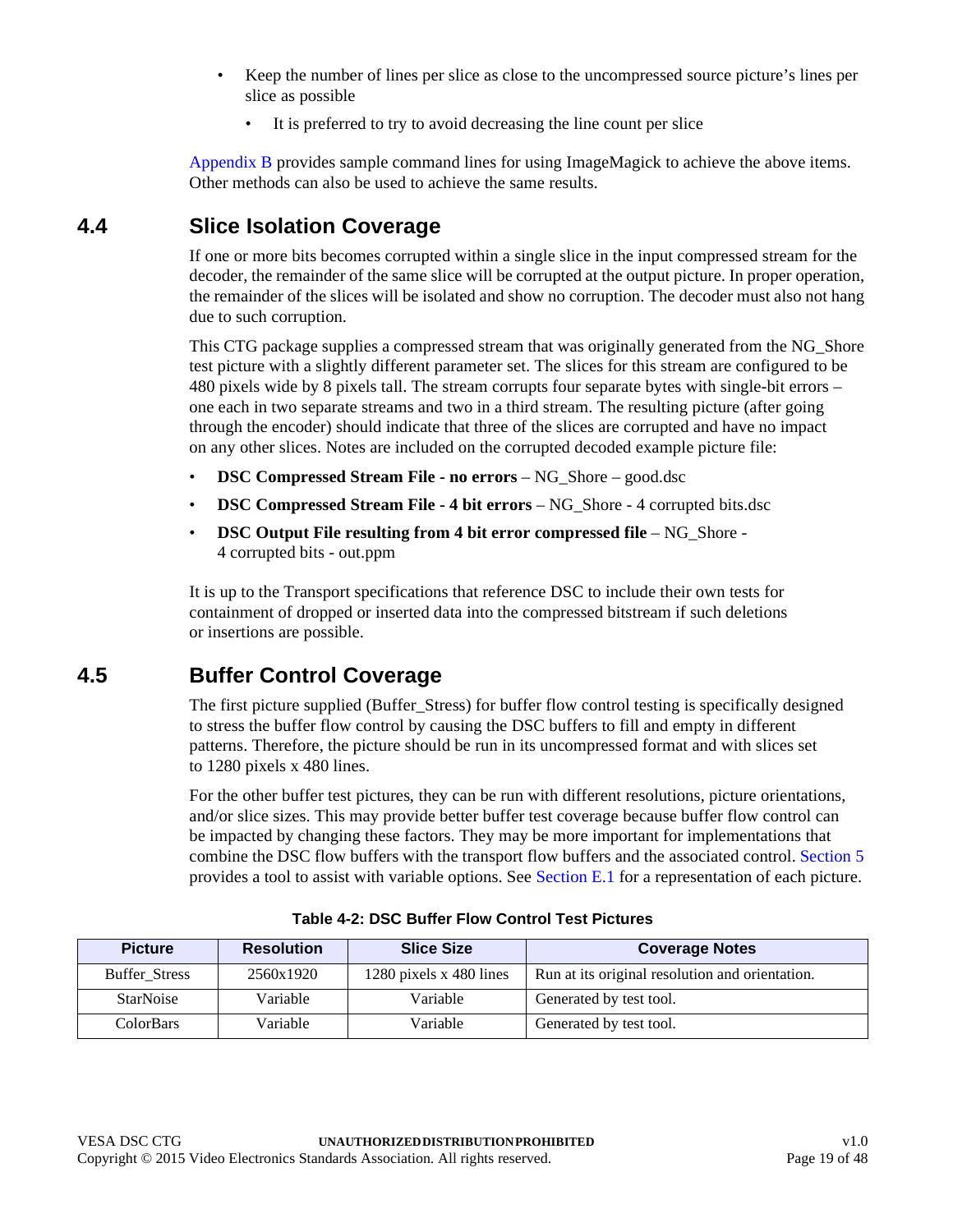# <span id="page-19-2"></span><span id="page-19-0"></span>**5 DSC CTG Buffer Conformance Tool**

The DSC CTG Buffer Conformance Tool provides scripts that are used to generate certain pictures at multiple resolutions and orientations. This test group may help cover additional corner cases, especially if combined with transport buffer testing. As with the prior test section, the DSC Software Model can be used to verify a hardware design.

The files pertaining to the DSC CTG Buffer Conformance Tool are located within their own folder, supplied with this CTG. The folder contains a README.TXT file that provides complete usage instructions.

[Figure 5-1](#page-19-1) illustrates the detailed process flow driven by a CTG buffer flow spreadsheet.



<span id="page-19-1"></span>**Figure 5-1: Detailed DSC CTG Buffer Conformance Process Diagram**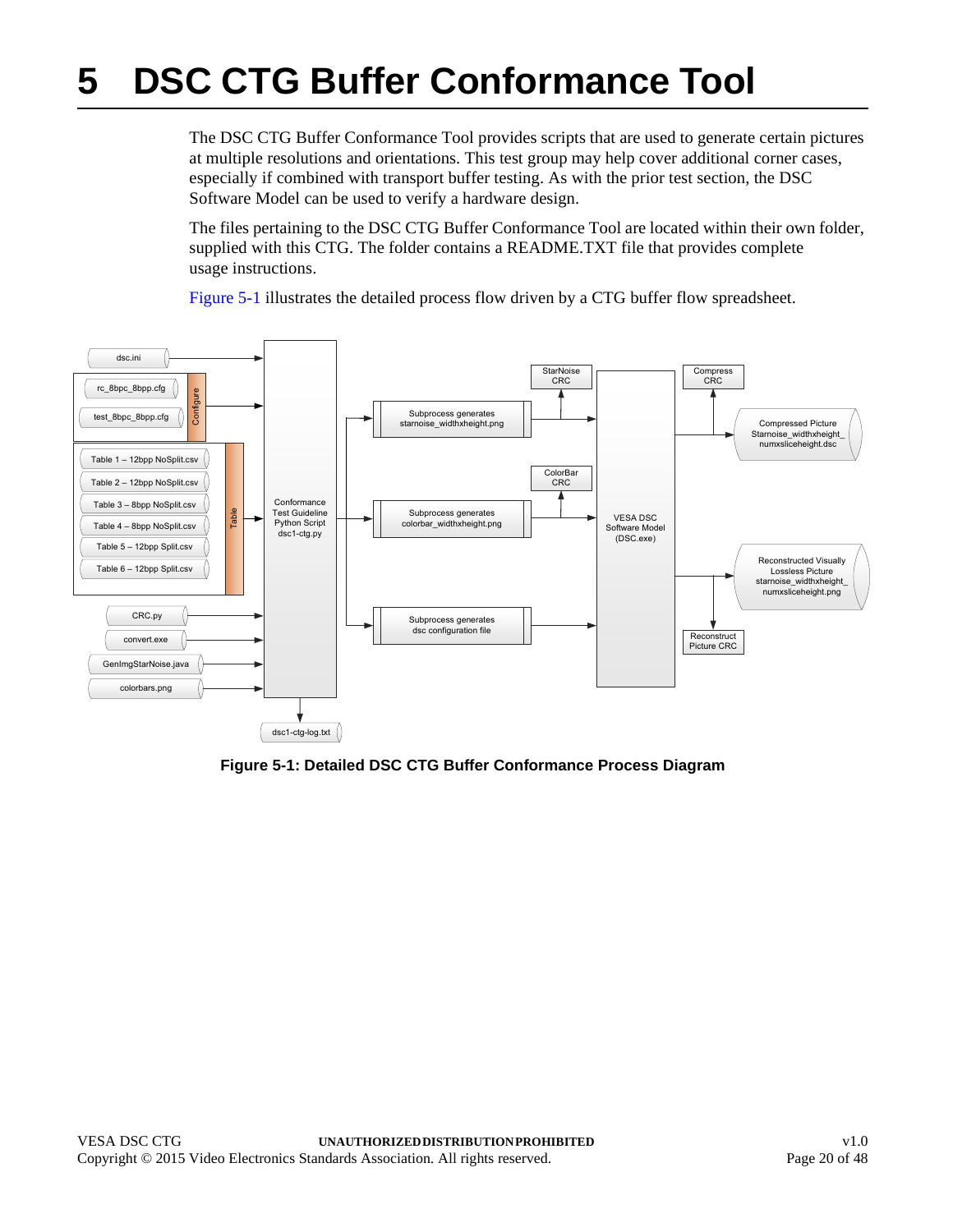The entire process is automated by a single Python script, dsc1-ctg.py. The script accepts the inputs listed in [Table 5-1.](#page-20-0)

<span id="page-20-0"></span>

| Input                       | <b>Description</b>                                                                                                                                     |  |  |  |  |  |  |  |  |
|-----------------------------|--------------------------------------------------------------------------------------------------------------------------------------------------------|--|--|--|--|--|--|--|--|
| colorbars.png               | Base picture for generating colorbar picture pattern.                                                                                                  |  |  |  |  |  |  |  |  |
| CRC.py                      | Python script to calculate the cyclic redundancy checks (CRCs).                                                                                        |  |  |  |  |  |  |  |  |
|                             | The included file uses CCITT CRC-32, by default. An alternate CRC method may<br>be used by updating this script to the preferred alternate.            |  |  |  |  |  |  |  |  |
| dsc.ini                     | Contains the values for parameters such as picture type, .csv filename, compression<br>size, input folder name, output folder name, log filename, etc. |  |  |  |  |  |  |  |  |
| GenImgStarNoise.java        | Java script used to generate the StarNoise pattern.                                                                                                    |  |  |  |  |  |  |  |  |
| <b>Configure</b> { folder } | Contains the DSC configuration files.                                                                                                                  |  |  |  |  |  |  |  |  |
| Table {folder}              | Contains table files in .csv format saved from the CTG buffer flow spreadsheet.                                                                        |  |  |  |  |  |  |  |  |

|  | Table 5-1: dsc1-ctg.py Script Inputs |
|--|--------------------------------------|
|  |                                      |

The Python script uses these inputs to drive the DSC.exe VESA DSC Software Model. The script generates an output log file for diagnostic purposes, which allows users to create and debug custom workflows. The appropriate CRCs are generated at critical points within the flow (uncompressed, compressed, and reconstructed pictures) to allow rapid comparison of results with the CTG buffer flow spreadsheet and digital simulations.

The following sections provide an overview of how this tool set is used. A sequence in which to run the Python script that controls this is included in [Section 5.5.](#page-30-1)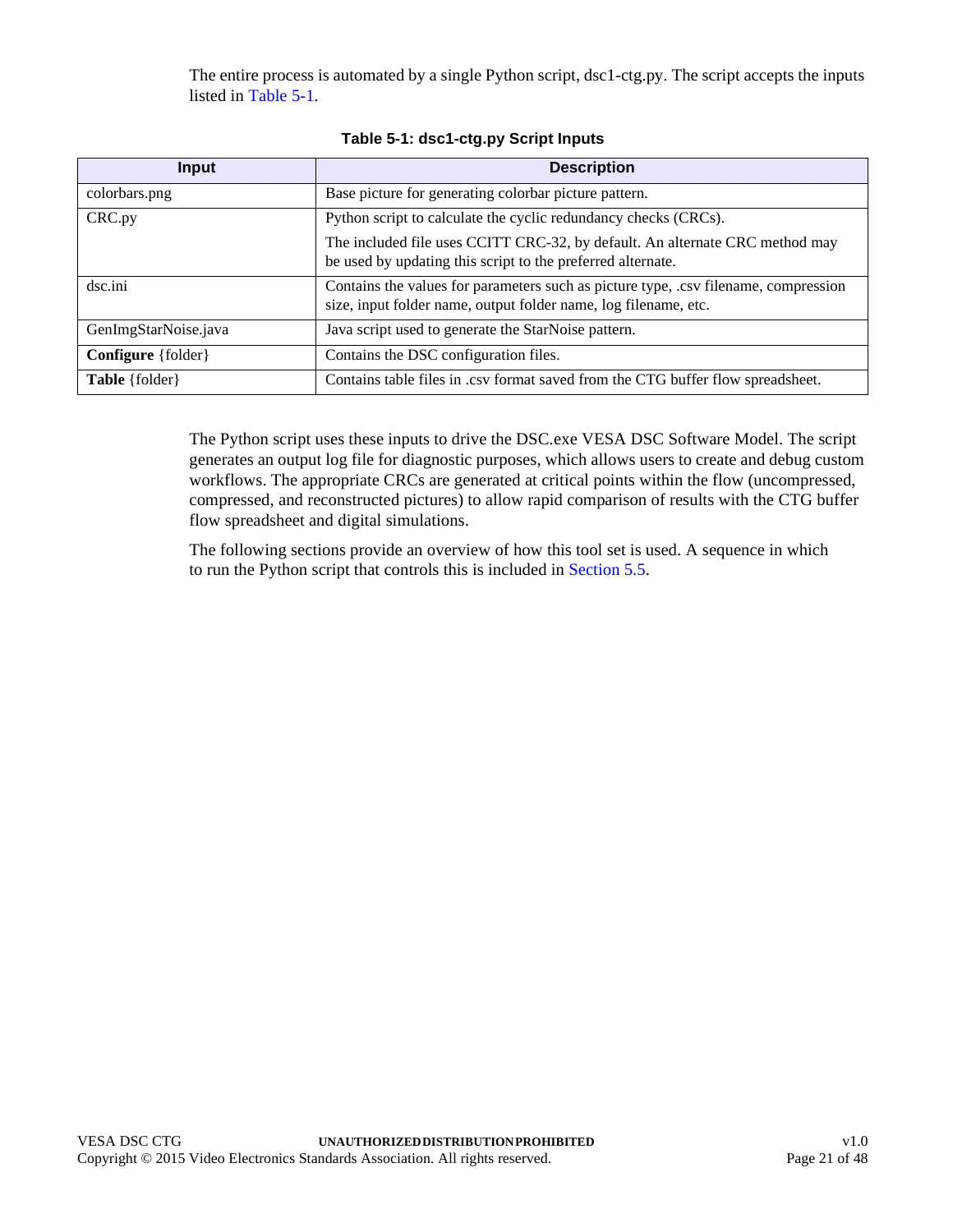## <span id="page-21-0"></span>**5.1 How to Use the CTG Buffer Flow Spreadsheet**

The input "Table {XX} – {8bpp/12bpp} {Split//NoSplit} [description].csv" configuration files in the **Table** folder drive the configuration of the DSC model. Each configuration file corresponds to a unique **Table** tab specified in the CTG buffer flow spreadsheet (described in [Section 5.1](#page-21-0)). The .csv files contain the width, height, and other DSC configuration parameters that are required to generate the complete CTG data suite.

The first tab of the CTG spreadsheet, **Overview**, contains a summary of six different compression configurations that may be applicable for VESA DSC use.

| ы           | $49.0124 = 146$                                                                  | 00.0 - CTG Guidelines Updated April 9 2014 with MPT - Microsoft Eucel |                                                |                                                      |  |
|-------------|----------------------------------------------------------------------------------|-----------------------------------------------------------------------|------------------------------------------------|------------------------------------------------------|--|
| <b>File</b> | Home<br>Inset<br>Page Layeut<br>Formular<br>Data<br>Erview<br>fe.<br>$+12$<br>13 | Developer<br>Team<br>View                                             |                                                |                                                      |  |
|             | л                                                                                | 8                                                                     | c                                              | D                                                    |  |
| з           |                                                                                  | Pass Criteria All streams match the DSC Reference C-Model             |                                                |                                                      |  |
| 4           |                                                                                  | No overflow or underflow errors.                                      |                                                |                                                      |  |
|             | Link directly to each table                                                      | <b>Selected Compression</b><br><b>Hate</b>                            | <b>Example Display Panel</b><br>Configurations | <b>DSC 1.0 Standard Annex E</b><br>PPS configuration |  |
|             | Table 1 - Landscape Mode (2:1 Compression) 12bpp                                 |                                                                       |                                                | Table 16-2 Column 3                                  |  |
| B           |                                                                                  | Source Image Format 24-bits/plxel RGB 4:4:4                           | 2150                                           |                                                      |  |
| 9           |                                                                                  | Compression 2:1 Compression, compressed phel 12-bits/phel             |                                                |                                                      |  |
| 10          | Overflow Test Image StarNoise                                                    |                                                                       | 3840                                           |                                                      |  |
| 11          | <b>Underflow Test Image ColorBars</b>                                            |                                                                       |                                                |                                                      |  |
| 12          |                                                                                  |                                                                       |                                                |                                                      |  |
| 13          | Table 2 - Portrait Mode (2:1 Compression) 12bpp                                  |                                                                       |                                                | Table 16-2 Column 3                                  |  |
| 14          |                                                                                  | Source Image Format 24-bits/pixel RGB 4:4:4                           | 3840                                           |                                                      |  |
| 15          |                                                                                  | Compression 2:1 Compression, compressed pixel 12-bits/pixel           |                                                |                                                      |  |
| 16          | Overflow Test Image StarNoise                                                    |                                                                       | 2160                                           |                                                      |  |
| 17          | <b>Underflow Test Image ColorBars</b>                                            |                                                                       |                                                |                                                      |  |
| 18          |                                                                                  |                                                                       |                                                |                                                      |  |
| 19          | Table 3 - Landscape Mode (3:1 Compression) 8 bpp                                 |                                                                       |                                                | Table 16-2 Column 1                                  |  |
| 20          |                                                                                  | Source Image Format 24-bits/pixel RGB 4:4:4                           |                                                |                                                      |  |
| 21          |                                                                                  | Compression 3:1 Compression, compressed pixel 8 bits/pixel            | 2160                                           |                                                      |  |
| 22          | Overflow Test Image StarNoise                                                    |                                                                       | 3840                                           |                                                      |  |
| 23          | <b>Underflow Test Image ColorBars</b>                                            |                                                                       |                                                |                                                      |  |
| 24          |                                                                                  |                                                                       |                                                |                                                      |  |
| 25          | Table 4 - Portrait Mode (3:1 Compression) 8 bpp                                  |                                                                       |                                                | Table 16-2 Column 1                                  |  |
| 26<br>27    |                                                                                  | Source Image Format 24-bits/pixel RGB 4:4:4                           | 3840                                           |                                                      |  |
|             |                                                                                  | Compression 3:1 Compression, compressed pixel 8 bits/pixel            |                                                |                                                      |  |
| 28          | Overflow Test Image StarNoise                                                    |                                                                       |                                                |                                                      |  |
| 29          | Underflow Test Image ColorBars                                                   |                                                                       | 2150                                           |                                                      |  |
| 30          |                                                                                  |                                                                       |                                                |                                                      |  |
| 31          | Table 5 - Landscape Split Mode (2:1 Compression) 8 bpp                           |                                                                       |                                                | Table 16-2 Column 3                                  |  |
| 32          |                                                                                  | Source Image Format 24-bits/pixel RGB 4:4:4                           | 2160                                           |                                                      |  |
| 33          |                                                                                  | Compression 2:1 Compression, compressed pixel 8 bits/pixel            |                                                |                                                      |  |
| 34          | Overflow Test Image StarNoise<br># + + # Overview Table I Candicope 125pp        | Table 2-Portrait 17hpp Table 3-Limitropy Blog                         | 10001<br>1970                                  |                                                      |  |

<span id="page-21-1"></span>**Figure 5-2: Overview Tab**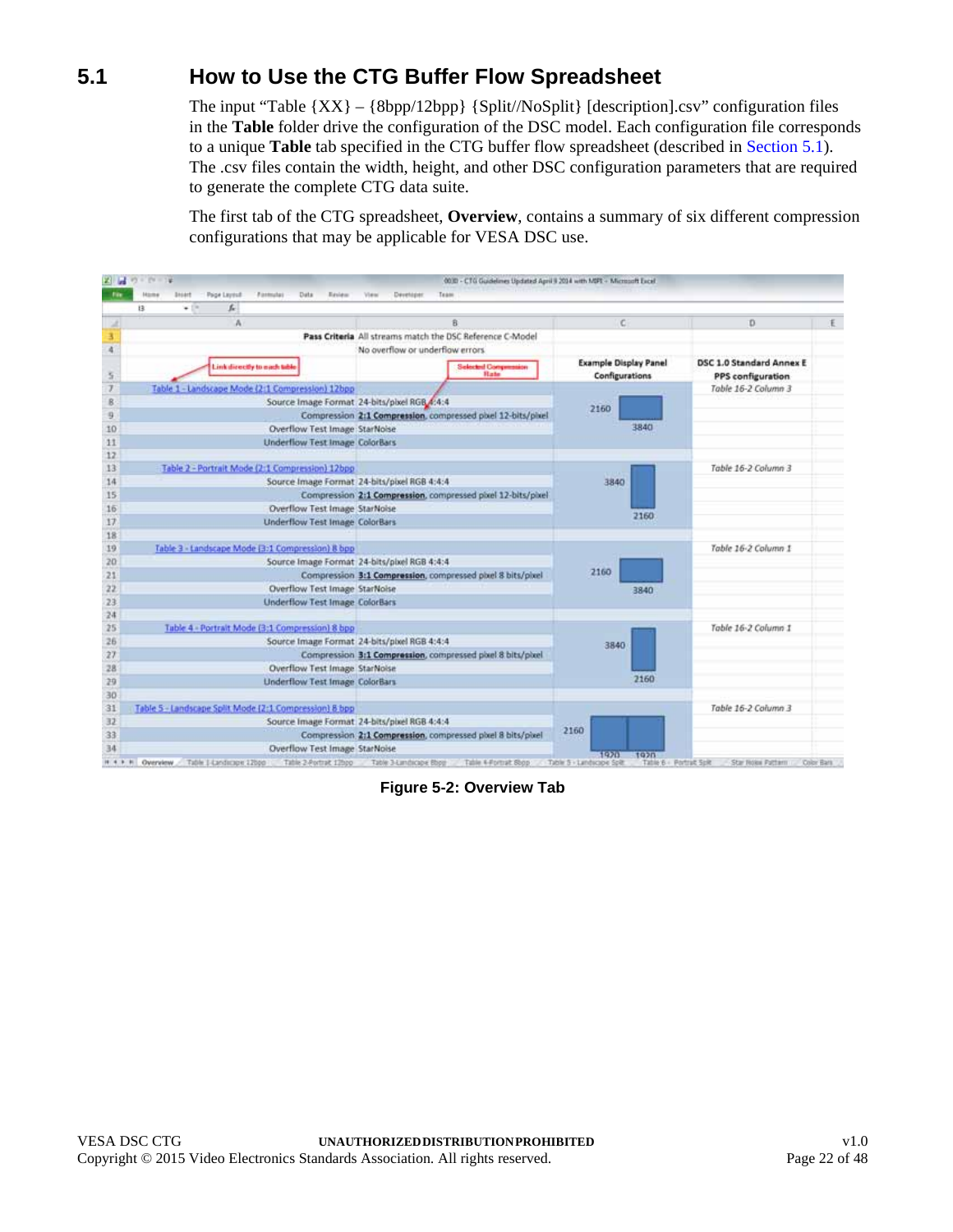The first worksheet tab provides an overview table with links to all six configurations. [Table 5-2](#page-22-0) lists the parameters that are evaluated in the CTG.

<span id="page-22-0"></span>

| <b>Parameter Metric</b>                                                                                                    | <b>Description</b>                                                                                                                                                                                  | <b>Comment</b>                                                                                                                                                                                                      |  |  |  |  |  |  |  |
|----------------------------------------------------------------------------------------------------------------------------|-----------------------------------------------------------------------------------------------------------------------------------------------------------------------------------------------------|---------------------------------------------------------------------------------------------------------------------------------------------------------------------------------------------------------------------|--|--|--|--|--|--|--|
| Pixel Format                                                                                                               | Only a 24-bit RGB 4:4:4 pixel format<br>is defined in the CTG.                                                                                                                                      | RGB is a widely used format and is therefore<br>covered in the first release of the DSC CTG.<br>Implementers can expand the coverage<br>of this tool to include other formats that<br>DSC v1.1 supports, as needed. |  |  |  |  |  |  |  |
| <b>Compression Rate</b>                                                                                                    | Two compression rates are tested:<br>$2:1$ Compression $-24$ bpp RGB source<br>$\bullet$<br>picture down to 12bpp<br>3:1 Compression - 24bpp RGB source<br>$\bullet$<br>picture down to 8bpp        | This tool supports both 2:1 and 3:1<br>compression ratios (the two most common<br>ratios). The tester can add additional<br>capabilities to the script if an implementation<br>needs wider coverage.                |  |  |  |  |  |  |  |
| <b>Source Picture Files</b>                                                                                                | <b>StarNoise</b> – Complex pattern used for<br>$\bullet$<br>testing codec buffer overflow conditions<br><b>ColorBar</b> – Simple pattern used for<br>٠<br>testing codec buffer underflow conditions | These two artificial patterns are used to test<br>underflow and overflow conditions. The<br>dimensions of each source picture drive a test<br>pattern generator to produce each input.                              |  |  |  |  |  |  |  |
| DSC v1.1, Annex E                                                                                                          | The configuration for each table is mapped<br>to the specific configuration defined in<br>DSC v1.1, Annex E.                                                                                        |                                                                                                                                                                                                                     |  |  |  |  |  |  |  |
| $DSC$ $v1.1$ ,<br><i>Tables</i> 5 and 6 <i>in the</i><br><b>CTG</b> Buffer Flow<br>Spreadsheet<br>Split mode configuration | LEFT and RIGHT panel configurations                                                                                                                                                                 | These tests are targeted to the soft-slice<br>configurations defined in DSC $v1.1$ .                                                                                                                                |  |  |  |  |  |  |  |

**Table 5-2: CTG Buffer Flow Spreadsheet Parameter Overview**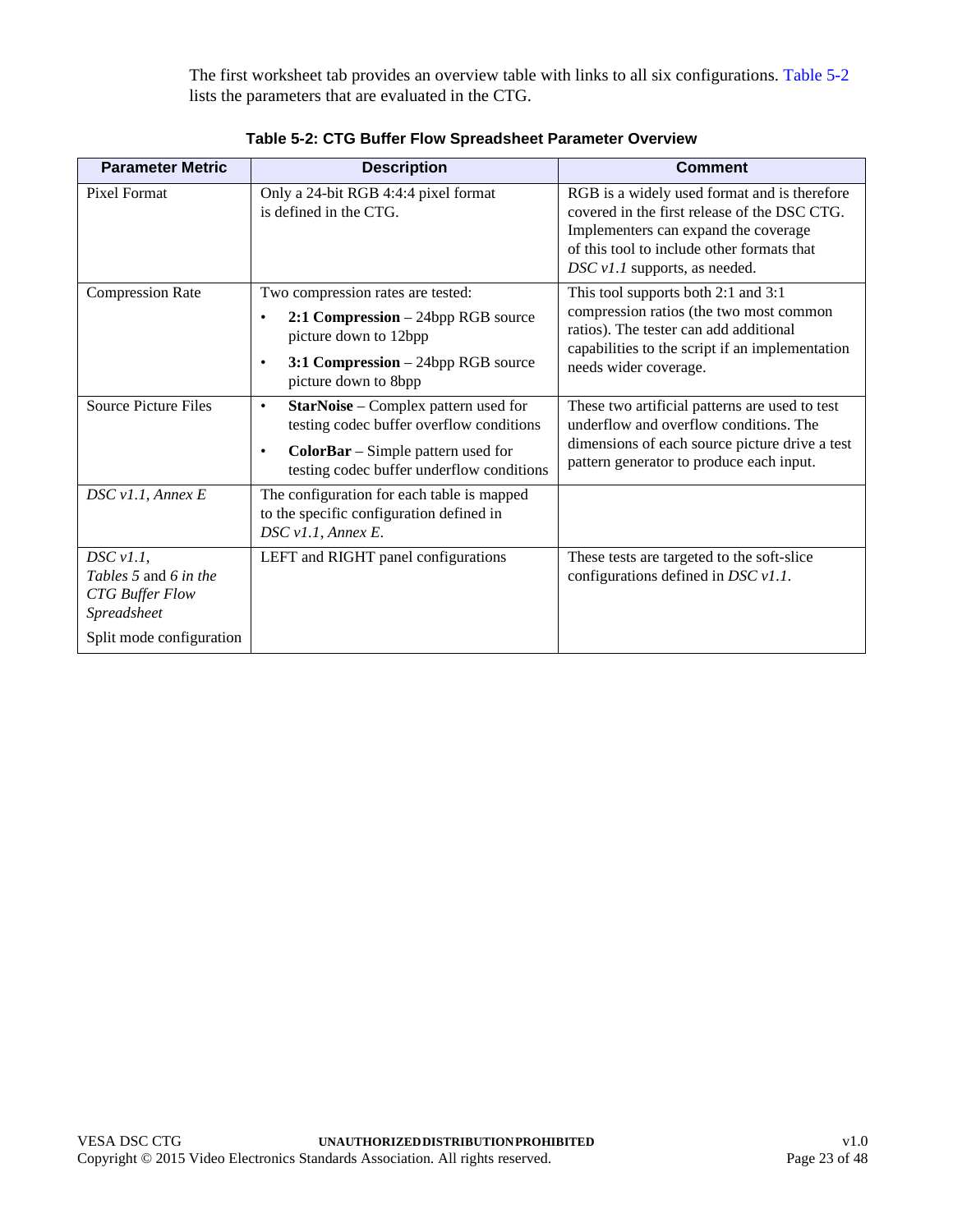| 医       |                                                             |                    | Decorager             | <b>Image CRC2</b><br><b>SDOC</b>                                         | appe        | 9CRI          | 9CRL  | E     | 95D2                            | ŝ    | 55.02       | 9502        | 86FB        | 岳          | ESIL             | CADE          | CADE  | S              | CADE | CADE        | CADE        | š              | 7EAS        | 7EAS<br>深             | 7EAS        | 70AS | <b>TEAS</b> | 76.45       | <b>TEAS</b> | 8285 | 8265       | 8285        | 8285        | 8265 | 追           | 震    | 男白   | 医鼠   | 807B |
|---------|-------------------------------------------------------------|--------------------|-----------------------|--------------------------------------------------------------------------|-------------|---------------|-------|-------|---------------------------------|------|-------------|-------------|-------------|------------|------------------|---------------|-------|----------------|------|-------------|-------------|----------------|-------------|-----------------------|-------------|------|-------------|-------------|-------------|------|------------|-------------|-------------|------|-------------|------|------|------|------|
|         |                                                             | Color Bars         | Compressed            | ٠<br><b>Hitchream CRC2</b><br>64.64                                      | <b>SSBB</b> | 7415          | 4088  |       | <b>CRC Values</b><br>Color Bars |      | <b>BICS</b> | <b>BBF4</b> | FREB        | 4396       | \$445            | $\frac{3}{8}$ | 44.7F | g op           | 59DB | GROUP       | 97AB        | $\frac{34}{2}$ | 3282        | 96CD<br>4464          | g           | FAOI | R           | Ř           | C62B        | BEZI | 翼          | BE7A        | <b>B</b>    | 3185 | $rac{1}{2}$ | 562E | 民间   | ESC  | 9744 |
| ы       |                                                             |                    | <b>Original Image</b> | ×<br>GKO<br>EDDC                                                         | <b>SDOC</b> | 531           | 9081  | ë     | 9502                            | 9502 | 5502        | 5502        | 86HB        | Bit        | E531             | š             | CADE  | $\overline{3}$ | CADE | GADE        | CADE        | CADE           | <b>TEAS</b> | 7685<br>酱             | zus         | 7EAS | 76A5        | <b>TEAS</b> | 篇           | 8265 | 8265       | <b>B265</b> | 8265        | 8265 | 39          | 用品   | 声息   | 四、四  | 把包   |
|         |                                                             |                    | <b>Decompre</b>       | $\mathbb{E}[\hspace{-1.5pt}[$<br>Image CRC<br>FFB7                       | 当           | 20K           | A944  | Autor | A176                            | 3450 | <b>SEE</b>  | š           | <b>BB4F</b> | 1688       | 9EDI             | <b>IAE2</b>   | 17AB  | <b>BD3</b>     | BSIC | 5902        | DCBB        | AES?           | EC6D        | <b>CEBA</b><br>380    | ą           | AB38 | šč          | 5431        | EAFL        | 4748 | <b>RED</b> | š           | 8           | f1   | 4456        | ă    | 6566 | 6807 | g    |
|         |                                                             | Star Noise         | Compressed            | ×<br><b>Bitstream CBC</b><br>5014                                        | 6483        | 441A          | 6003  |       | Star Noise<br>CRC Values        |      | ě           | EE.         | 2005        | Ë          | CEE9             | Ħ             | SDAC  | <b>CORD</b>    | 0188 | 89.98       | <b>DDAE</b> | zaac           | 7020        | á<br>FELI             | <b>ZAIL</b> | š    | Ş           | 2826        | BSCC        | sate | 7327       | <b>SACA</b> | <b>BAF4</b> | 829  | 4.989       | 6133 | 遠    | 1476 | DBS4 |
| 国       |                                                             |                    | elnal timage          | ×<br>B<br>8360                                                           | 6360        | $\frac{8}{3}$ | C536  | ă     | 5638                            | 5510 | 5618        | <b>SF8B</b> | C85A        | Sept.      | 1691             | 長             | 4876  | 4876           | A876 | KBY         | 4876        | 亮呢             | 3           | 50<br>ě               | š           | 856  | š           | š           | š           | FFB4 | H          | 薑           | 푶           | FFB4 | H           | 4544 | 4ELA | 4514 | 适用   |
| G.      | Macro Buttons                                               |                    | Heigh                 | g<br>╔                                                                   | R           | 8             | 8     | 8     | 960                             | g    | 960         | ş           | 8           | <b>DRO</b> | 1080             | 1516          | 38    | 1516           | 1536 | 1536        | 1516        | 1535           | 1440        | $\frac{1}{2}$<br>3440 | <b>SPFF</b> | 3440 | 9440        | 昆虫          | 91440       | 1900 | 80         | 380         | 800         | 1600 | 1600        | 賀    | 3048 | 置    | 2048 |
| H.      |                                                             |                    |                       | Width<br>1280<br>×                                                       | 1280        | 1280          | 1280  | 3280  | 1280                            | 3280 | R           | 1280        | 呈           | 1920       | 1920             | 景             | 2048  | 霓              | 覆    | <b>BROC</b> | 2048        | 3045           | 2560        | 2560<br>2560          | 3560        | 2560 | 360         | 2560        | 3560        | 2560 | 2560       | 2560        | 2560        | 2560 | 2560        | 2560 | 3560 | 2560 | 2560 |
|         | Save only visible table entries<br>$2$ on this sheet as CSV |                    |                       | Slice Height Slice Size s 15000 Plack Sale Valid Height DIV Silce Height |             |               |       |       |                                 |      |             |             |             |            |                  |               |       |                |      |             |             |                |             |                       |             |      |             | 言           |             |      | Ě          | ä           | ä           | š    |             |      |      |      |      |
| $\circ$ | Invalid Tests<br>Hide/Reveal<br>÷                           |                    |                       | yanc                                                                     |             | <b>Valid</b>  | Valik |       | š                               | ₹    |             |             |             |            |                  |               |       |                |      |             |             |                |             |                       |             |      |             |             |             |      |            |             |             |      |             |      |      |      |      |
| υ       |                                                             |                    |                       | Ħ                                                                        | A           | 먴             | 윾     | 묰     | а                               | 뾰    | n           | 畠           | n           |            | n                |               | n     |                | 쁰    | 않           | 얺           | 럷              | m           | a<br>α                |             | 뾰    | 갔           | α           |             | 钳    | 쁘          | ń           | 첧           | R    | 혀           |      |      |      |      |
| a       | Table 1 - Landscape 2:1 Compression 12bpp                   | Beturn to Overview |                       | ×<br>#Sikcm                                                              |             |               |       |       |                                 |      |             |             |             |            | Valid VESA DSC   | Configuration |       |                |      |             |             |                |             |                       |             |      |             |             |             |      |            |             |             |      |             |      |      |      |      |
| g<br>岐  |                                                             |                    | TestaB<br><b>Note</b> | Ħ                                                                        | 1           |               | 1     |       | 16                              | ā    | Ħ           | Ė           | 1.10        | Ē          | $\overline{112}$ | ELLE          | ă     | H              | 1.16 | Ê           | ETT1        | B              | 3           | 1.22<br>EC1           | ā           | ň    | 125         | SCT         | e           | 1.28 | ŝ          | 30          | Ë           | 1.32 | E           | ă    | H    | 1.35 | ECT  |
|         |                                                             | $+4.74$            |                       | m                                                                        |             | の目筒           | 図     | 舄     | 温                               | 说    | 끯           | 累           | 兴           | л          |                  |               |       |                | 罠    | 霜           | 芑           | 10             |             | 8                     |             |      |             |             |             |      |            |             |             |      |             |      | G    | 唇    | 8    |

<span id="page-23-0"></span>**Figure 5-3: Screen Shot from CTG Buffer Flow Spreadsheet in Table 1 Worksheet**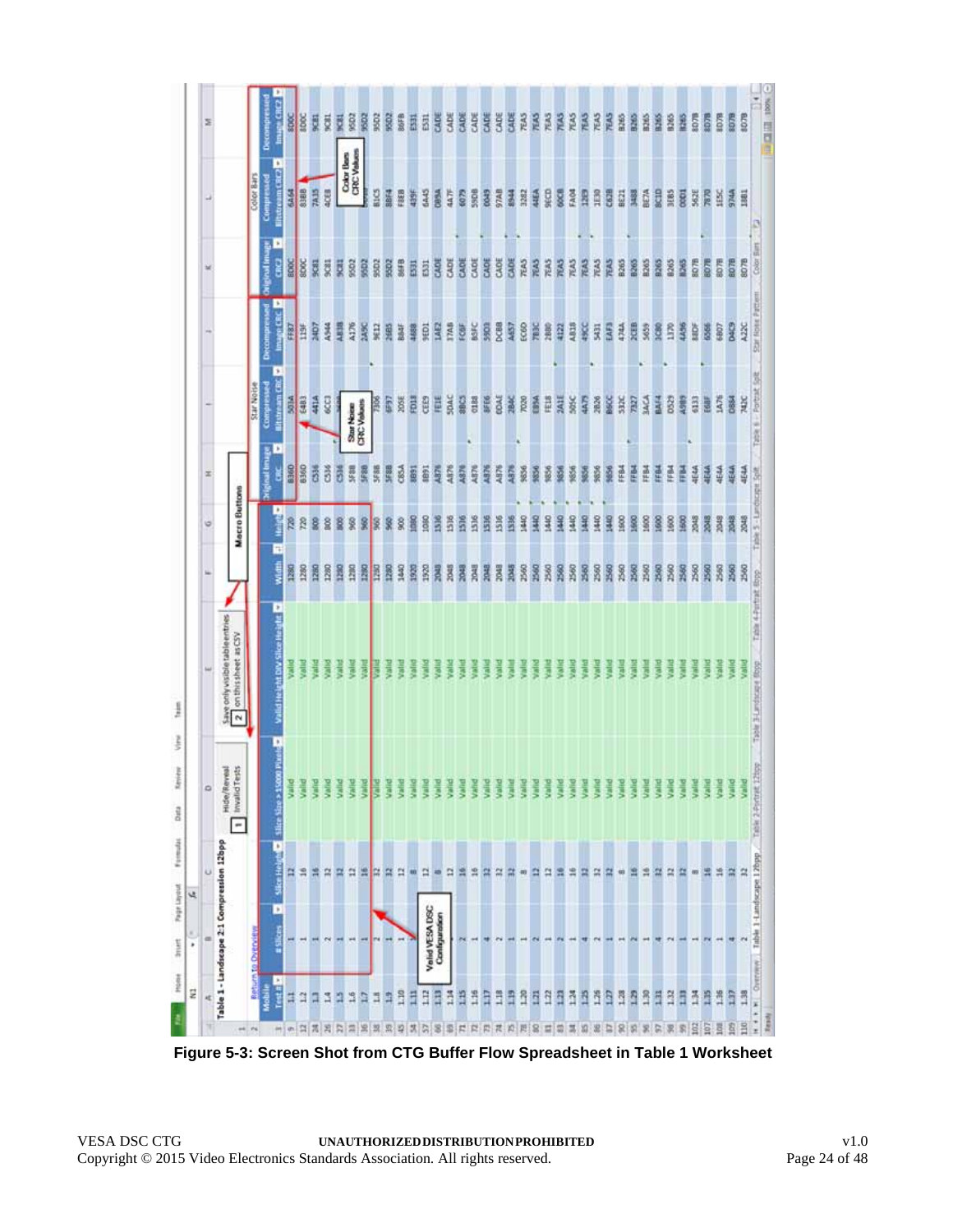[Figure 5-3](#page-23-0) illustrates the information provided in each of the tabs of the VESA CTG. The test numbers correspond to specific configurations in the supplied table configuration parameter files, and this spreadsheet contains all width and height values defined in each test. [Table 5-3](#page-24-0) describes how to use the macro buttons shown in [Figure 5-3](#page-23-0).

<span id="page-24-0"></span>

| <b>Macro Button</b> | Label                                             | <b>Function</b>                                                                                                                                                                                           |
|---------------------|---------------------------------------------------|-----------------------------------------------------------------------------------------------------------------------------------------------------------------------------------------------------------|
|                     | <b>Hide/Reveal Invalid Tests</b>                  | Toggles between showing all valid and invalid<br>tests. Defined and valid VESA CTG tests<br>require both VALID parameters in Columns D<br>and E, as per <i>DSC</i> $v1.1$ .                               |
| $\mathfrak{D}$      | Save only visible entries on this<br>sheet as CSV | Saves the visible rows in the table's Column B<br>to G on the current worksheet as a .csv file.<br>using the worksheet name as the filename,<br>in the same folder as the CTG buffer<br>flow spreadsheet. |

**Table 5-3: CTG Buffer Flow Spreadsheet Macro Buttons in [Figure 5-3](#page-23-0)**

The following lists the Worksheet Naming Convention (e.g., "Table  $X - 12bp$  Split [Description]"):

- Separate each part with a space
- The first word is always "Table"
- Followed by a number
- Then a dash: "-"
- The bpp value
	- **2:1 compression** Use *12bpp*
	- **3:1 compression** Use *8bpp*
- Indicate whether to use splitting
	- **Splitting** Use *Split*
	- **No Splitting** Use *Nosplit*
- Any description name such as "Landscape" or "Portrait" is optional onward

*Note: The worksheet should not have any blank spaces at the beginning or end of its name. For example, "Table 6 - 12bpp Split Portrait " is not allowed because there is a space at the end. However, "Table 6 - 12bpp Split Portrait" and "Table 7 - 8bpp NoSplit Custom Portrait" are valid worksheet names.*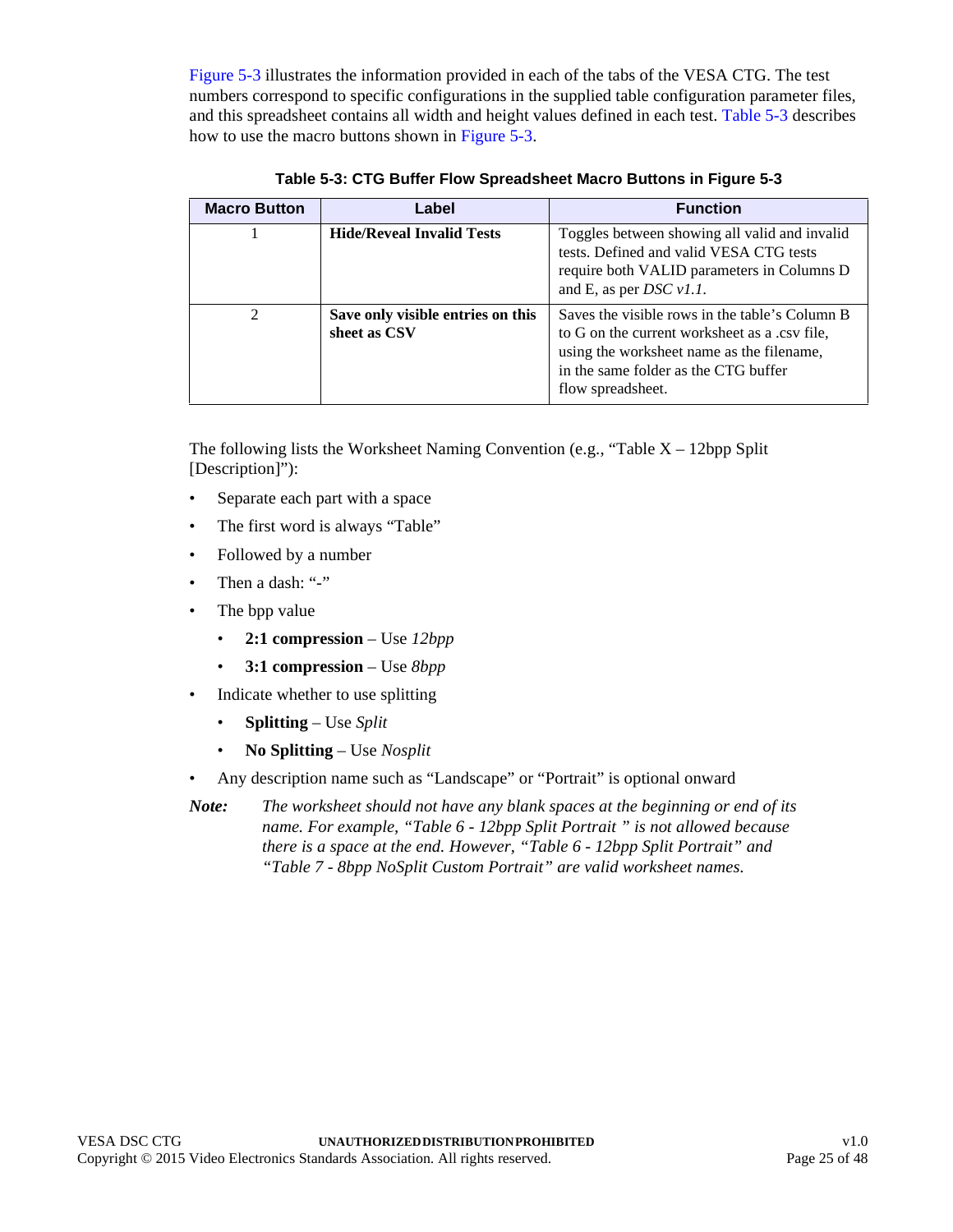# <span id="page-25-0"></span>**5.2 DSC CTG Buffer Conformance Tool Folders**

[Figure 5-4](#page-25-1) illustrates the DSC CTG Buffer Conformance Tool Python script folder structure.



<span id="page-25-1"></span>**Figure 5-4: DSC CTG Buffer Conformance Tool Python Script Folder Structure**

[Figure 5-5](#page-25-2) illustrates the **Top** output folder structure created by the Python script.

| ۰<br>Top                             | 17.6 GB           |
|--------------------------------------|-------------------|
| ⊟<br>Table 1 - 12bpp NoSplit Lndscpe | 4.3 GB            |
| $\equiv$<br><files></files>          | 56.8 KB           |
| dsc1-ctg-log_1 commands.txt          | 35.6 KB           |
| dsc1-ctg-log_1.txt                   | 21.2 KB           |
| colorbars<br>н                       | 1.7 <sub>GB</sub> |
| 田<br>Compressed                      | 535.4 MB          |
| 囲<br>Reconstructed                   | 1.0 GB            |
| Source<br>⊞                          | 159.4 MB          |
| 田<br>starnoise                       | 2.6 GB            |
| Table 2 - 12bpp NoSplit Portrt<br>匣  | 3.5 GB            |
| 抚<br>Table 3 - 8bpp NoSplit Lndscpe  | 4.0 GB            |
| 匣<br>Table 4 - 8bpp NoSplit Portrt   | 3.2 GB            |
| Table 5 - 12bpp Split Lndscpe<br>ŀ.  | 2.1 GB            |
| ⊞<br>Table 6 - 12boo Solit Portrt    | 543.5 MB          |

**Figure 5-5: Output Folder Structure**

<span id="page-25-2"></span>There is a folder for each table. Within each **Table** folder, there are folders for each picture type and two log files – one for the CRC values and one for the commands used to call the DSC encoder and decoder.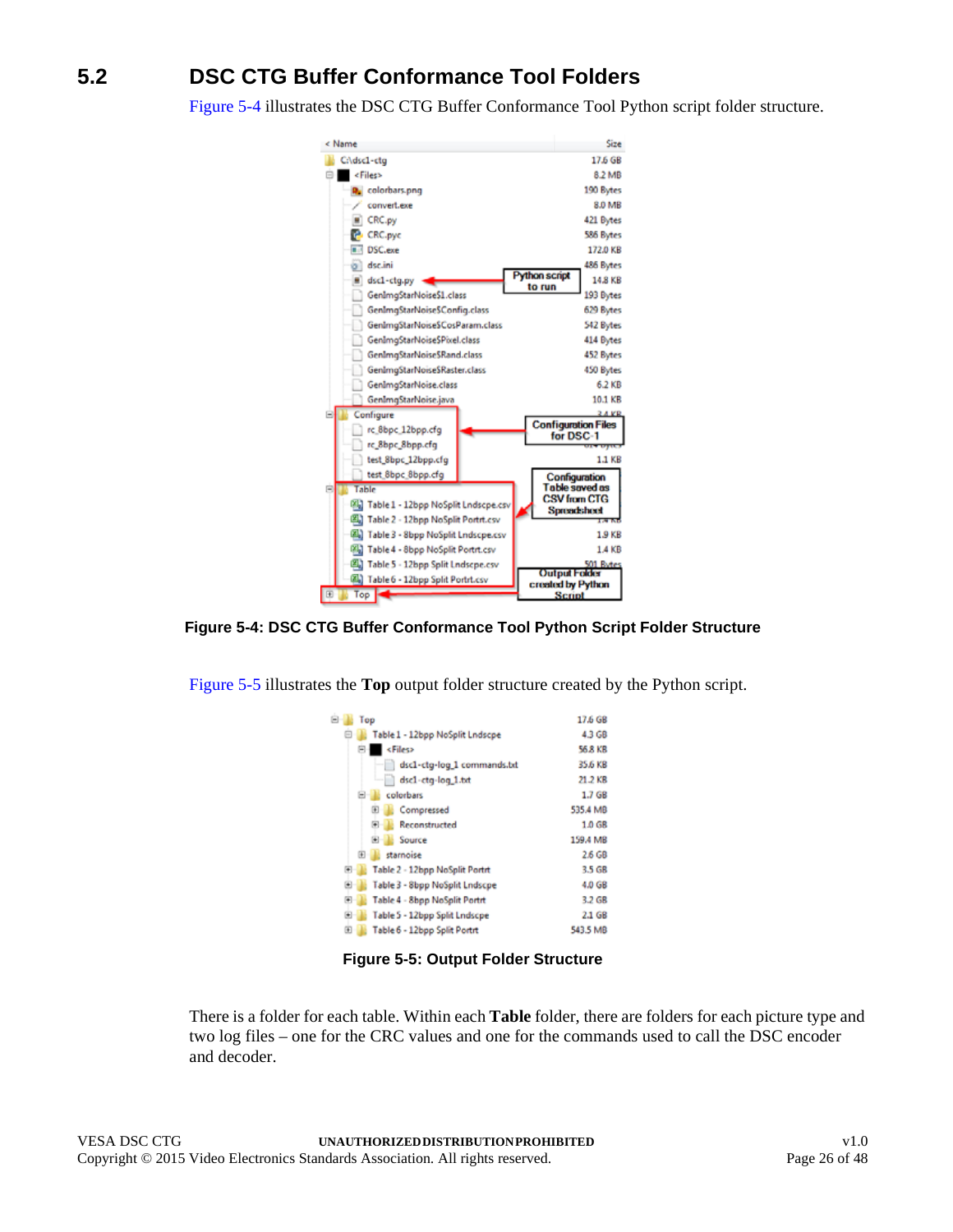[Figure 5-6](#page-26-0) illustrates an example of the types of files generated within the **Source** folder.

| Source                 | 159.4 MB |
|------------------------|----------|
| colorbars 1280x720.crc | 5 Bytes  |
| colorbars_1280x720.png | 2.6 KB   |
| colorbars_1280x720.raw | 2.6 MB   |
| colorbars 1280x800.crc | 5 Bytes  |
| colorbars_1280x800.png | 2.8 KB   |
| colorbars_1280x800.raw | 2.9 MB   |
| colorbars_1280x960.crc | 5 Bytes  |
| colorbars_1280:960.png | 3.3 KB   |
| colorbars_1280x960.raw | 3.5 MB   |

I

**Figure 5-6: Source Folder Structure**

<span id="page-26-0"></span>For each dimension generated, three types of files are saved in the Source folder – .png, .raw, and .crc. The .crc file contains the picture's CRC value.

When the splitting is used, the left and right halves of the picture are generated, as illustrated in [Figure 5-7.](#page-26-1)

| Source                               | 42.9 MB |
|--------------------------------------|---------|
| colorbars_1600x2560.png              | 10.2 KB |
| colorbars 1600x2560_left.crc<br>m.   | 5 Bytes |
| colorbars_1600x2560_left.png         | 4.7 KB  |
| colorbars 1600x2560 left.raw         | 5.9 MB  |
| colorbars 1600x2560_right.crc        | 5 Bytes |
| colorbars_1600x2560_right.png        | 4.7 KB  |
| colorbars_1600x2560_right.raw<br>- 1 | 5.9 MB  |

**Figure 5-7: Source Folder Structure after Splitting**

<span id="page-26-1"></span>*Note: With the Splitting option, the uncompressed source picture does not have a .raw or .crc file associated with it, because only the left and right halves are passed to the DSC encoder and decoder. The dimensions in the filename correspond to the uncompressed source picture's dimensions. In [Figure 5-7,](#page-26-1) the "left" picture's dimensions would be 800x2560 pixels.* 

<span id="page-26-2"></span>[Figure 5-8](#page-26-2) illustrates an example of the types of files generated within the **Compressed** folder.



**Figure 5-8: Compressed Folder Structure**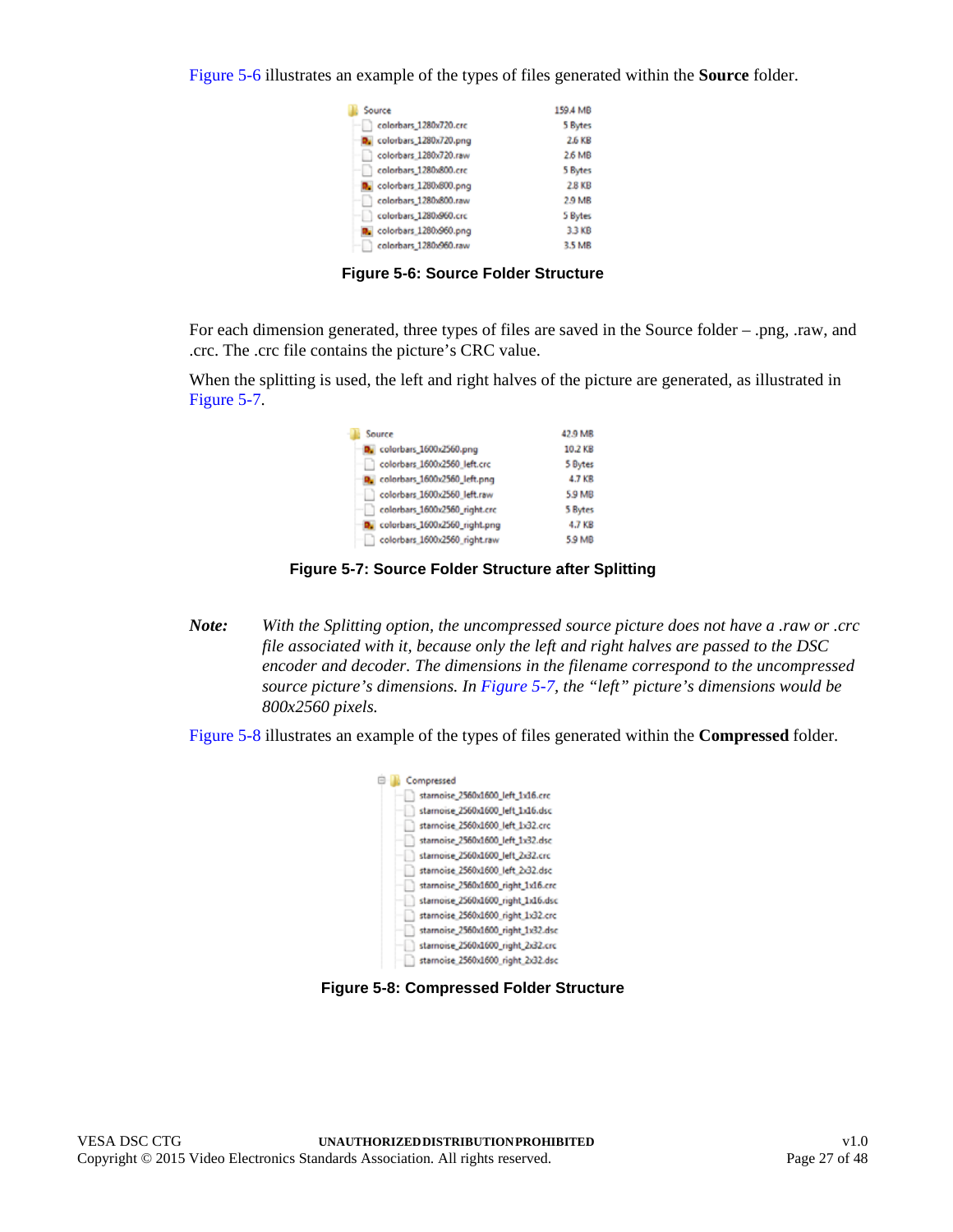For each compression parameter (number of slices and slice height) generated, two types of files are saved in the **Source** folder – DSC and CRC. In this case, the Splitting option was used, resulting in left and right versions.

[Figure 5-9](#page-27-0) illustrates an example of the types of files generated within the **Reconstructed** folder.



**Figure 5-9: Reconstructed Folder Structure**

<span id="page-27-0"></span>For each compression parameter (number of slices and slice height) generated, three types of files are saved in the **Source** folder – .png, .raw, and .crc. Again, in this case the Splitting option was used, resulting in left and right versions.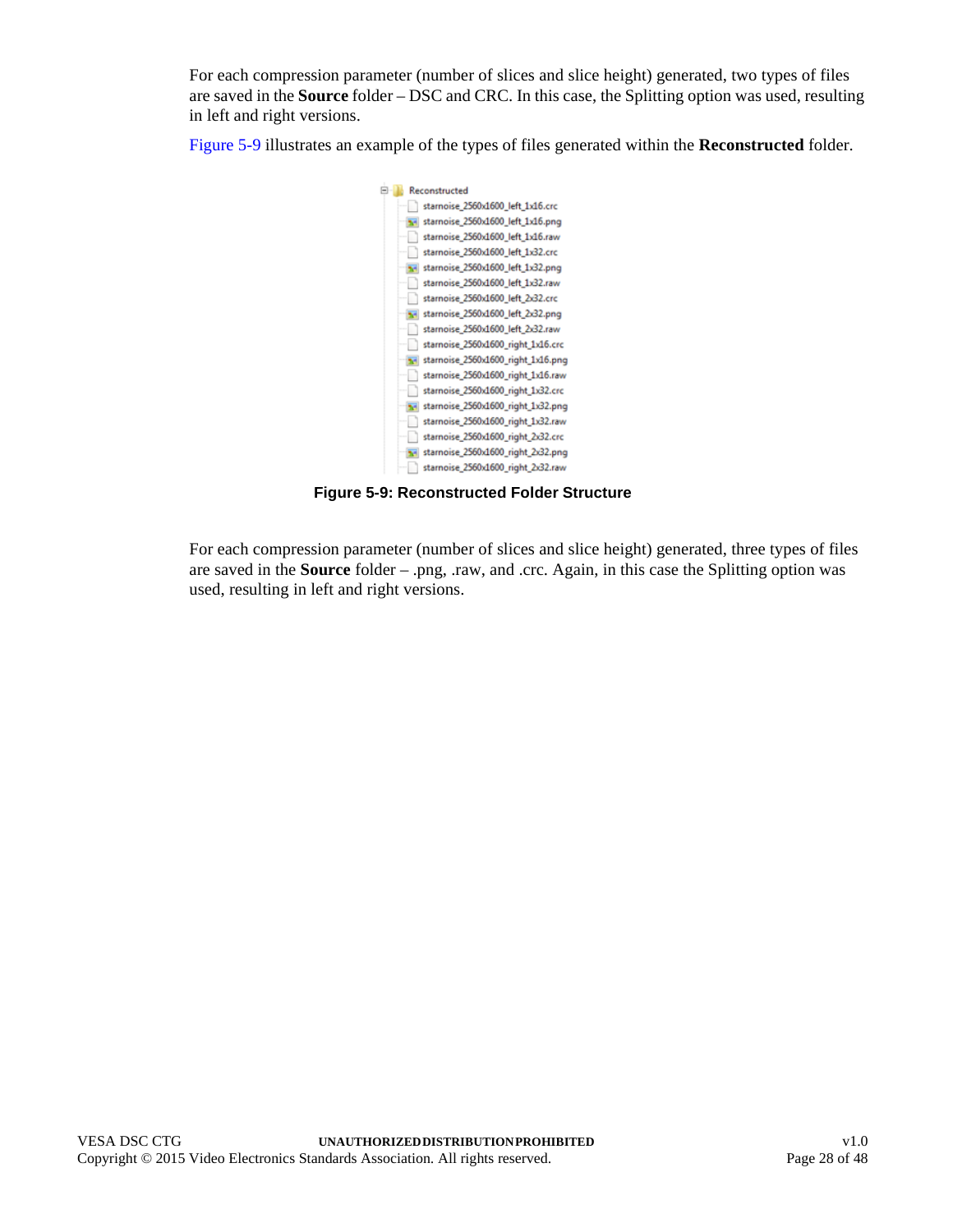# <span id="page-28-0"></span>**5.3 DSC CTG Buffer Conformance Tool dsc.ini File**

The dsc.ini file contains the necessary parameters for use with the DSC CTG Buffer Conformance Tool. [Table 5-4](#page-28-1) lists the headings and options contained within those headings.

<span id="page-28-1"></span>

| <b>Heading</b>      | <b>Parameter</b> | <b>Example Value</b>                         | <b>Description</b>                                                                                                                                                             |
|---------------------|------------------|----------------------------------------------|--------------------------------------------------------------------------------------------------------------------------------------------------------------------------------|
| TopDirName          | Top              | Top                                          | Name of the folder that contains the script<br>output.                                                                                                                         |
| <b>SubDirName</b>   | Src              | Source                                       | Name of the folder that will<br>contain uncompressed source pictures.                                                                                                          |
|                     | Comp             | Compressed                                   | Name of the folder that will contain the<br>compressed pictures.                                                                                                               |
|                     | Reconst          | Reconstructed                                | Name of the folder that will contain the<br>reconstructed pictures.                                                                                                            |
| <b>InputDirName</b> | Config           | Configure                                    | Name of the folder that contains the<br>DSC configuration files.                                                                                                               |
|                     | Table            | Table                                        | Name of the folder that contains the test<br>configuration table .csv files.                                                                                                   |
| TableName           | table            | Table 1 - 12bpp<br>NoSplit Lndscpe.csv       | List of the configuration table .csv filenames,<br>separated by a comma with no space in<br>between the commas.                                                                |
| <b>TestPattern</b>  | picturetype      | starnoise<br>colorbar<br>starnoise, colorbar | Type of picture test patterns. Starnoise or<br>colorbars are the two available options. If the<br>user needs to test both patterns, separate<br>them by a comma with no space. |
| <b>Bpc</b>          | bpc              | 8bpc                                         | Bits per component, referring to the color<br>depth. The only available option is 8bpc.                                                                                        |
| LogName             | logfile          | dsc1-ctg-logfile.txt                         | Name of the log file that contains the CRC<br>values for each test scenario.                                                                                                   |

#### **Table 5-4: Parameter Explanation for dsc.ini File**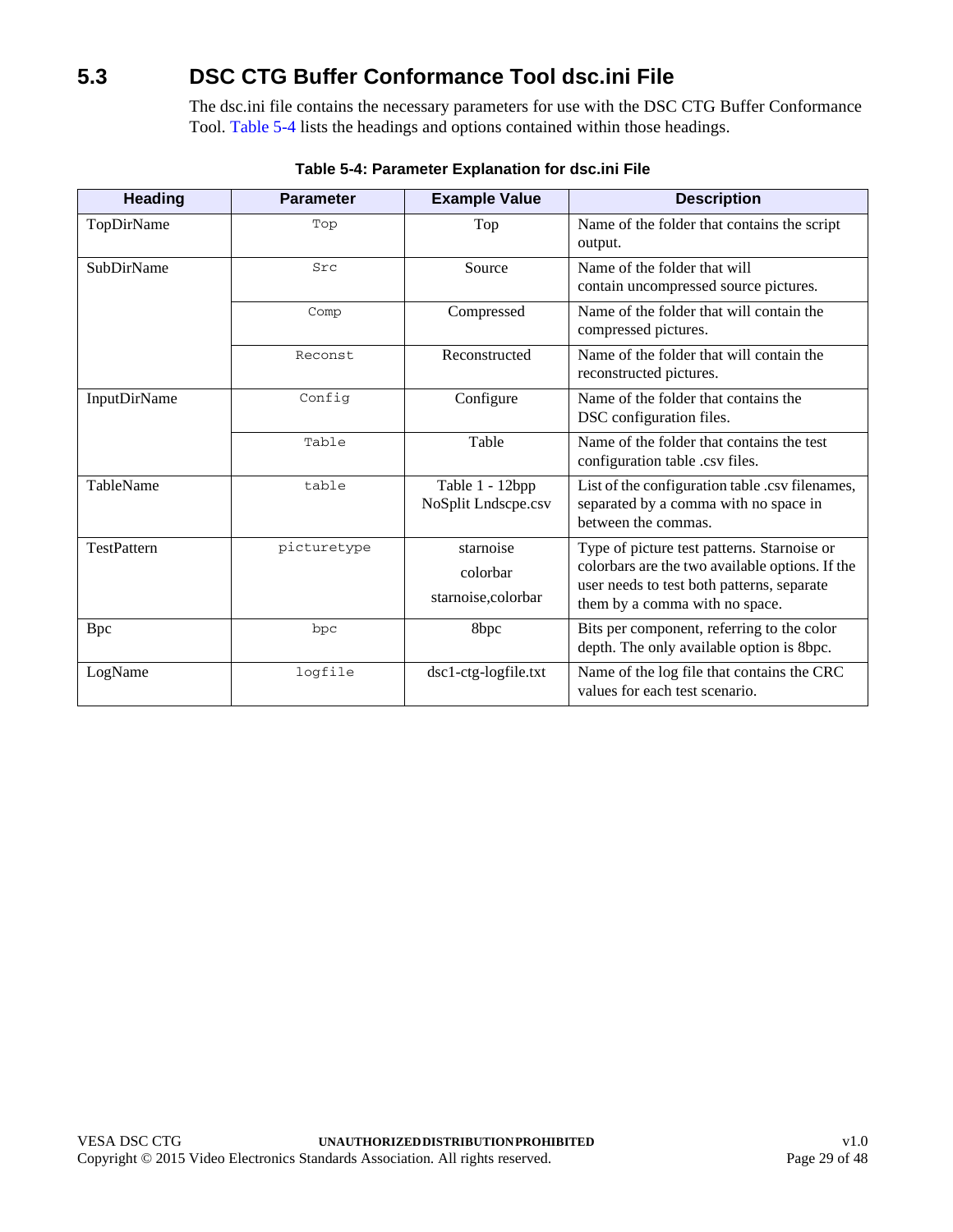#### [Figure 5-10](#page-29-0) illustrates a sample dsc.ini file.

```
[TopDirName]
Top=Top
[SubDirName]
Src=Source
Comp=Compressed
Reconst=Reconstructed
[InputDirName]
Config=Configure
Table=Table
[TableName]
table= Table 1 - 12bpp NoSplit Lndscpe.csv,
         Table 2 - 12bpp NoSplit Portrt.csv,
         Table 3 - 8bpp NoSplit Lndscpe.csv,
         Table 4 - 8bpp NoSplit Portrt.csv,
         Table 5 - 12bpp Split Lndscpe.csv,
         Table 6 - 12bpp Split Portrt.csv
[TestPattern]
picturetype=starnoise,colorbars
[Bpc]
bpc=8bpc
[LogName]
```
<span id="page-29-0"></span>logfile=dsc1-ctg-log

#### **Figure 5-10: Example dsc.ini file**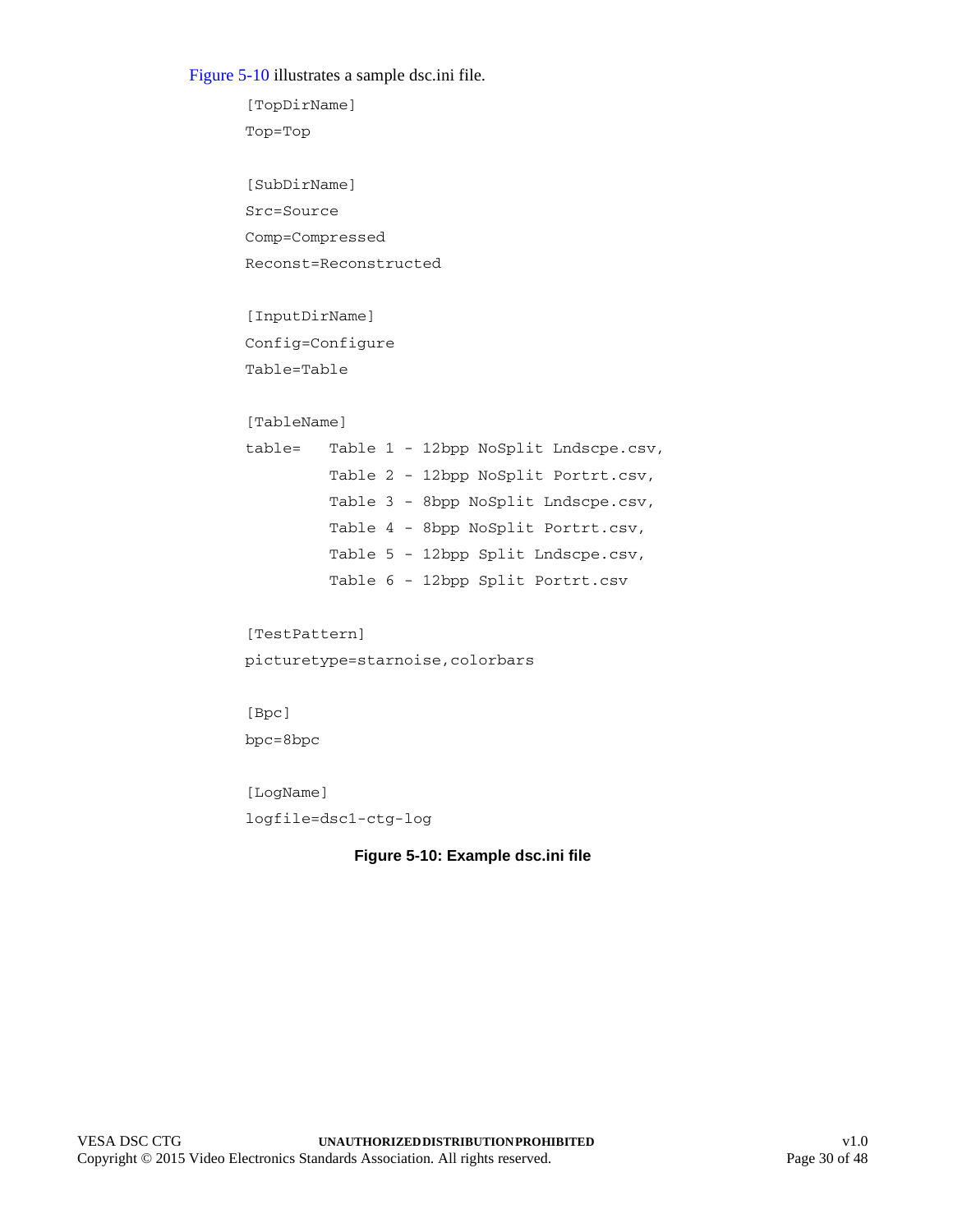## <span id="page-30-0"></span>**5.4 StarNoise and ColorBar Configuration Files**

The StarNoise and ColorBar input picture files are used to stress the rate buffers in the DSC encoder and decoder implementations. These two configuration files are created by the script to generate the input test pattern pictures corresponding to the display resolution under test. These test pictures are read by the DSC.exe VESA model as source pictures. A CRC value is generated for each input picture to ensure proper conformance validation and match with the CTG buffer flow spreadsheet.

The Python script produces these reconstructed picture files along with proper CRC values to match the CTG buffer flow spreadsheet configurations. These reconstructed pictures should match the reconstructed picture output of the digital simulations, including all provided CRC values.

## <span id="page-30-1"></span>**5.5 Running the DSC CTG Buffer Conformance Tool Python Script**

Before running this script, it is important to verify the correct setting for the DPX\_BUGS\_OVERRIDE that is used by the DSC Software Model called by the script. (See [Section F.5](#page-44-2) for further details regarding this topic, including how to confirm the setting.) If needed, the script should be modified in each location that uses the DPX\_BUGS\_OVERRIDE setting.

To run the DSC CTG Buffer Conformance Tool Python script, do the following:

- 1 Install Java, ImageMagick, and Python, if not already installed, as specified in [Appendix A](#page-32-4).
- 2 Locate the **Buffer\_Conf\_Tool** folder in the file set supplied with this CTG, and then copy the folder to your working space. This new folder will be referred to as the "root directory".
- 3 Create a folder named **Configure** (or as defined in your .ini file) in the root directory.
- 4 From the **DSC\_Model** folder, copy the .cfg file(s), as needed, into the **Configure** folder. For each copied .cfg file that matches the bpc/bpp format entries, create another .cfg file that matches the one shown in [Section F.9](#page-47-1). The new filename(s) should start with "test" instead of "rc\_", but otherwise match the copied "rc\_" filename(s).
- 5 Copy DSC.exe into the root directory.
- 6 Copy convert.exe from the ImageMagick install folder to the Python script folder. (Alternatively, include ImageMagick in your system's PATH environment variable.)
- 7 The CTG tool package includes sample .csv files inside the **Table** folders (located under the **Buffer\_Conf\_Tool** folder), which were generated from the CTG Guidelines spreadsheet. New .csv files can be generated for additional tests, if needed.
- 8 Modify the dsc.ini file, as needed.
- *Note: This toolset includes a sample dsc.ini file that can be modified, as needed, to include other .csv test files.*
- 9 Open the command line/terminal tool, then navigate to the root directory.
- 10 Compile the GenImgStarNoise.java file by typing javac GenImgStarNoise.java and then pressing Enter. A GenImgStarNoise.class file and other intermediate files should be created.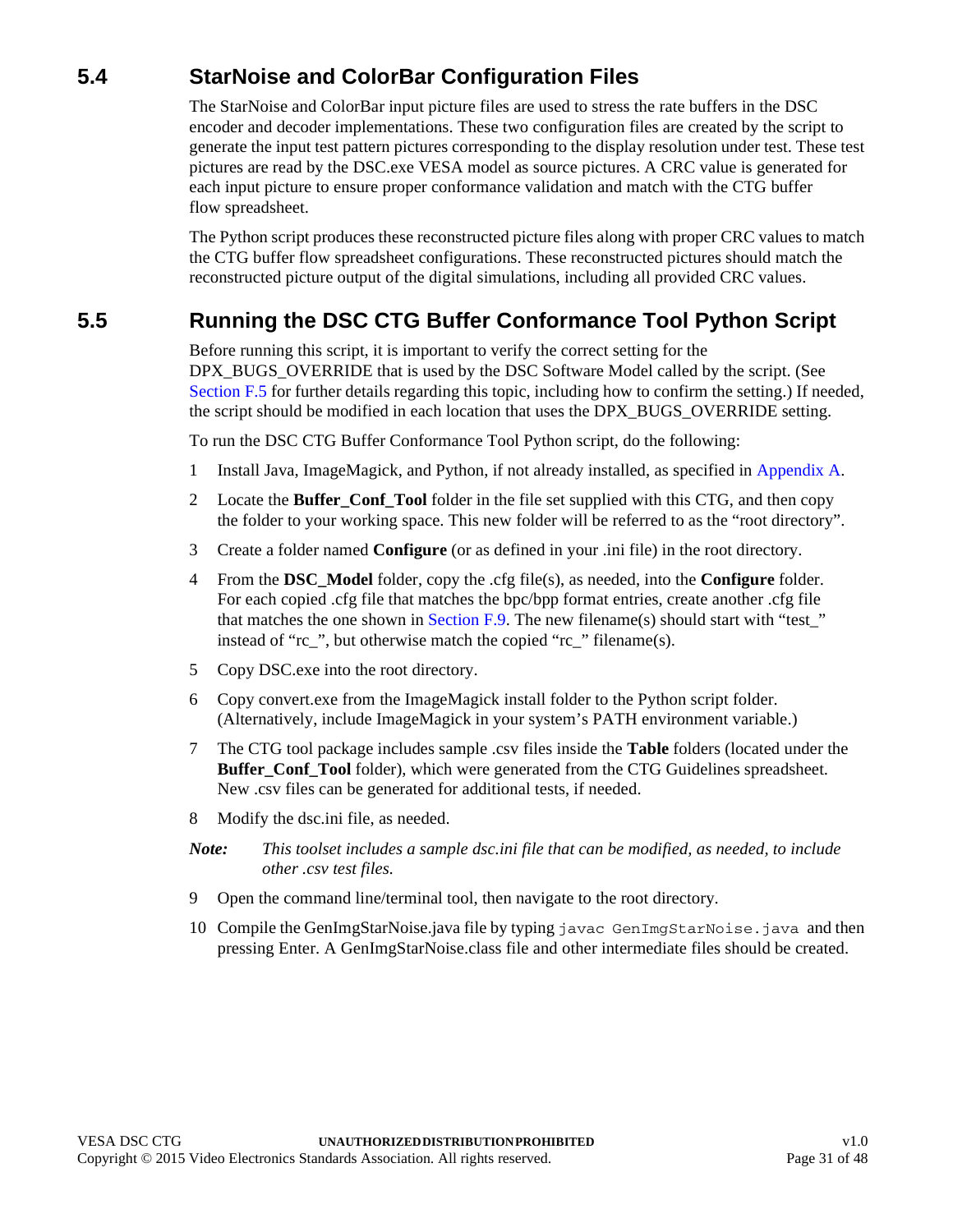11 Run the Python script by typing python dsc1-ctg.py, and then pressing Enter. After a few seconds, some messages will appear, indicating that the script is making progress. (See [Figure 5-11](#page-31-0).)



**Figure 5-11: CTG Python Script Command Line Operation**

<span id="page-31-0"></span>*Note: This script assumes that Python version 2.7.7 is installed. It may or may not work, as is, with other Python versions. See [Appendix A](#page-32-4) for further details.*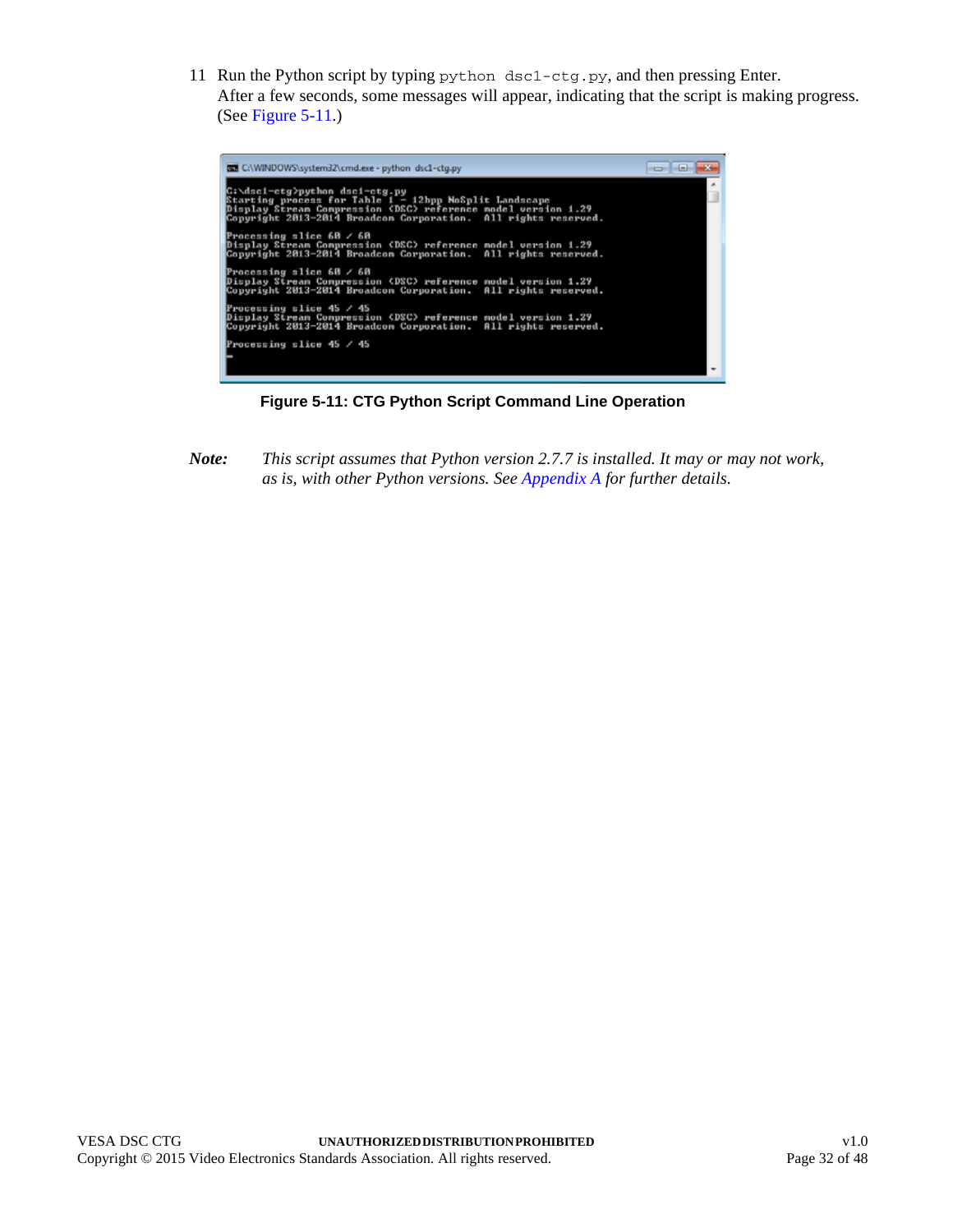<span id="page-32-4"></span><span id="page-32-0"></span>The following software/utilities are used by the tools described in this CTG document. Installation and operation vary between systems; therefore, be sure to check and follow installation instructions related to the OS in use. To help minimize the test system debug, it is recommended that each tool be tested and confirmed to be operational before attempting to run any of the scripts identified in this CTG package.

#### <span id="page-32-1"></span>**A.1 Python**

The Python scripts have all been tested against Python version 2.7.7. The scripts will likely not work with Python version 3.*n* due to substantial changes in the newer Python builds. Python downloads are available from [www.python.org](https://www.python.org).

The Python executable should be included in the system's PATH environment variable.

#### <span id="page-32-2"></span>**A.2 Java JDK**

The GenImgStarNoise.java file is provided. Java is preinstalled on many systems.

For systems that need to have Java installed, it can be downloaded from [www.java.com.](http://www.java.com)

The Java executable should be included in the system's PATH environment variable.

### <span id="page-32-3"></span>**A.3 Installing ImageMagick**

ImageMagick can be downloaded from [www.imagemagick.org](https://www.imagemagick.org).

The primary function used for these tools is convert.exe. You can either ensure that ImageMagick is in the system's PATH environment variable or alternately, copy "convert.exe" to the same folder as the dsc1-ctg.py Python script.

*Note: Windows versions appear to accept the convert.exe or convert command. MAC OS X systems will accept only the convert command.*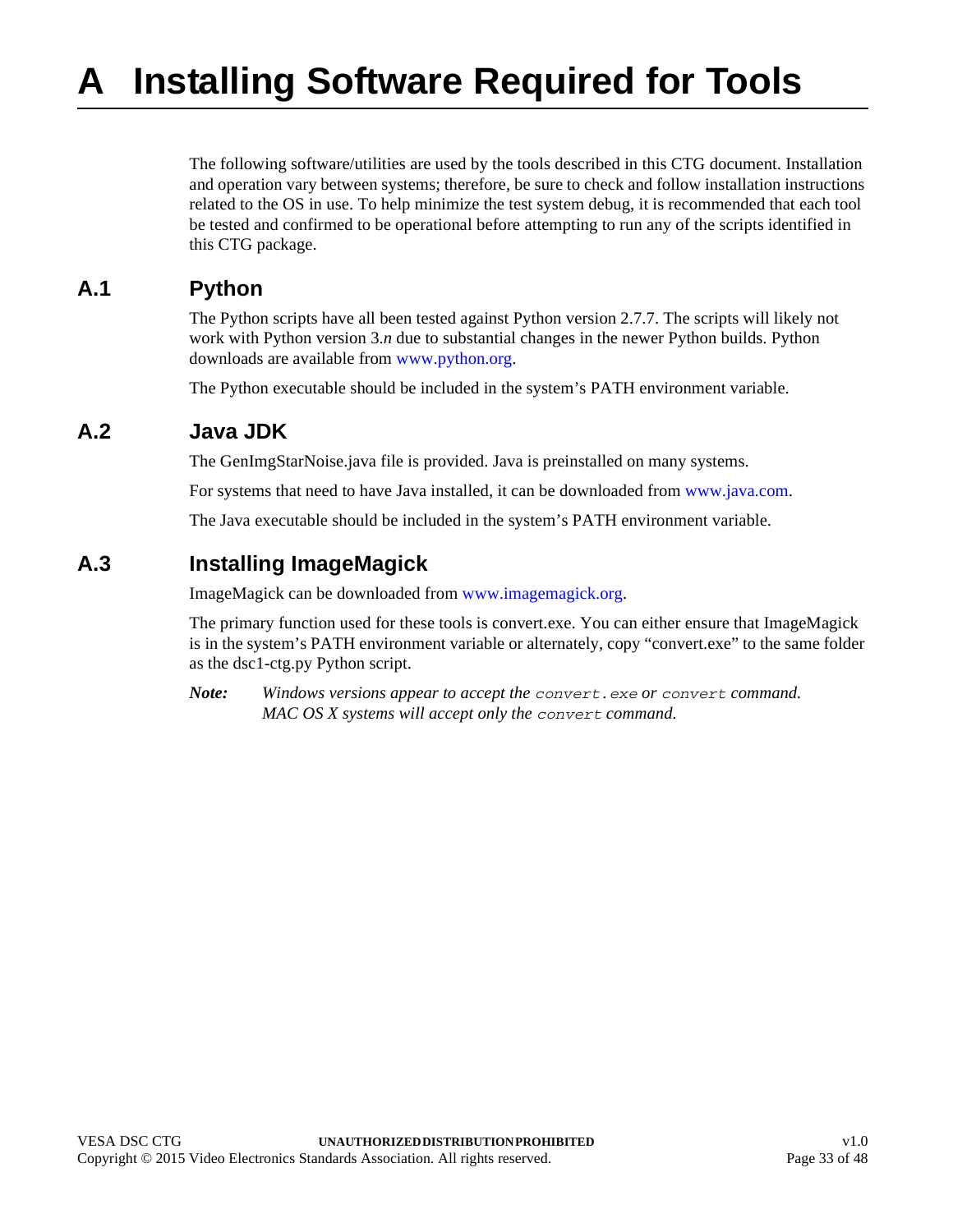# <span id="page-33-1"></span><span id="page-33-0"></span>**B Usage Notes on ImageMagick for Picture Sizing**

The following command line examples show how ImageMagick can be used to modify a picture if needed. Other programs can be used to accomplish the same effect. The NG\_Shore.ppm picture is used for the reference. By default, the picture file is 1920x1200 pixels in size.

To reduce the picture size to 1200x960 pixels, the **convert** command can be used, as shown below. Because the new dimensions do not preserve the uncompressed source picture's aspect ratio, a ! character should be used after the dimensions in the command line (e.g.,  $1200 \times 860$ !) to provide the final size.

convert NG\_Shore.ppm -resize 1200x960! NG\_Shore\_1200.ppm

To make a 2x2 tiled copy of the uncompressed source picture (two pictures wide and two pictures tall = 3840x2400) and then crop the picture to 2560x1600, use the **montage** and **convert** commands, as follows:

montage NG\_Shore.ppm NG\_Shore.ppm NG\_Shore.ppm NG\_Shore.ppm geometry 1920x1200 -tile 2x2 montage.ppm convert montage.ppm -crop 2560x1600 FinalFile.ppm

The **montage** command's –geometry parameter is needed to maintain the original size of each picture resulting in the montage.ppm output picture. The command's –tile parameter provides the matrix geometry (which could also have been 1x4 or 4x1 for the four input pictures).

The **convert** command crops the input montage.ppm picture, providing the final result in the FinalFile.ppm picture.

For further details regarding ImageMagick command usage, see the ImageMagick documentation.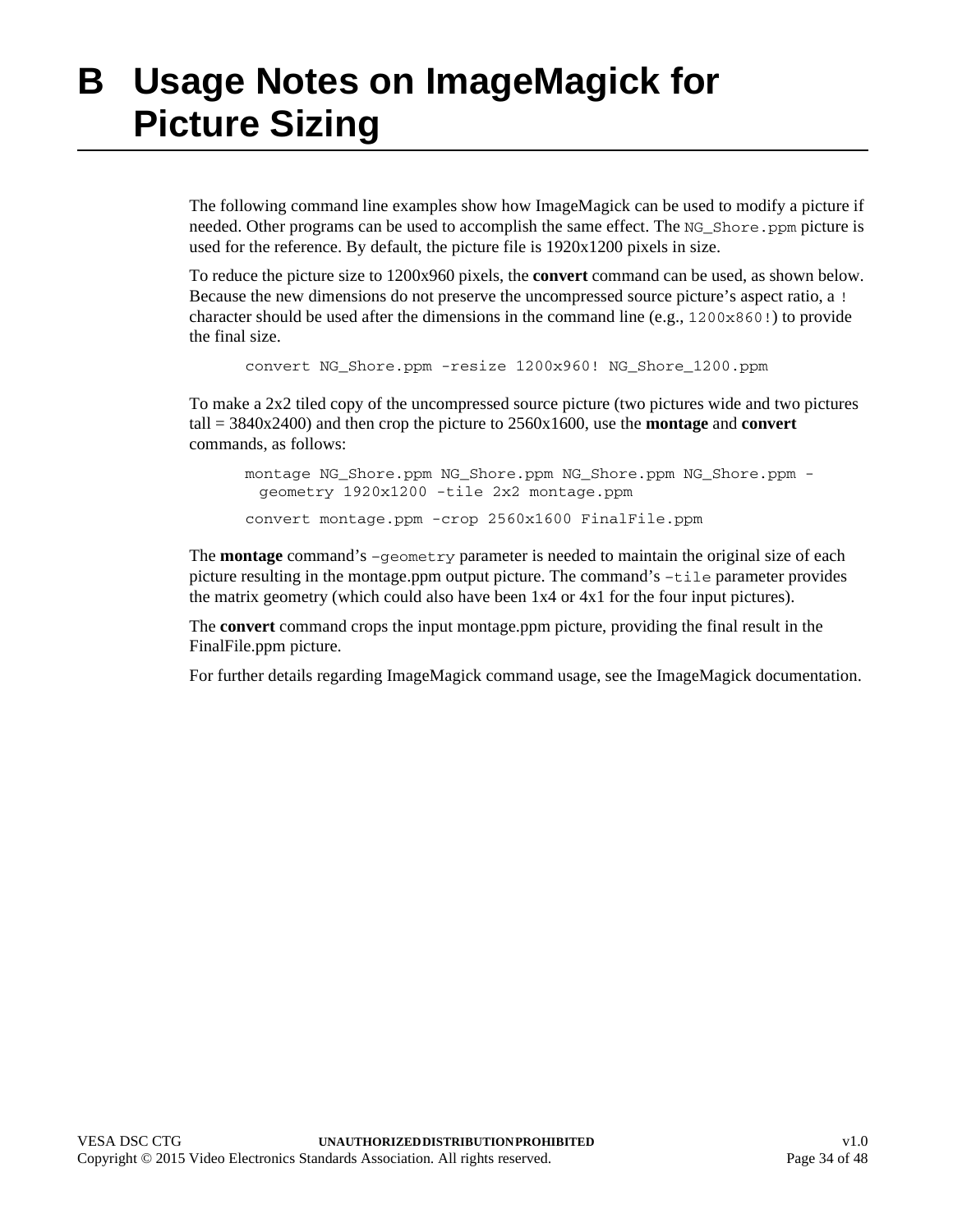<span id="page-34-4"></span><span id="page-34-0"></span>[Table C-1](#page-34-1) lists the DSC Software Model and related files that are included in the software package provided with *DSC v1.1*. The software package is included with *DSC v1.1*.

<span id="page-34-1"></span>

| <b>Filename</b>      | <b>Description</b>                                                                               |  |  |  |
|----------------------|--------------------------------------------------------------------------------------------------|--|--|--|
| DSC.exe              | Main executable file.                                                                            |  |  |  |
| rc_xxbpc_yybpp.cfg   | DSC baseline configuration files. $xx = 8$ , 10, 12; $yy = 6$ , 8, 10, 12, 15.                   |  |  |  |
| README.TXT           | Instructions for usage.                                                                          |  |  |  |
| Source {folder}      | Folder that contains the DSC C model source files.                                               |  |  |  |
| test_xxbpc_yybpp.cfg | Test sample baseline configuration files.                                                        |  |  |  |
| test_list.txt        | List of pictures to be processed by the DSC code.                                                |  |  |  |
| test.cfg             | Main configuration file used by the DSC code. Calls out the DSC baseline<br>configuration files. |  |  |  |

#### **Table C-1: DSC C Model Files**

The files listed in [Table C-2](#page-34-2) through [Table C-4](#page-35-0) are included in the DSC CTG files package that is included with this document.

[Table C-2](#page-34-2) lists the picture files that are used in the testing outlined in [Section 4.2](#page-16-3) and [Section 4.4](#page-18-4). These files are located in the **Pictures** folder.

#### **Table C-2: DSC CTG Algorithm Core Coverage Files**

<span id="page-34-2"></span>

| <b>Filename</b>      | <b>Description</b>                                            |
|----------------------|---------------------------------------------------------------|
| <b>Buffer Stress</b> | Picture to exercise the buffers that test the buffer control. |
| $CT_over_a25_N16$    | Picture that adds additional flatness path coverage.          |
| NG Shore             | Picture that provides the widest algorithm coverage.          |

[Table C-3](#page-34-3) lists the compressed stream and corrupted output files used in DSC Slice Isolation Coverage. (See [Section 4.3.](#page-17-4)) These files are located in the **Slice\_Isolation** folder.

#### **Table C-3: DSC CTG Slice Isolation Files**

<span id="page-34-3"></span>

| <b>Filename</b>                       | <b>Description</b>                                                                                              |
|---------------------------------------|-----------------------------------------------------------------------------------------------------------------|
| NG Shore - good.dsc                   | Reference good compressed stream file capture from NG_Shore<br>$(slices = 480 pixels x 8 lines).$               |
| NG_Shore - 4 corrupted bits.dsc       | Corrupted compressed stream file capture from NG_Shore<br>(slices = 480 pixels x 8 lines).                      |
| NG_Shore - 4 corrupted bits - out.ppm | Sample decoded picture from corrupted NG_Shore compressed stream file<br>with notes regarding corruption areas. |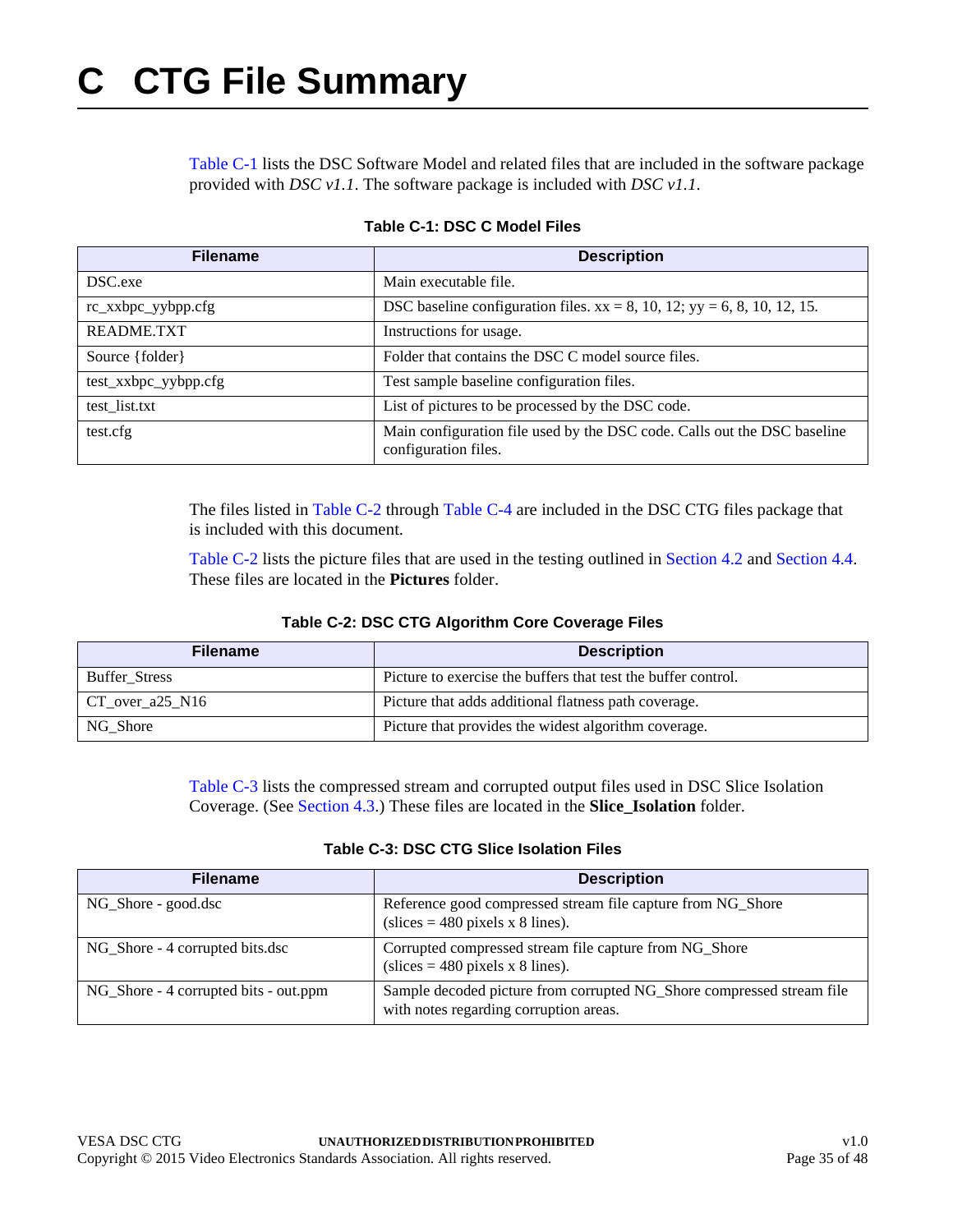[Table C-4](#page-35-0) lists files and a folder included in the software package that are used only when running the DSC CTG Buffer Conformance Tool. (See [Section 5](#page-19-2).) These files and folder are located in the **Buffer\_Conf\_Tool** folder.

<span id="page-35-0"></span>

| <b>Filename</b>              | <b>Description</b>                                                                                                                     |
|------------------------------|----------------------------------------------------------------------------------------------------------------------------------------|
| colorbars.png                | Uncompressed source picture for ColorBars testing. Used by the script to generate<br>different size/proportion variants.               |
| CRC.py                       | Python script that generates the CRC. Used by the dsc1-ctg.py script. An alternate<br>CRC method can be used by modifying this script. |
| CTG Guidelines 16062014.xlsm | Spreadsheet that controls the tests/formats with which dsc1-ctg.py tests.                                                              |
| dsc1-ctg.py                  | Main python script that is used to run this tool.                                                                                      |
| dsc.ini                      | Control file used for the DSC CTG Toolset script.                                                                                      |
| GenImgStarNoise.java         | Java code that generates the StarNoise test pictures. Used by dsc1-ctg.py.                                                             |
| license.txt                  | License under which the tool may be used.                                                                                              |
| Table {folder}               | Folder with six different tables that are used with the DSC CTG Toolset script.                                                        |

**Table C-4: DSC CTG Buffer Conformance Tool Files**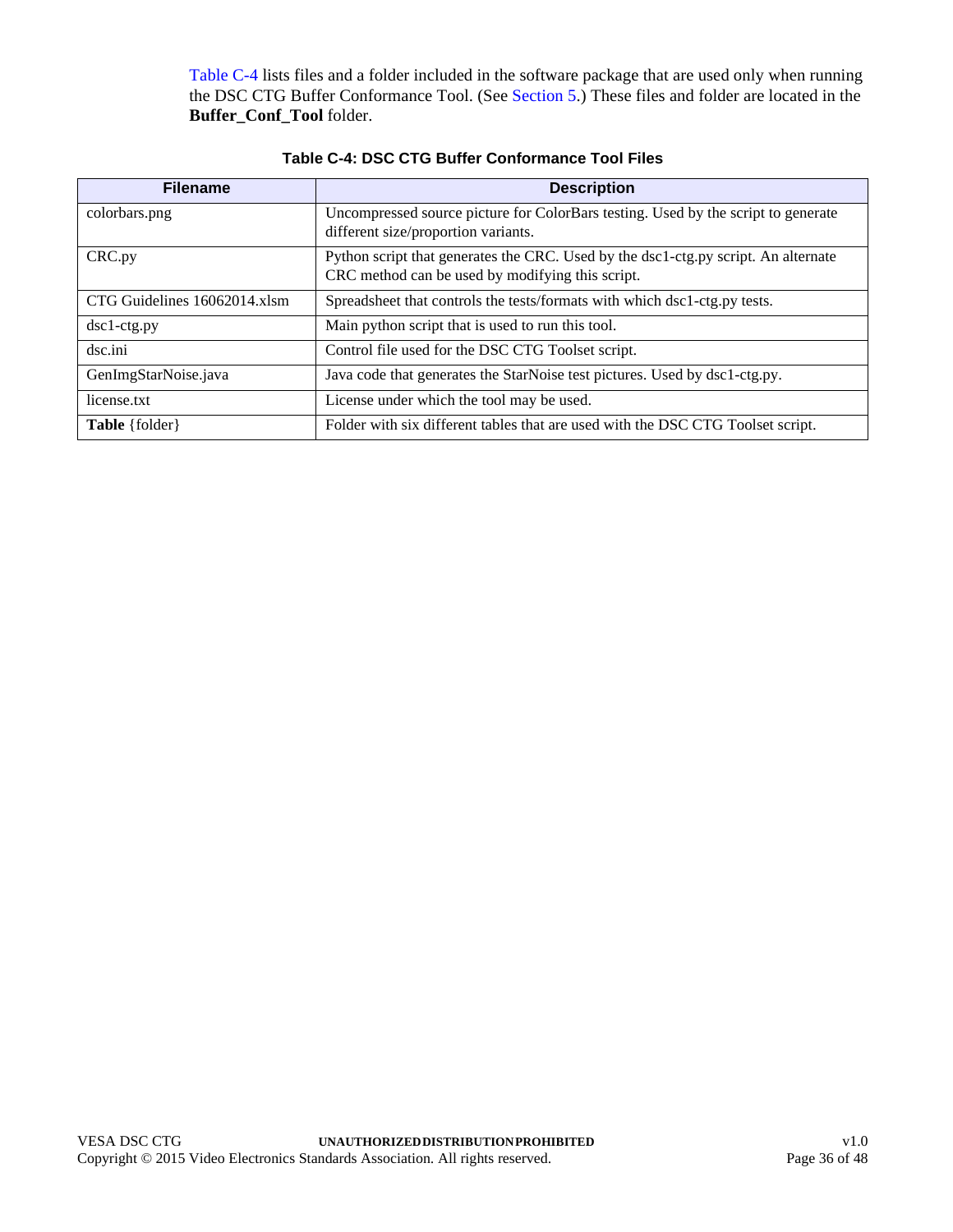# <span id="page-36-2"></span><span id="page-36-0"></span>**D DSC Encoder/Decoder Picture Coverage Information**

# <span id="page-36-1"></span>**D.1 Core Algorithm Coverage**

[Table D-1](#page-37-1) provides the coverage of different paths through the core algorithm of the pictures shown when run with the slice sizes as notes. The **Maximum Paths** column indicates how many different routes can happen through the Parameter's code path.

It is important to note that due to the algorithm's design, some of the possible paths are not expected to actually run. For example, in the case of VBR underflow, this will happen only if there is a buffer underflow; however, this should be impossible with a proper design when running with VBR disabled. Because the test coverage was generated based on the supplied DSC Software Model with VBR disabled, that loop was never taken.

In [Table D-1](#page-37-1), **green** table cells with a  $\boldsymbol{\nu}$  indicate full (100%) coverage of all possible runs through the parameter's code section. All other cases show the specific parameter routes that are not covered. Where there is a dash between numbers this is inclusive  $(1 - 4)$  is the same as  $1 \ 2 \ 3 \ 4$ ). For entries that are done as "x 2 lines", these are fairly high count items (which relates to the higher possible number of Maximum Paths for that parameter). A "x 1 line" entry has better coverage than a "x 3 lines" entry.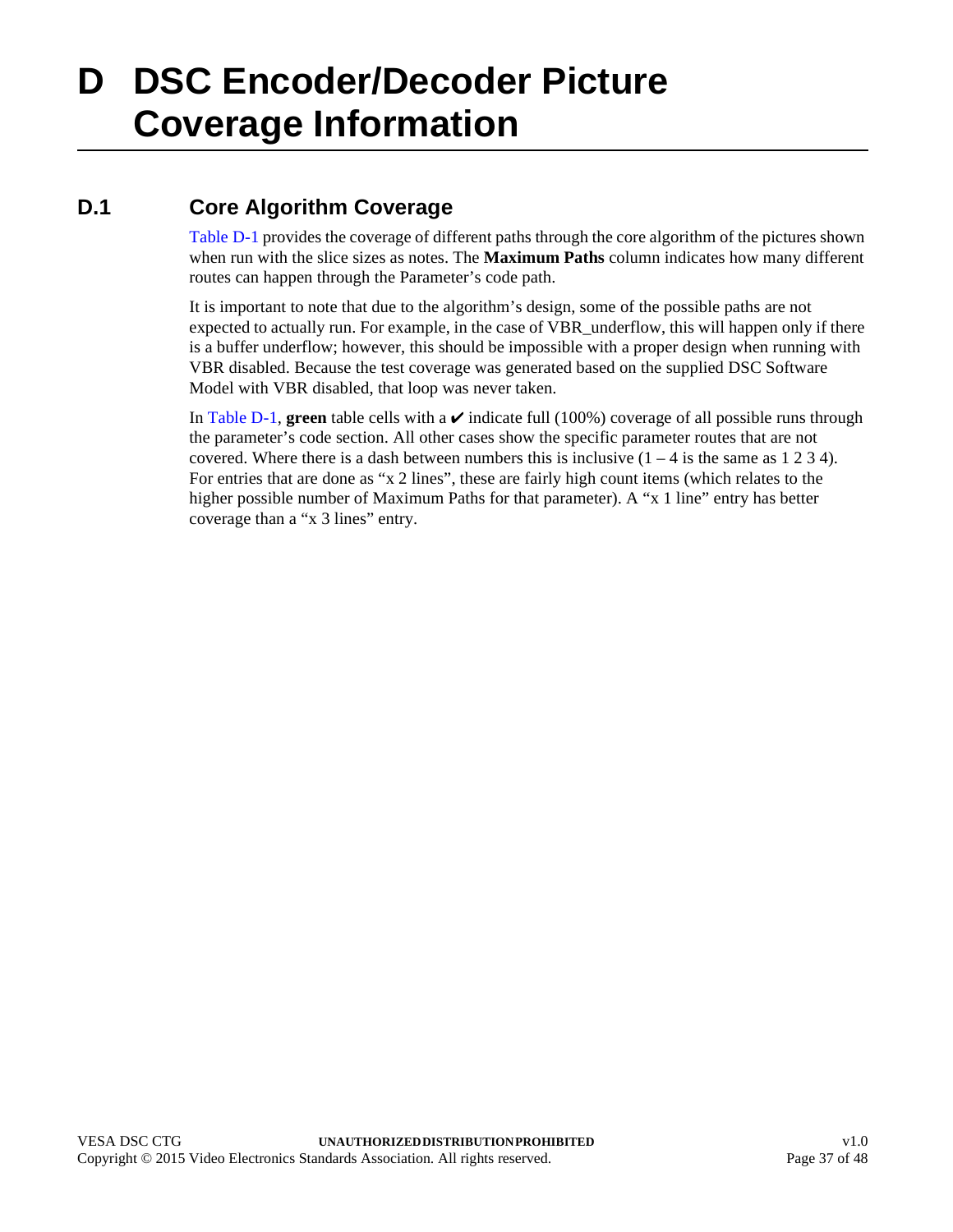<span id="page-37-1"></span>

| <b>Parameter</b>         | <b>Maximum Paths</b> | NG_Shore           | CT_over_a25_N16    |
|--------------------------|----------------------|--------------------|--------------------|
| Quant_table_Luma         | 16                   | $\checkmark$       | 14, 15             |
| Quant_Table_Chroma       | 16                   | $\checkmark$       | 14, 15             |
| Residual_Sizes           | 9                    | $\mathbf v$        | 0, 1               |
| Pred_Size_Adj            | 100                  | x 1 line           | x 2 lines          |
| NZ_Midpoint              | 8                    | $\boldsymbol{\nu}$ | 6, 7               |
| BP_Search <sup>a</sup>   | 8                    | $\boldsymbol{\nu}$ | $\boldsymbol{\nu}$ |
| Enc_Flatness_Chk         | 5                    | 2                  | V                  |
| N_Adjustment_Bits        | 9                    | $1-8$              | $1 - 8$            |
| Scale                    | 56                   | x 1 line           | x 1 line           |
| RC_Ranges                | 15                   | 13, 14             | $11 - 14$          |
| RC_Paths                 | 10                   | $\boldsymbol{\nu}$ | 7, 9               |
| VLC_Paths                | 9                    | $\mathbf v$        | $\mathbf v$        |
| Force_MPP                | 2                    | $\checkmark$       | V                  |
| MPP_Bounding             | 2                    | $\checkmark$       | 1                  |
| ICH_Use                  | 192                  | $\checkmark$       | $\boldsymbol{\nu}$ |
| Flat_QP_Adj <sup>a</sup> | 2                    | $\checkmark$       | V                  |
| VBR_Underflow            | 1                    | $\Omega$           | $\Omega$           |
| BP_Modes                 | 8                    | $\boldsymbol{\nu}$ | $0 - 7$            |

**Table D-1: Picture Coverage for Core Algorithm**

<span id="page-37-2"></span>*a. When Block Prediction (BP) is disabled in the .cfg files, BP\_Search becomes 0 – 7 and Flat\_QP\_Adj becomes 1.*

### <span id="page-37-0"></span>**D.2 Buffer Stress Coverage**

[Table D-2](#page-38-0) lists the two recommended pictures to use for buffer stress testing and the minimum and maximum buffer model levels that they hit per slice. The rbsMin value is the maximum that could, in theory, be hit; however, there is a control in the code that prevents the buffer from completely filling up to this point. Additionally, a buffer can never be allowed to go below 0.

The minimum buffer model fullness per slice is based on the minimum fullness after the *initial xmit delay*. It does not include the initial buffer model fullness, which is always 0 per slice (assuming that the DSC and the transport buffers are implemented independently; some implementations may combine the two and consideration should be made for the impact of such a design in the testing).

Both pictures provide fairly good high-end coverage; however, the Buffer\_stress picture is the only one that fully empties the buffer on some of the slices. Changing the picture's slice height to 192 lines will provide a higher number of fill/empty cases due to the picture design. However, changing the height will not test for additional corner cases, and actually has a slightly lower maximum buffer fill value for the full picture. Therefore, such a change is not recommended for this test function.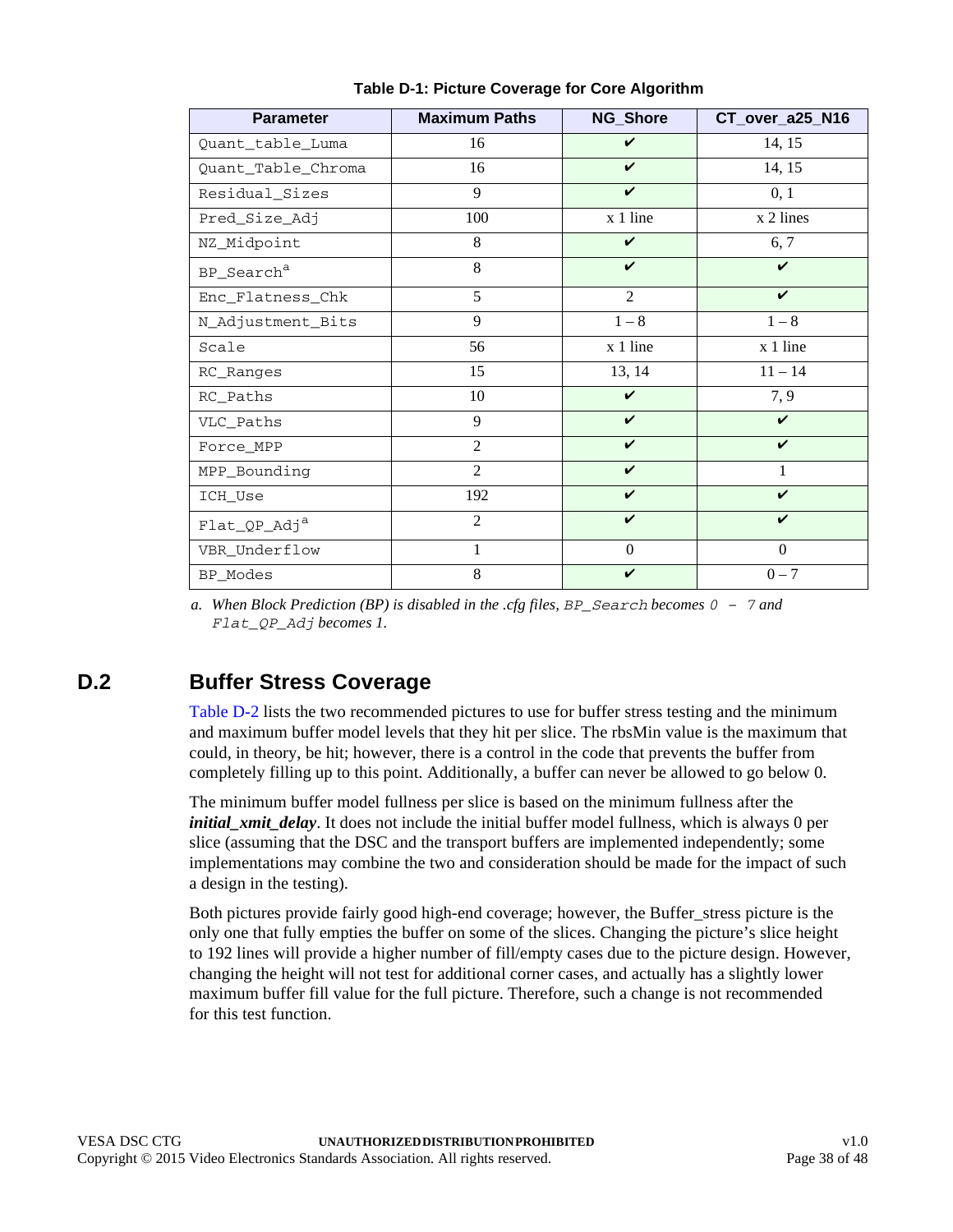|                    | Buffer_stress_2560x1920x9bpc      |                | Starnoise_00000_640x480         |                |
|--------------------|-----------------------------------|----------------|---------------------------------|----------------|
|                    | Slice = $1280$ pixels x 480 lines |                | Slice = $320$ pixels x 48 lines |                |
|                    | <b>Minimum</b>                    | <b>Maximum</b> | <b>Minimum</b>                  | <b>Maximum</b> |
| rbsMin             |                                   | 16641          |                                 | 11841          |
| $%$ full           |                                   | 93.6%          |                                 | 85.6%          |
| <b>For Picture</b> | $\boldsymbol{0}$                  | 15583          | 1417                            | 10130          |
| Slice #            |                                   |                |                                 |                |
| $\mathbf{1}$       | 13                                | 12999          | 3205                            | 10107          |
| $\overline{2}$     | 3                                 | 15583          | 2517                            | 10130          |
| $\overline{3}$     | 13                                | 14720          | 2973                            | 9899           |
| $\overline{4}$     | $\overline{2}$                    | 15579          | 1557                            | 7228           |
| $\overline{5}$     | $\mathbf{1}$                      | 13002          | 2860                            | 9475           |
| 6                  | $\mathbf{1}$                      | 15582          | 1680                            | 6708           |
| $\overline{7}$     | $\boldsymbol{0}$                  | 12124          | 2564                            | 9130           |
| $\overline{8}$     | $\boldsymbol{0}$                  | 12224          | 2674                            | 6844           |
| 9                  |                                   |                | 2967                            | 7837           |
| 10                 |                                   |                | 1879                            | 7894           |
| 11                 |                                   |                | 2996                            | 9271           |
| 12                 |                                   |                | 1417                            | 6880           |
| 13                 |                                   |                | 3019                            | 9326           |
| 14                 |                                   |                | 1443                            | 6557           |
| 15                 |                                   |                | 3267                            | 9608           |
| 16                 |                                   |                | 2587                            | 6715           |
| $\overline{17}$    |                                   |                | 3339                            | 10070          |
| 18                 |                                   |                | 3342                            | 8764           |
| 19                 |                                   |                | 3332                            | 10110          |
| 20                 |                                   |                | 3339                            | 10109          |

#### <span id="page-38-2"></span><span id="page-38-1"></span><span id="page-38-0"></span>**Table D-2: Buffer Model Full/Empty Coverage for Buffer Stress and StarNoise Testing**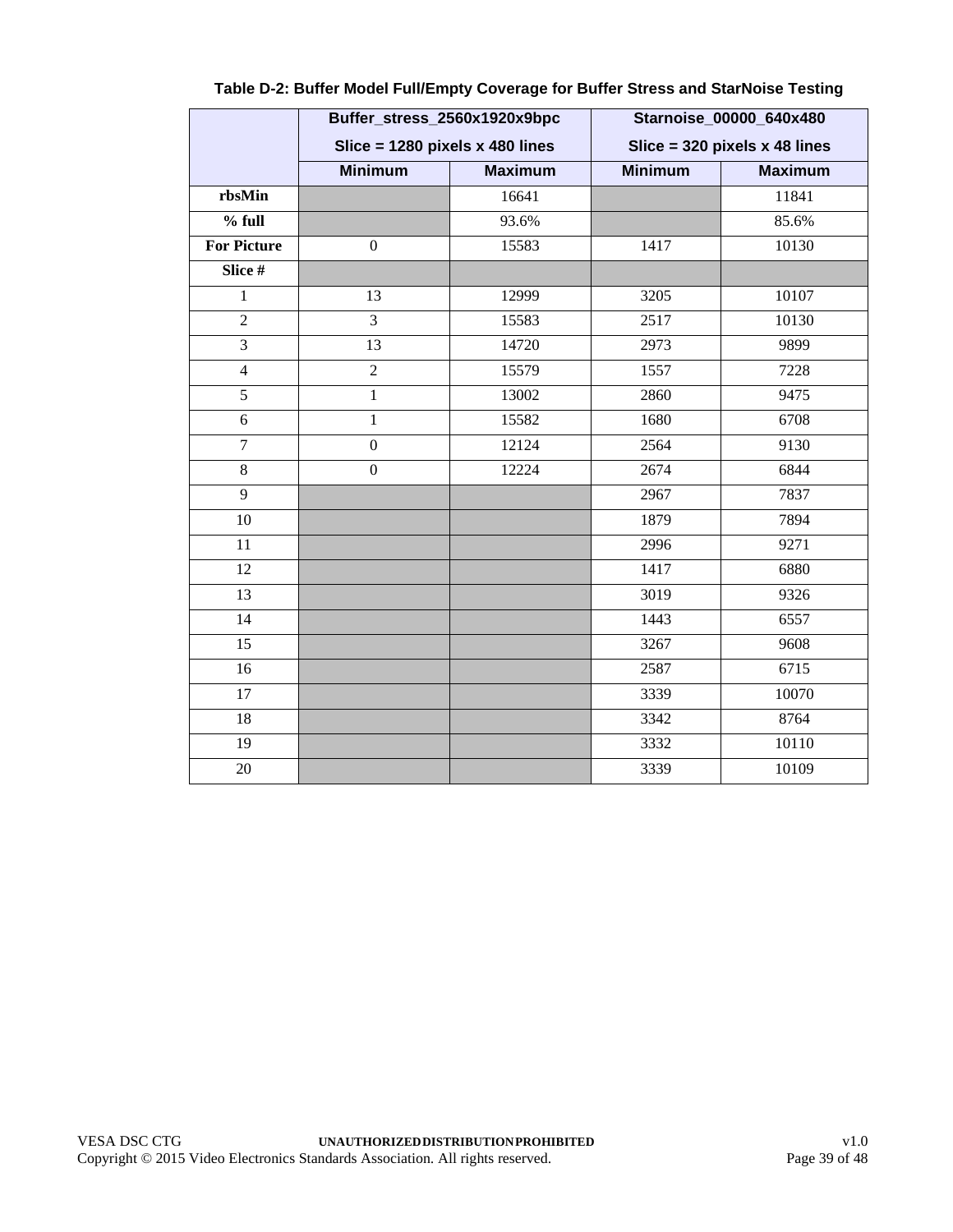# <span id="page-39-5"></span><span id="page-39-0"></span>**E Test Pictures**

# <span id="page-39-1"></span>**E.1 DSC Algorithm Core Coverage Test Pictures**

<span id="page-39-6"></span>[Table E-1](#page-39-2) lists the test pictures and their associated graphics for the pictures tested in [Section 4.3.](#page-17-4)

<span id="page-39-8"></span><span id="page-39-7"></span><span id="page-39-2"></span>

| <b>Picture</b>      | <b>Resolution</b> | <b>Coverage Notes</b>            | <b>Graphic</b> |
|---------------------|-------------------|----------------------------------|----------------|
| NG Shore            | 1920x1200         | Widest algorithm path coverage.  | Figure E-1     |
| $CT$ over a25 $N16$ | 592x390           | Improves Flatness path coverage. | Figure E-2     |

**Table E-1: DSC Algorithm Test Pictures**



**Figure E-1: [NG\\_Shore](#page-39-7) Test Picture Sample**

<span id="page-39-3"></span>

<span id="page-39-4"></span>**Figure E-2: [CT\\_over\\_a25\\_N16](#page-39-8) Test Picture Sample**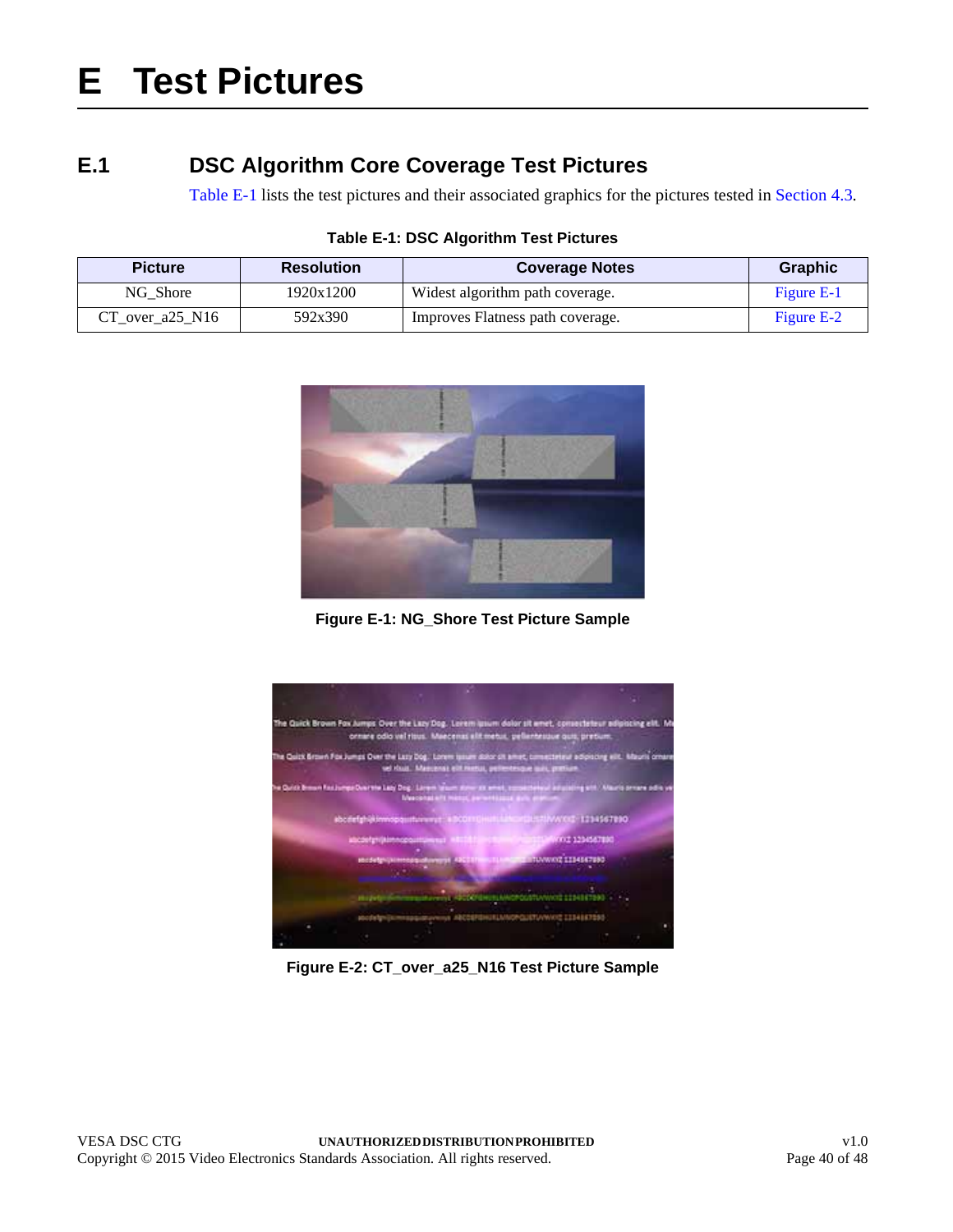# <span id="page-40-0"></span>**E.2 Buffer Control Coverage Test Pictures**

[Table E-2](#page-40-1) lists the test pictures and their associated graphics for the pictures tested in [Section 4.5.](#page-18-5)

<span id="page-40-6"></span><span id="page-40-5"></span><span id="page-40-4"></span><span id="page-40-1"></span>

| <b>Picture</b>       | <b>Resolution</b> | <b>Slice Size</b>       | <b>Coverage Notes</b>                              | <b>Graphic</b> |
|----------------------|-------------------|-------------------------|----------------------------------------------------|----------------|
| <b>Buffer Stress</b> | 2560x1920         | 1280 pixels x 480 lines | Run at its original resolution<br>and orientation. | Figure E-3     |
| <b>StarNoise</b>     | Variable          | Variable                | Generated by test tool.                            | Figure E-4     |
| ColorBars            | Variable          | Variable                | Generated by test tool.                            | Figure E-5     |

**Table E-2: DSC Buffer Flow Control Test Pictures**



<span id="page-40-2"></span>**Figure E-3: [Buffer\\_Stress](#page-40-4) Test Picture Sample with Slice Overlay in Red**



<span id="page-40-3"></span>**Figure E-4: [StarNoise](#page-40-5) Test Picture Sample**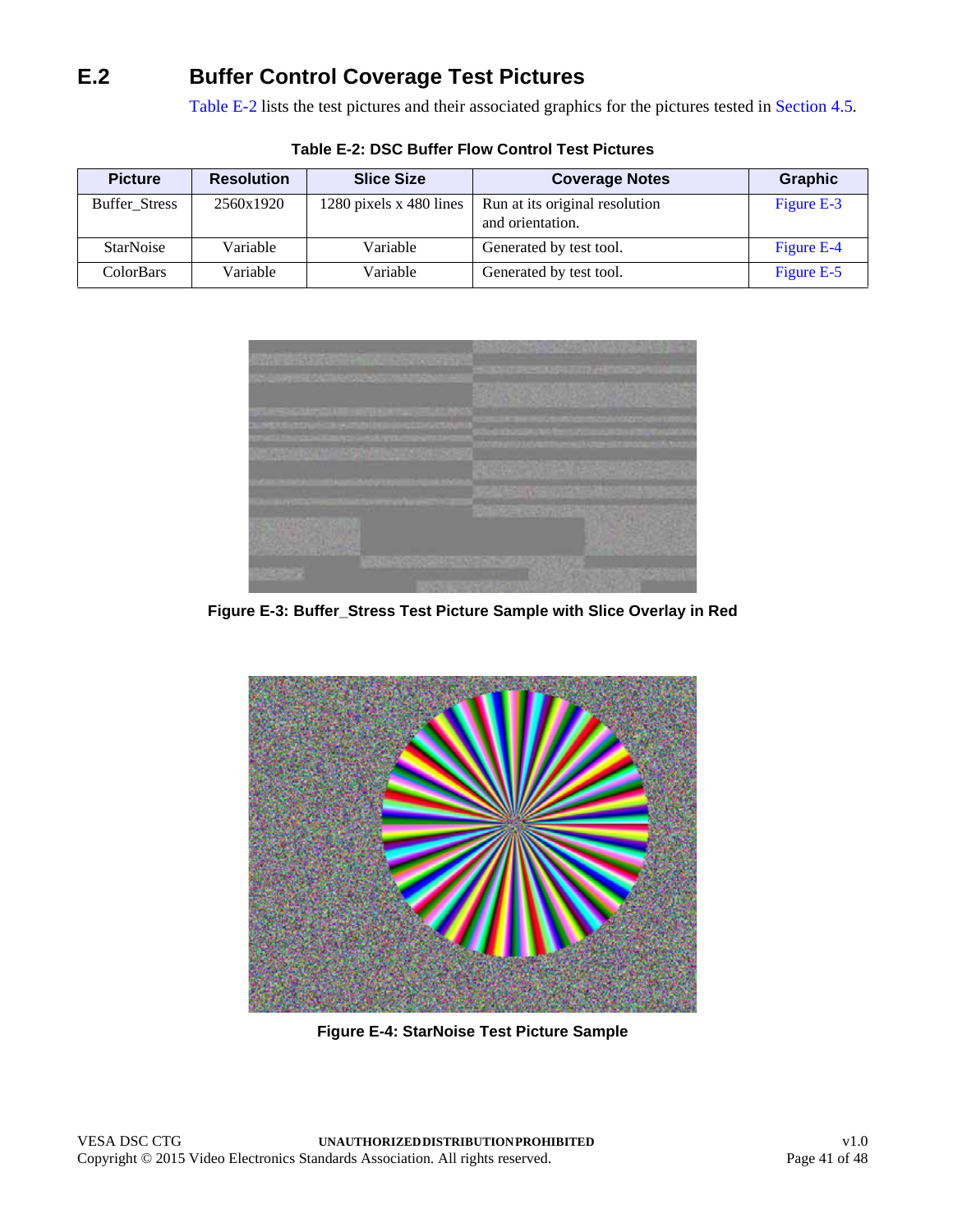<span id="page-41-0"></span>

**Figure E-5: [ColorBars](#page-40-6) Test Picture Sample**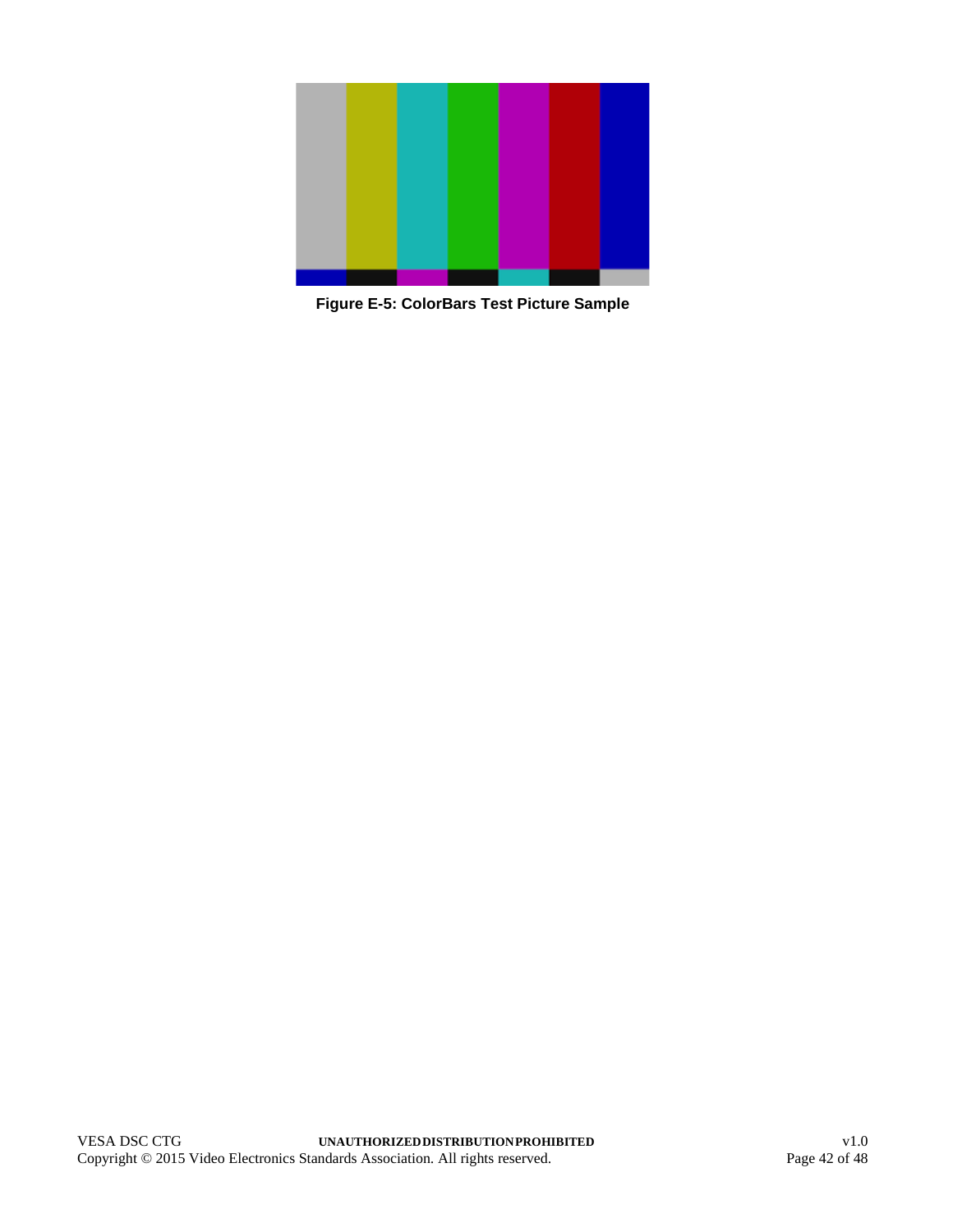# <span id="page-42-1"></span><span id="page-42-0"></span>**F Use of .cfg Files with Test Pictures**

The following file is the common .cfg file that can be used for running the different test pictures through the DSC Software Model. When testing the hardware. the .ppm file settings should reflect the same values. See the notes below the sample .cfg file source for information regarding how to set different parameters for each of the tests provided within this document.

For the Buffer Conformance Tool that generates the different formats of the StarNoise and ColorBar pictures, see that tool's documentation for correct values for the .cfg file(s).

```
// This is a config file for the Display Stream Compression model
SRC_LIST test_list.txt // this file holds the name of the picture 
file(s) to be processed
```

```
FUNCTION 0 // 0=encode/decode (no bitstream out), 1=encode only,
2=decode only
```
// SLICE\_WIDTH 1280 // if not set to a value, set it to width of picture SLICE HEIGHT 8 // To set to one slice per picture, comment out this line

```
LINE_BUFFER_BPC 9
ENABLE 422 0
USE YUV INPUT 0 // !! Must be = 1 if 4:2:2 enabled
BLOCK_PRED_ENABLE 1 // To disable block prediction, clear this to 0
VBR ENABLE 0 // Set to 1 for VBR mode
```
DPX BUGS OVERRIDE 0 // only needed if using .dpx files; not needed for .ppm files

// Legal values for DPX\_BUGS\_OVERRIDE:

 // -1 => Try to autodetect bugs (only works for some files); good for Mac and ImageMagick

// 0 => Standards-compliant

 // 1 => Reads 8-bit files that were generated with padded line ends (see DPX\_PAD\_LINE\_ENDS)

 // 2 => Fixes common issue where BGR is stored as RGB and endianness is backwards

// (for example, ImageMagick output)

 // 3 => For 16-bit files, swaps the 16-bit words within a 32-bit word

// DPX\_PAD\_LINE\_ENDS 1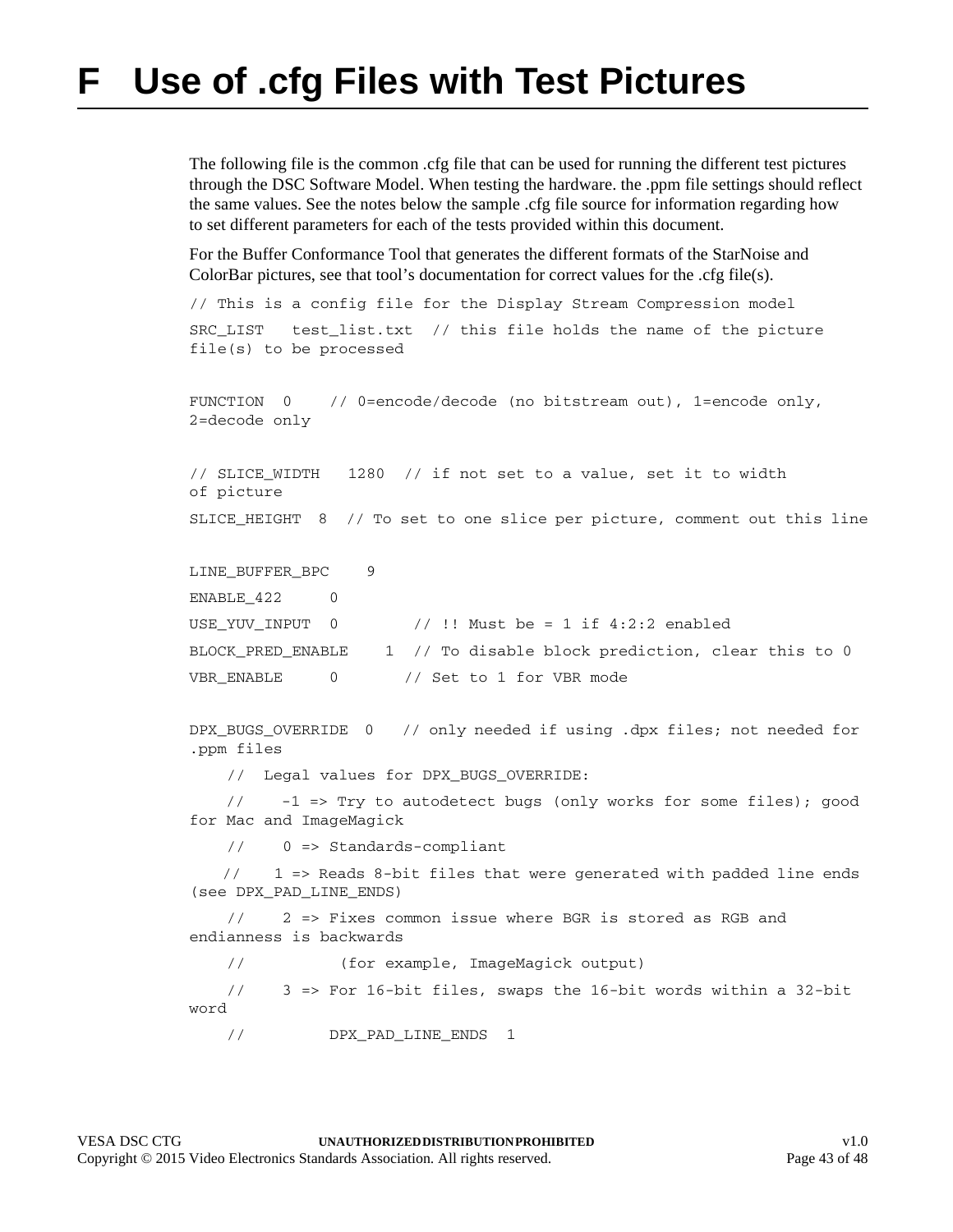```
 // ie., start lines on 32-bit boundaries. Required to output RGB to 
XNView 1.99 (but not YUV!)
```

```
 // Select the RC settings file based on the BPC & BPP above:
 INCLUDE rc_8bpc_12bpp.cfg
```
### <span id="page-43-0"></span>**F.1 SRC\_LIST**

SRC\_LIST points to a file that holds the source picture filename. Be sure to always include the filename extension (i.e., .dpx or .ppm).

## <span id="page-43-1"></span>**F.2 SLICE\_WIDTH and SLICE\_HEIGHT**

SLICE\_WIDTH and SLICE\_HEIGHT indicate the slice's pixel width and height, respectively. If width or height are not declared by using // in front of the starting key word, the code will automatically make the width/height to match the input picture. The sample code shows the SLICE\_WIDTH not set so it equals the picture's actual width. The SLICE\_HEIGHT is shown as eight lines.

*Note: SLICE\_WIDTH – If more than 1 slice/line is supported by a design, see [Section 4.3.1](#page-17-5) for suggested test run variants.*

| Table F-1: Slice Dimensions to Be Entered into the .cfg Files for Testing |
|---------------------------------------------------------------------------|
|---------------------------------------------------------------------------|

<span id="page-43-4"></span>

| <b>Picture</b>       | Test                 | <b>SLICE WIDTH</b> | <b>SLICE HEIGHT</b> |
|----------------------|----------------------|--------------------|---------------------|
| NG Shore             | Core                 | $1920 *1$          |                     |
| NG Shore             | Slice Isolation      | 480                |                     |
| $CT_over_125_N16$    | Core                 | $592*1$            |                     |
| <b>Buffer Stress</b> | <b>Buffer Stress</b> | 1280               | 480                 |

*Note: For designs that support more than 1 slice/line, see [Section 4.3](#page-17-4) for recommendations for additional SLICE\_WIDTH runs to test.*

## <span id="page-43-2"></span>**F.3 BLOCK\_PRED\_ENABLE**

If Block prediction is supported, run the test with BLOCK\_PRED\_ENABLE set to 1 and then cleared to 0. If Block prediction is not supported, only run the test with BLOCK\_PRED\_ENABLE cleared to 0.

## <span id="page-43-3"></span>**F.4 VBR\_ENABLE**

This document does not currently test for VBR mode; therefore, clear VBR\_ENABLE to 0. If VBR mode is supported, set VBR\_ENABLE to 1.

*Note: If this case is enabled, it is the tester's responsibility to determine coverage.*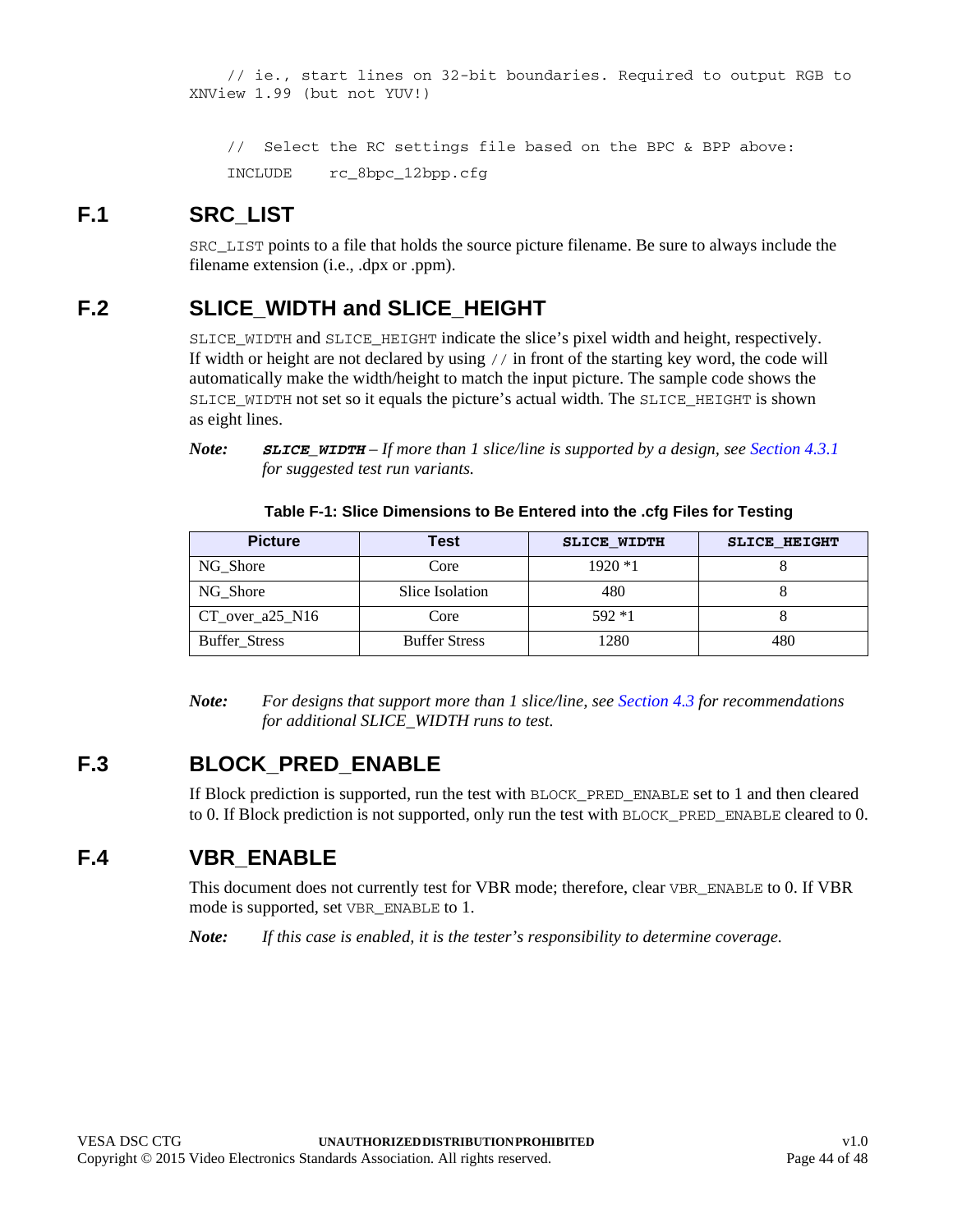# <span id="page-44-0"></span>**F.5 DPX\_BUGS\_OVERRIDE**

<span id="page-44-2"></span>In some cases, when using a picture file in .dpx format, there can be a variance in how the .dpx Standard is interpreted. In some cases, the DPX\_BUGS\_OVERRIDE variable can be used to compensate for such variances, if needed. DPX\_BUGS\_OVERRIDE is ignored if a .ppm source file is used.

It is important to test the setting used with the versions of the file viewer and ImageMagick (or similar tool) to be used and on the specific system (Windows version, OS X, Unix, etc.) on which the software model and scripts are run. The DSC software encoder generates an interim version of the .dpx input file. By running the DPX picture with the proper override setting through the software model, the uncompressed source picture, the interim file (picture) from the DSC Software Model, and the final reconstructed picture will all appear normal without any inverted colors or other general issues.

## <span id="page-44-1"></span>**F.6 INCLUDE rc\_…**

Choose the rc\_….cfg file according to input color [number of bits per component (bpc)] and total average bits in a compressed pixel (bpp). The example shown (rc\_8bpc\_12bpp.cfg) has a 24-bit pixel input (8bpc), which is compressed down to an average of 12bpp for transport.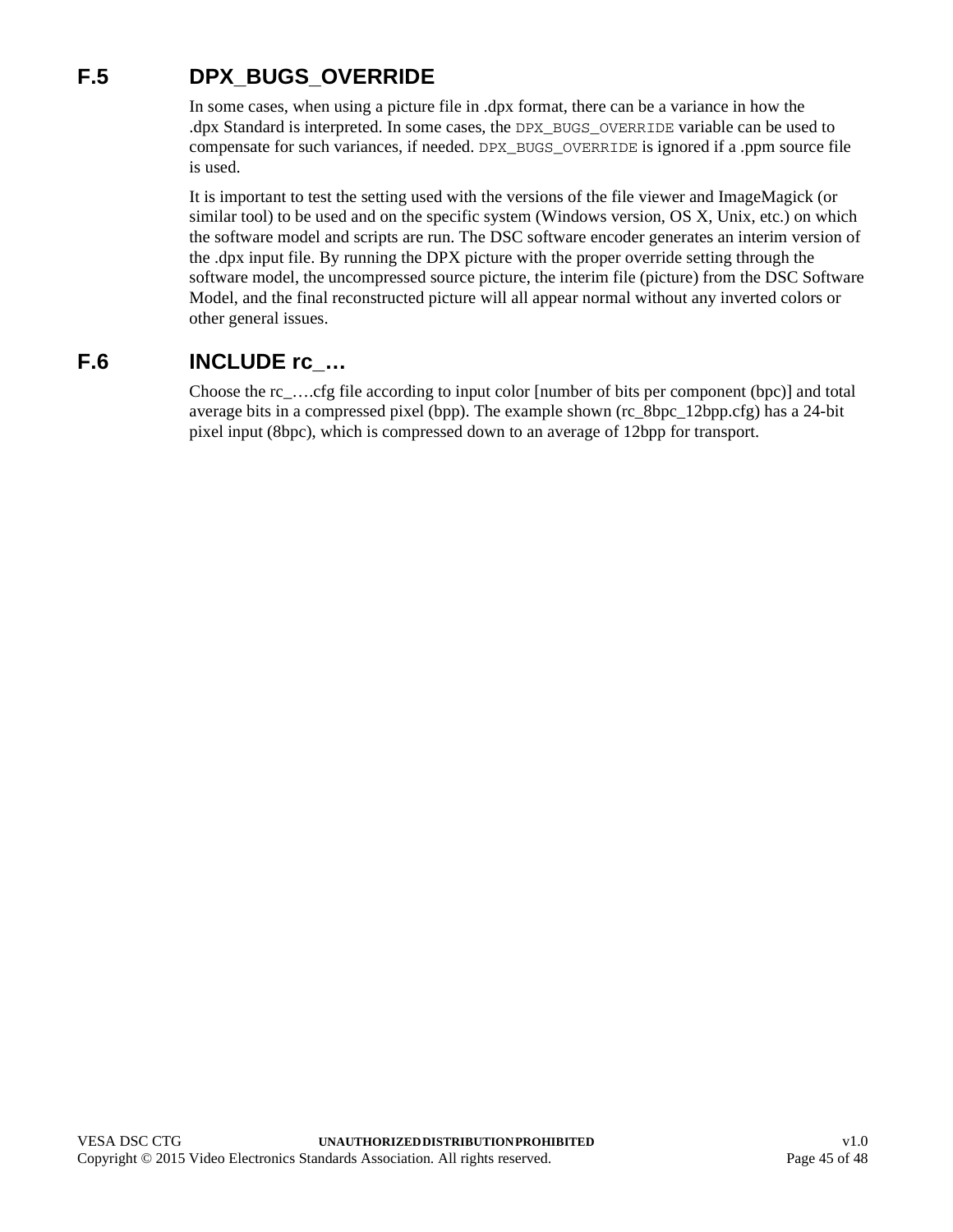#### <span id="page-45-0"></span>**F.7 Code Sample 1 – .cfg File Used for DSC Core Test Pictures**

```
// This is a config file for the Display Stream Compression model
SRC_LIST test_list.txt
FUNCTION 0 // 0=encode/decode (no bitstream out), 1=encode only, 
 2=decode only
// SLICE_WIDTH 1280; if not set to a value, set it to width of picture
SLICE_HEIGHT 8 // To set to one slice per picture, comment out this line
LINE_BUFFER_BPC 9
ENABLE_422 0
USE YUV INPUT 0 // !! Must be = 1 if 4:2:2 enabled
BLOCK_PRED_ENABLE 1 // To disable block prediction, clear this to 0
VBR_ENABLE 0 // Set to 1 for VBR mode
DPX BUGS OVERRIDE 1 // this is the corrected version for the Mac
 and ImageMagick
// Legal values for DPX_BUGS_OVERRIDE:
// -1 => Try to autodetect bugs (only works for some files)
// 0 => Standards-compliant
// 1 => Reads 8-bit files that were generated with padded line ends 
 (see DPX_PAD_LINE_ENDS)
// 2 => Fixes common issue where BGR is stored as RGB and endianness 
 is backwards
// (for example, ImageMagick output)
// 3 => For 16-bit files, swaps the 16-bit words within a 32-bit word
// DPX_PAD_LINE_ENDS 1
// ie., start lines on 32-bit boundaries. Required to output RGB 
 to XNView 1.99 (but not YUV!)
// Select the RC settings file based on the BPC & BPP above:
INCLUDE rc_8bpc_12bpp.cfg
```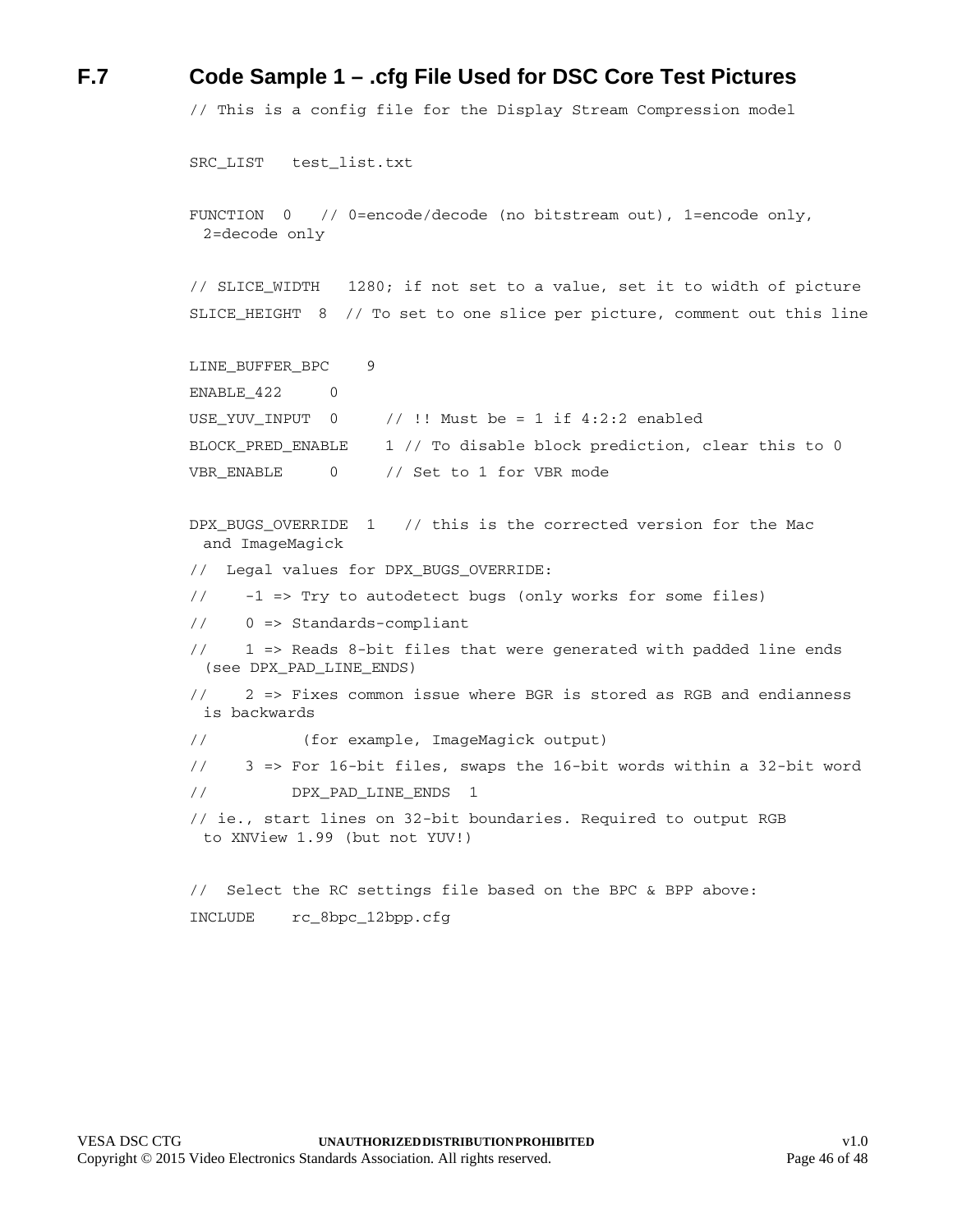### <span id="page-46-0"></span>**F.8 Code Sample 2 – .cfg File Used for DSC [Buffer\\_stress\\_2560x1920x9bpc](#page-38-1)**

// This is a config file for the Display Stream Compression model

SRC\_LIST test\_list.txt

FUNCTION 0 // 0=encode/decode (no bitstream out), 1=encode only, 2=decode only

SLICE\_WIDTH 1280 // if not set to a value, set it to width of picture SLICE HEIGHT 480 // To set to one slice per picture, comment out this line

```
LINE_BUFFER_BPC 9
ENABLE 422 0
USE_YUV_INPUT 0 // !! Must be = 1 if 4:2:2 enabled
BLOCK_PRED_ENABLE 1 // To disable block prediction, clear this to 0
VBR ENABLE 0 // Set to 1 for VBR mode
```
DPX BUGS OVERRIDE 1 // this is the corrected version for the Mac and ImageMagick // Legal values for DPX\_BUGS\_OVERRIDE: // -1 => Try to autodetect bugs (only works for some files) // 0 => Standards-compliant // 1 => Reads 8-bit files that were generated with padded line ends (see DPX\_PAD\_LINE\_ENDS) // 2 => Fixes common issue where BGR is stored as RGB and endianness is backwards // (for example, ImageMagick output) // 3 => For 16-bit files, swaps the 16-bit words within a 32-bit word // DPX\_PAD\_LINE\_ENDS 1 // ie., start lines on 32-bit boundaries. Required to output RGB to XNView 1.99 (but not YUV!) // Select the RC settings file based on the BPC & BPP above:

INCLUDE rc\_8bpc\_12bpp.cfg